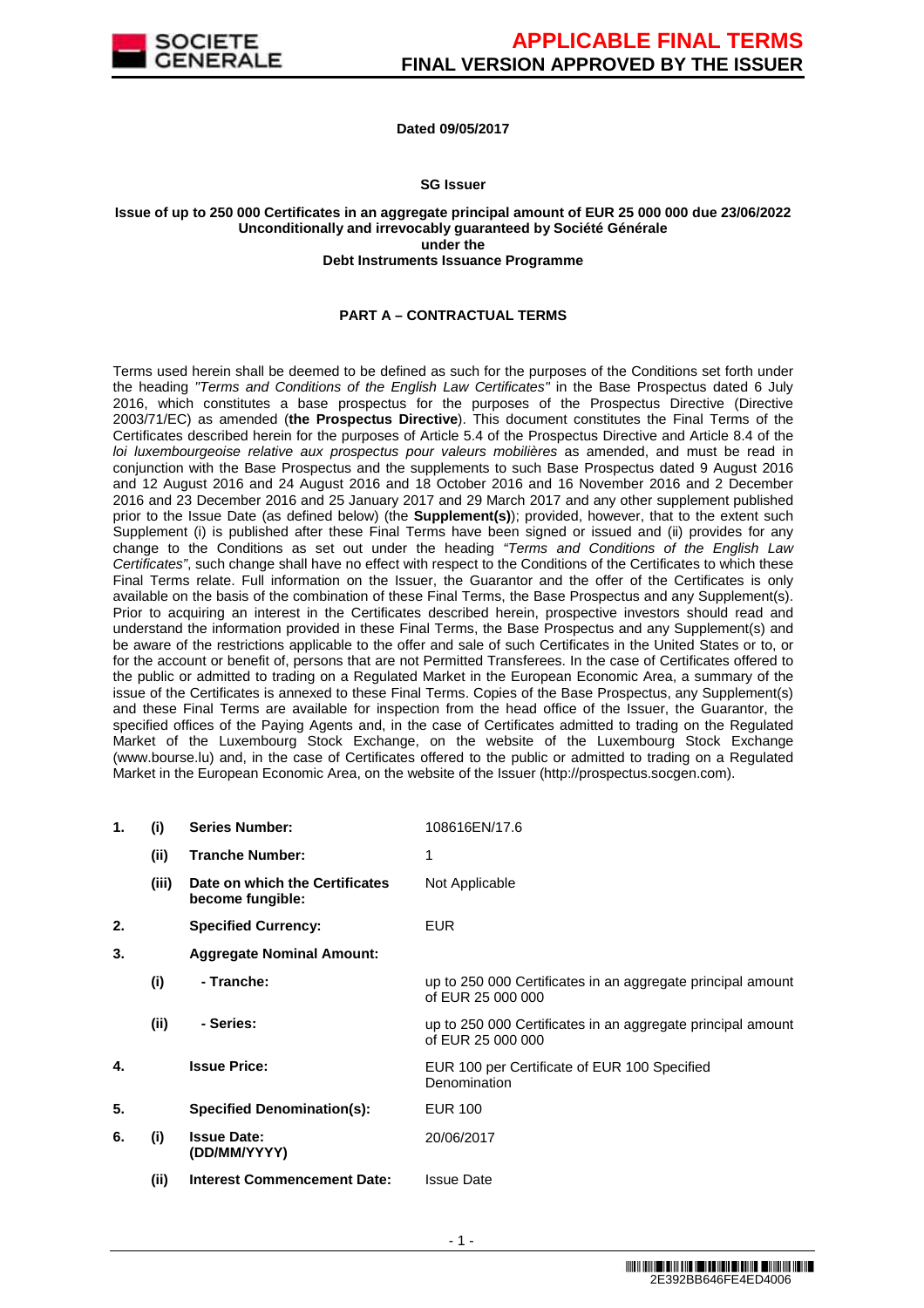

| 7.  |       | <b>Final Exercise Date:</b><br>(DD/MM/YYYY)                                             | 23/06/2022                                                                                                                                    |
|-----|-------|-----------------------------------------------------------------------------------------|-----------------------------------------------------------------------------------------------------------------------------------------------|
| 8.  |       | <b>Governing law:</b>                                                                   | English law                                                                                                                                   |
| 9.  | (i)   | <b>Status of the Certificates:</b>                                                      | Unsecured                                                                                                                                     |
|     | (ii)  | Date of corporate authorisation<br>obtained for the issuance of<br><b>Certificates:</b> | Not Applicable                                                                                                                                |
|     | (iii) | <b>Type of Structured Certificates:</b>                                                 | <b>Share Linked Certificates</b>                                                                                                              |
|     |       |                                                                                         | The provisions of the following Additional Terms and<br>Conditions apply:<br>Additional Terms and Conditions for Share Linked<br>Certificates |
|     | (iv)  | <b>Reference of the Product</b>                                                         | 3.3.3 with Option 1 applicable as described in the<br>Additional Terms and Conditions relating to Formulae                                    |
| 10. |       | <b>Interest Basis:</b>                                                                  | See section "PROVISIONS RELATING TO INTEREST (IF<br>ANY) PAYABLE" below.                                                                      |
| 11. |       | <b>Redemption/Payment Basis:</b>                                                        | See section "PROVISIONS RELATING TO REDEMPTION"<br>below.                                                                                     |
| 12. |       | Issuer's/Certificateholders'<br>redemption option:                                      | See section "PROVISIONS RELATING TO REDEMPTION"<br>below.                                                                                     |

### **PROVISIONS RELATING TO INTEREST (IF ANY) PAYABLE**

| 13. |      | Fixed Rate Certificate Provisions: Not Applicable              |                                                                                                                                                                                                                            |
|-----|------|----------------------------------------------------------------|----------------------------------------------------------------------------------------------------------------------------------------------------------------------------------------------------------------------------|
| 14. |      | <b>Floating Rate Certificate</b><br><b>Provisions:</b>         | Not Applicable                                                                                                                                                                                                             |
| 15. |      | <b>Structured Interest Certificate</b><br><b>Provisions:</b>   | Applicable as per Condition 3.3 of the General Terms and<br>Conditions                                                                                                                                                     |
|     | (i)  | <b>Structured Interest Amount(s):</b>                          | Unless previously redeemed, on each Interest Payment<br>Date(i) (i from 1 to 10), the Issuer shall pay to the<br>Certificateholders, for each Certificate, an<br>amount<br>determined by the Calculation Agent as follows: |
|     |      |                                                                | Scenario 1:                                                                                                                                                                                                                |
|     |      |                                                                | If on Valuation Date(i), Performance(i) is higher than or<br>equal to -30%, then:                                                                                                                                          |
|     |      |                                                                | Structured<br>Interest Amount(i)<br>= Max(0;<br>Specified<br>Denomination x (i x 4.9%) - SumCouponsPaid(i-1))                                                                                                              |
|     |      |                                                                | <b>Scenario 2:</b>                                                                                                                                                                                                         |
|     |      |                                                                | If on Valuation Date(i), Performance(i) is lower than -30%,<br>then:                                                                                                                                                       |
|     |      |                                                                | Structured Interest Amount(i) = $0$ (zero)                                                                                                                                                                                 |
|     |      |                                                                | Definitions relating to the Structured Interest Amount are<br>set out in paragraph 27(ii) "Definitions relating to the<br>Product"                                                                                         |
|     | (ii) | <b>Specified Period(s)/Interest</b><br><b>Payment Date(s):</b> | Interest Payment Date(i) (i from 1 to 9): 5 TARGET2<br>Business Days after Valuation Date(i); Interest Payment<br>Date(10): the Final Exercise Date.                                                                       |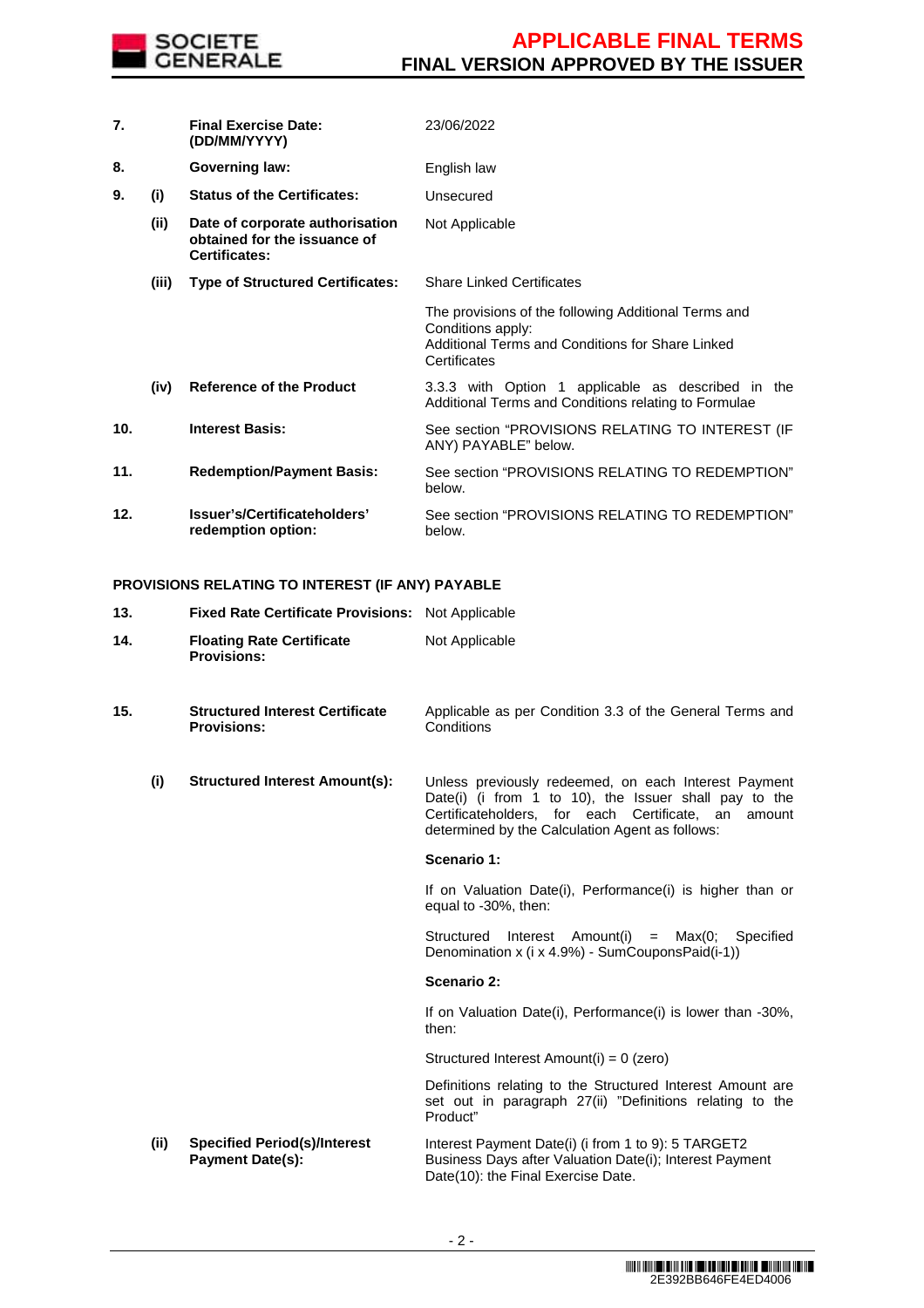

|     | (iii) | <b>Business Day</b><br><b>Convention:</b>                   | Following Business Day Convention (unadjusted)                                                                                                                                                                                                                                     |
|-----|-------|-------------------------------------------------------------|------------------------------------------------------------------------------------------------------------------------------------------------------------------------------------------------------------------------------------------------------------------------------------|
|     | (iv)  | <b>Day Count Fraction:</b>                                  | Not Applicable                                                                                                                                                                                                                                                                     |
|     | (v)   | <b>Business Centre(s):</b>                                  | Not Applicable                                                                                                                                                                                                                                                                     |
| 16. |       | <b>Zero Coupon Certificate</b><br><b>Provisions:</b>        | Not Applicable                                                                                                                                                                                                                                                                     |
|     |       | <b>PROVISIONS RELATING TO REDEMPTION</b>                    |                                                                                                                                                                                                                                                                                    |
| 17. |       | Redemption at the option of the<br>Issuer:                  | Not Applicable                                                                                                                                                                                                                                                                     |
| 18. |       | Redemption at the option of the<br>Certificateholders:      | Not Applicable                                                                                                                                                                                                                                                                     |
| 19. |       | <b>Automatic Early Redemption:</b>                          | Applicable as per Condition 5.10 of the General Terms and<br>Conditions                                                                                                                                                                                                            |
|     | (i)   | <b>Automatic Early Redemption</b><br>Amount(s):             | Unless previously redeemed, if an Automatic Early<br>Redemption Event has occurred, then the Issuer shall<br>redeem early the Certificates on Automatic Early<br>Redemption Date(i) (i from 1 to 9) in accordance with the<br>following provisions in respect of each Certificate: |
|     |       |                                                             | Automatic Early Redemption Amount(i) = Specified<br>Denomination x (100%)                                                                                                                                                                                                          |
|     |       |                                                             | Definitions relating to the Automatic Early Redemption<br>Amount are set out in paragraph 27(ii) "Definitions relating<br>to the Product".                                                                                                                                         |
|     | (ii)  | <b>Automatic Early Redemption</b><br>Date(s):               | Automatic Early Redemption Date(i) (i from 1 to 9): 5<br>TARGET2 Business Days after the Valuation Date(i) on<br>which an Automatic Early Redemption Event is deemed to<br>have occurred.                                                                                          |
|     | (iii) | <b>Automatic Early Redemption</b><br>Event:                 | is deemed to have occurred, as determined by the<br>Calculation Agent, if on a Valuation Date(i) (i from 1 to 9),<br>Performance(i) is higher than or equal to 0%                                                                                                                  |
| 20. |       | <b>Final Exercise Amount:</b>                               | Unless previously redeemed, the Issuer shall redeem the<br>Certificates on the Final Exercise Date, in accordance with<br>the following provisions in respect of each Certificate:                                                                                                 |
|     |       |                                                             | Scenario 1:                                                                                                                                                                                                                                                                        |
|     |       |                                                             | If on Valuation Date(10), Performance(10) is higher than or<br>equal to -30%, then:                                                                                                                                                                                                |
|     |       |                                                             | Final Exercise Amount = Specified Denomination x [100%]                                                                                                                                                                                                                            |
|     |       |                                                             | Scenario 2:                                                                                                                                                                                                                                                                        |
|     |       |                                                             | If on Valuation Date(10), Performance(10) is lower than -<br>30%, then:                                                                                                                                                                                                            |
|     |       |                                                             | Final Exercise Amount = Specified Denomination x (100%<br>+ Performance(10))                                                                                                                                                                                                       |
|     |       |                                                             | Definitions relating to the Final Exercise Amount are set out<br>in paragraph 27(ii) "Definitions relating to the Product".                                                                                                                                                        |
| 21. |       | <b>Physical Delivery Certificates</b><br><b>Provisions:</b> | Not Applicable                                                                                                                                                                                                                                                                     |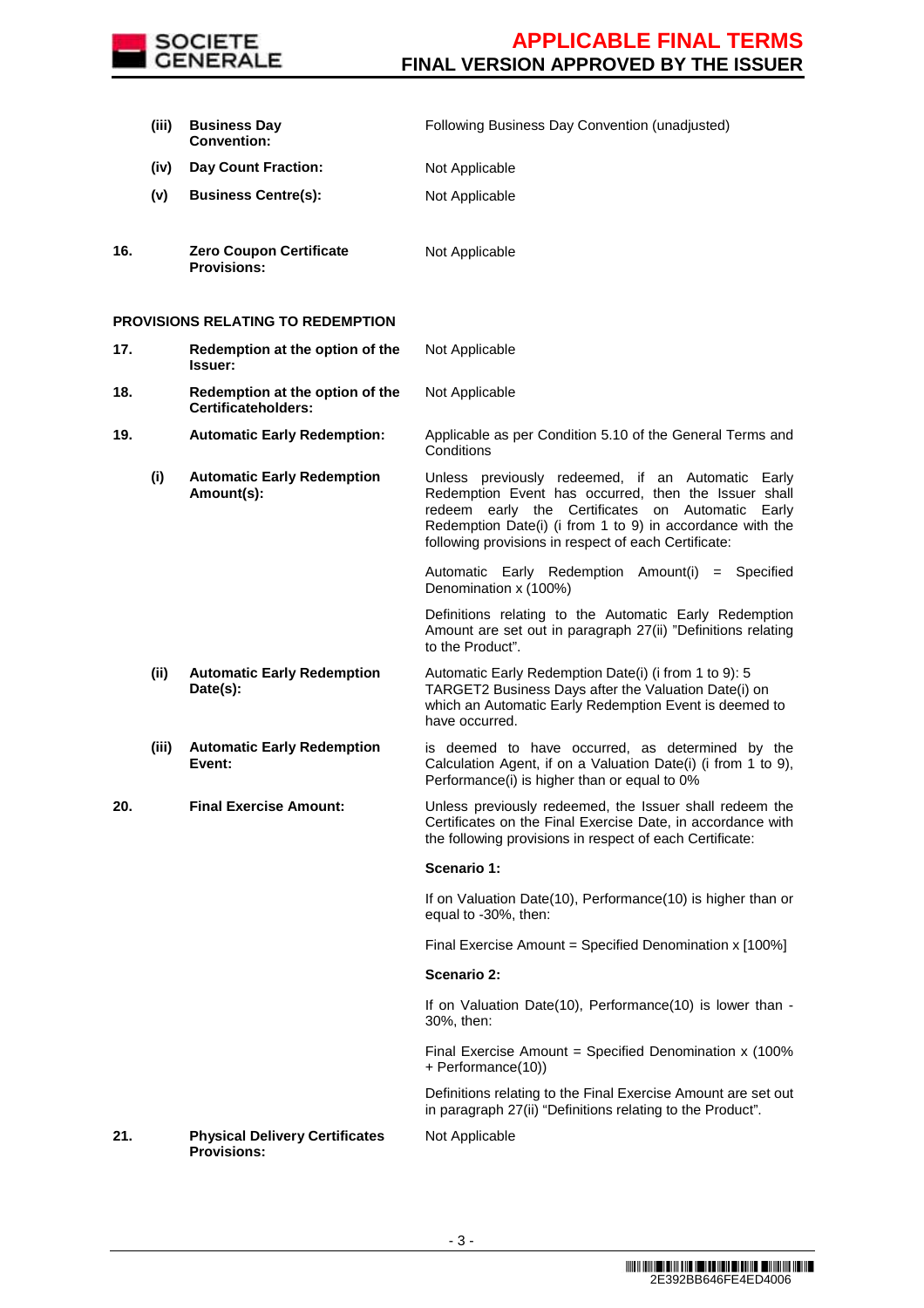

| 22. | <b>Credit Linked Certificates</b><br><b>Provisions:</b>                                                                                                                                                                     | Not Applicable                        |
|-----|-----------------------------------------------------------------------------------------------------------------------------------------------------------------------------------------------------------------------------|---------------------------------------|
| 23. | <b>Bond Linked Certificates</b><br><b>Provisions:</b>                                                                                                                                                                       | Not Applicable                        |
| 24. | Trigger redemption at the option<br>of the Issuer:                                                                                                                                                                          | Not Applicable                        |
| 25. | <b>Early Redemption for tax</b><br>reasons, special tax reasons,<br>regulatory reasons, Event of<br>Default, or at the option of the<br><b>Calculation Agent pursuant to the</b><br><b>Additional Terms and Conditions:</b> | Early Redemption Amount: Market Value |

# **PROVISIONS APPLICABLE TO THE UNDERLYING(S) IF ANY**

**26. (i) Underlying(s):** The following Share as defined below:

| Company |                               | <b>Bloomberg Ticker</b>                                                                                                                                                                                     | <b>Exchange</b>                                                                                                                                                  | <b>Website</b>                                                                                                                                                                                                                                 |
|---------|-------------------------------|-------------------------------------------------------------------------------------------------------------------------------------------------------------------------------------------------------------|------------------------------------------------------------------------------------------------------------------------------------------------------------------|------------------------------------------------------------------------------------------------------------------------------------------------------------------------------------------------------------------------------------------------|
|         | Intesa Sanpaolo SpA<br>ISP IM |                                                                                                                                                                                                             | BORSA ITALIANA S.P.A.                                                                                                                                            | www.intesasanpaolo.com                                                                                                                                                                                                                         |
| (ii)    |                               | Information relating to the past<br>and future performances of the<br>Underlying(s) and volatility:                                                                                                         | The information relating to the past and future<br>performances of the Underlying(s) and volatility are<br>available on the source specified in the table above. |                                                                                                                                                                                                                                                |
| (iii)   | and Conditions:               | Provisions relating, amongst<br>others, to the Market Disruption<br>Event(s) and/or Extraordinary<br>Event(s) and/or any additional<br>disruption event(s) as described<br>in the relevant Additional Terms | The provisions of the following Additional Terms and<br>Conditions apply:<br>Additional Terms and Conditions for Share Linked<br>Certificates                    |                                                                                                                                                                                                                                                |
| (iv)    | Underlying(s):                | Other information relating to the                                                                                                                                                                           | available information.                                                                                                                                           | Information or summaries of information included herein<br>with respect to the Underlying(s), has been extracted from<br>general databases released publicly or by any other                                                                   |
|         |                               |                                                                                                                                                                                                             | the reproduced information inaccurate or misleading.                                                                                                             | Each of the Issuer and the Guarantor confirms that such<br>information has been accurately reproduced and that, so<br>far as it is aware and is able to ascertain from information<br>published, no facts have been omitted which would render |

# **DEFINITIONS APPLICABLE TO INTEREST (IF ANY), REDEMPTION AND THE UNDERLYING(S) IF ANY**

| 27. | (i)  | Definitions relating to date(s):                    | Applicable                                                                                                                    |
|-----|------|-----------------------------------------------------|-------------------------------------------------------------------------------------------------------------------------------|
|     |      | <b>Valuation Date(0):</b><br>(DD/MM/YYYY)           | 16/06/2017                                                                                                                    |
|     |      | Valuation Date(i); (i from 1 to 10)<br>(DD/MM/YYYY) | 18/12/2017; 18/06/2018; 17/12/2018; 17/06/2019;<br>16/12/2019; 16/06/2020; 16/12/2020; 16/06/2021;<br>16/12/2021 ; 16/06/2022 |
|     | (ii) | Definitions relating to the<br><b>Product:</b>      | Applicable, subject to the provisions of the Additional<br>Terms and Conditions relating to Formulae                          |
|     |      | SumCouponsPaid(i-1)<br>(i from $2$ to $10$ )        | SumCouponsPaid(i-2)<br>Structured<br>Interest<br>$+$<br>means<br>Amount(i-1)                                                  |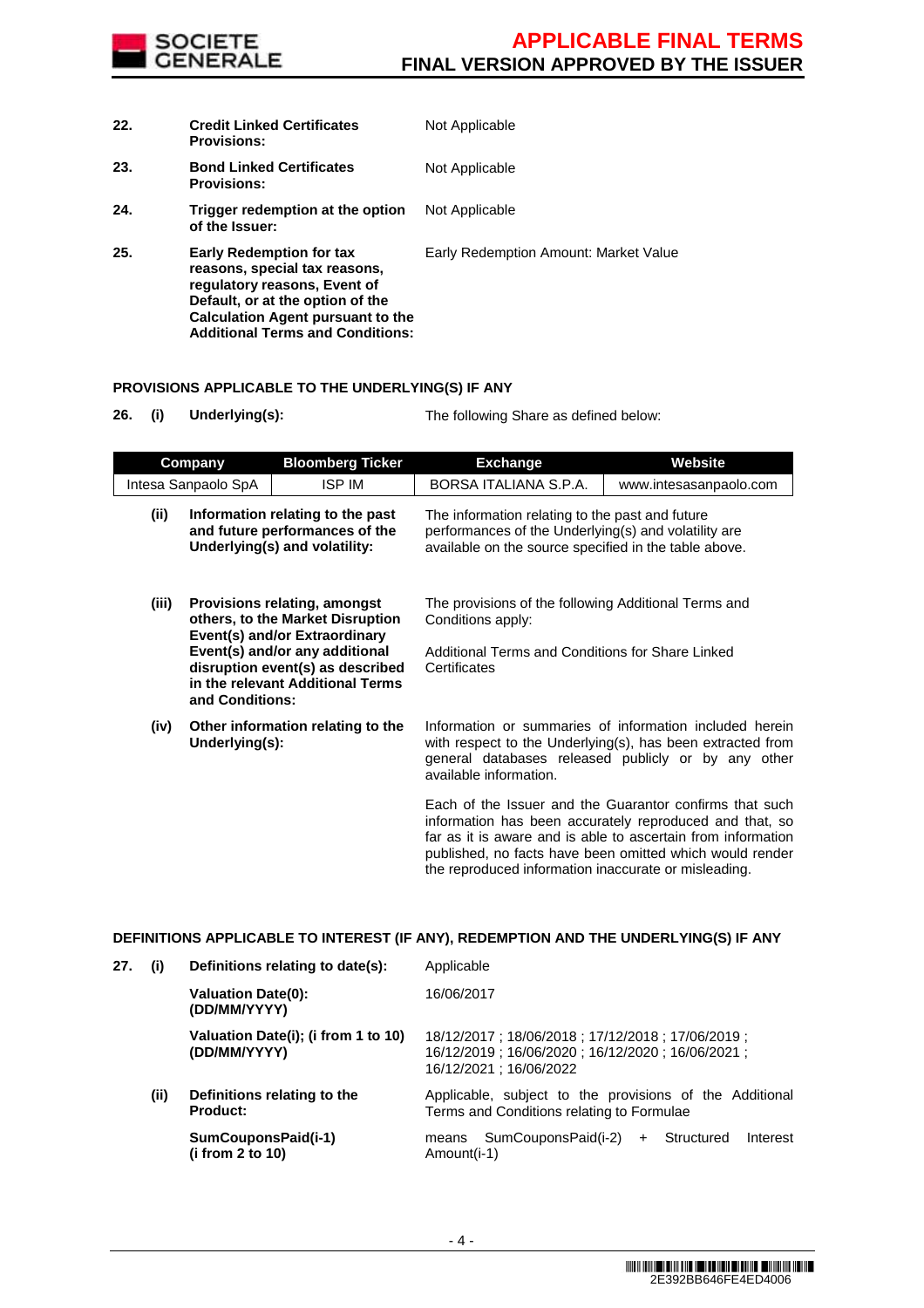

|     |                                                          | With:                                                                                                                                                                        |
|-----|----------------------------------------------------------|------------------------------------------------------------------------------------------------------------------------------------------------------------------------------|
|     |                                                          | $SumCouponsPaid(0) = 0$ (zero)                                                                                                                                               |
|     | Performance(i)<br>(i from 1 to 10)                       | means $(S(i) / S(0))$ - 100%, as defined in Condition 4.1 of<br>the Additional Terms and Conditions relating to Formulae.                                                    |
|     | S(i)<br>(i from 0 to 10)                                 | means in respect of any Valuation Date(i) the Closing Price<br>of the Underlying, as defined in Condition 4.0 of the<br>Additional Terms and Conditions relating to Formulae |
|     | <b>PROVISIONS RELATING TO SECURED CERTIFICATES</b>       |                                                                                                                                                                              |
| 28. | <b>Secured Certificates Provisions:</b>                  | Not Applicable                                                                                                                                                               |
|     |                                                          |                                                                                                                                                                              |
|     | <b>GENERAL PROVISIONS APPLICABLE TO THE CERTIFICATES</b> |                                                                                                                                                                              |
| 29. | Provisions applicable to payment                         |                                                                                                                                                                              |

|     |      | date(s):                                                                                                   |                                                                                                                                           |
|-----|------|------------------------------------------------------------------------------------------------------------|-------------------------------------------------------------------------------------------------------------------------------------------|
|     |      | - Payment Business Day:                                                                                    | <b>Following Payment Business Day</b>                                                                                                     |
|     |      | - Financial Centre(s):                                                                                     | Not Applicable                                                                                                                            |
| 30. |      | Form of the Certificates:                                                                                  |                                                                                                                                           |
|     | (i)  | Form:                                                                                                      | Non-US Registered Global Note registered in the name of<br>a nominee for a common depositary for Euroclear and<br>Clearstream, Luxembourg |
|     | (ii) | New Global Note (NGN - bearer<br>notes) / New Safekeeping<br><b>Structure (NSS - registered</b><br>notes): | No                                                                                                                                        |
| 31. |      | <b>Redenomination:</b>                                                                                     | Not Applicable                                                                                                                            |
| 32. |      | <b>Consolidation:</b>                                                                                      | Applicable as per Condition 14.2 of the General Terms and<br>Conditions                                                                   |
| 33. |      | <b>Partly Paid Certificates</b><br><b>Provisions:</b>                                                      | Not Applicable                                                                                                                            |
| 34. |      | <b>Instalment Certificates</b><br><b>Provisions:</b>                                                       | Not Applicable                                                                                                                            |
| 35. |      | Masse:                                                                                                     | Not Applicable                                                                                                                            |
| 36. |      | <b>Dual Currency Certificate</b><br><b>Provisions:</b>                                                     | Not Applicable                                                                                                                            |
| 37. |      | <b>Additional Amount Provisions for</b><br><b>Italian Certificates:</b>                                    | Not Applicable                                                                                                                            |
| 38. |      | Interest Amount and/or the<br><b>Redemption Amount switch at</b><br>the option of the Issuer:              | Not Applicable                                                                                                                            |
| 39. |      | <b>Provisions relating to Portfolio</b><br><b>Linked Certificates:</b>                                     | Not Applicable                                                                                                                            |
|     |      |                                                                                                            |                                                                                                                                           |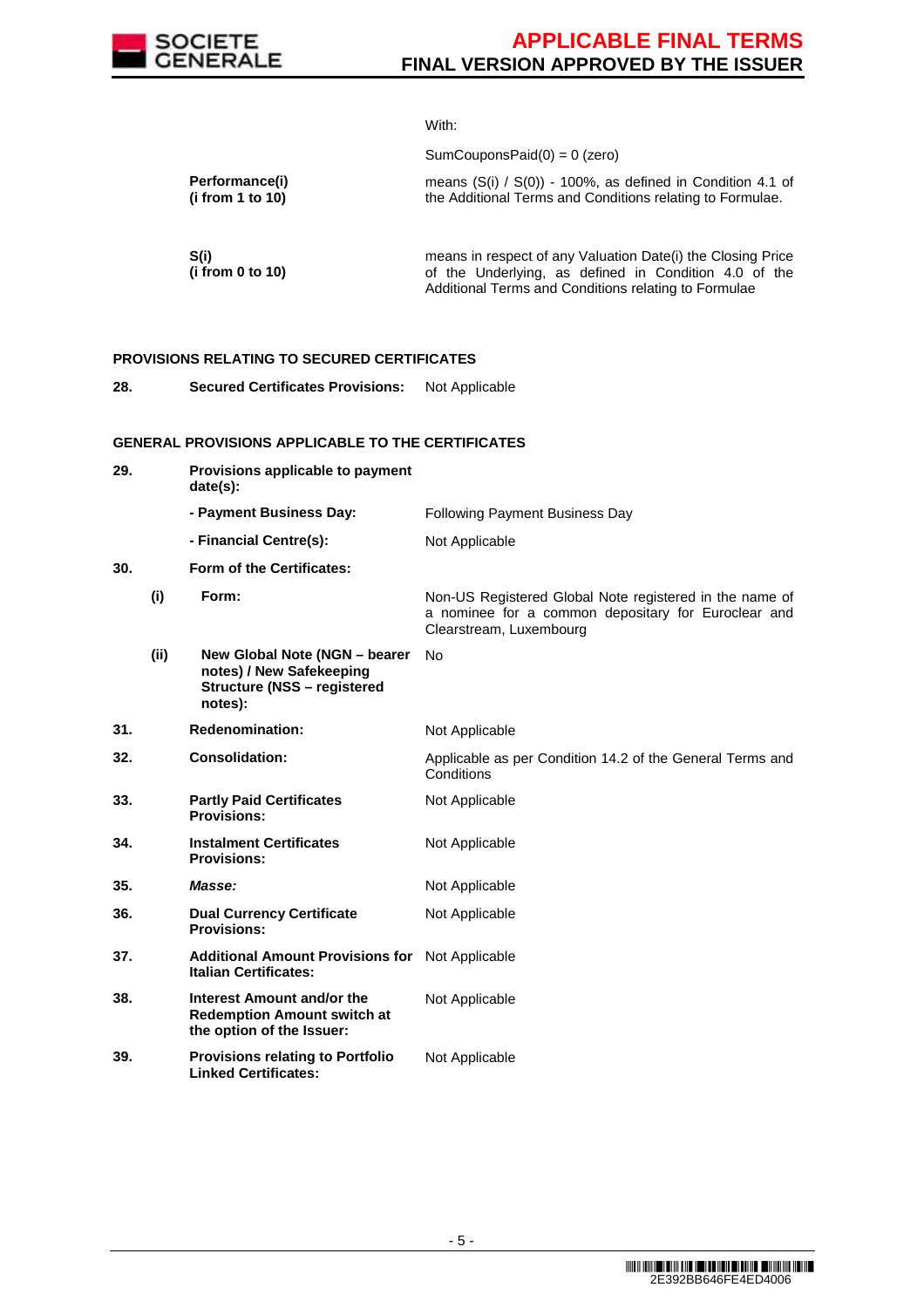

### **PART B – OTHER INFORMATION**

#### **1. LISTING AND ADMISSION TO TRADING**

- **(i) Listing:** None
- **(ii) Admission to trading:** Application shall be made for the Certificates to be admitted to trading on the Multilateral Trading Facility ("MTF") named EuroTLX organized and managed by EuroTLX Sim S.p.A. with effect from or as soon as practicable after the Issue Date. Société Générale, directly or through a third party appointed by it, will act as specialist for the Certificates, in accordance with the rules and regulations of EuroTLX.

 **There can be no assurance that the listing and trading of the Certificates will be approved with effect on the Issue Date or at all, provided that if EuroTLX Sim S.p.A. does not release its decision of admission to trading within the day immediately preceding the Issue Date, Section 10 – paragraph "Conditions to which the offer is subject" of these Final Terms shall apply.**

- **(iii) Estimate of total expenses related to admission to trading:** Not Applicable
- **(iv) Information required for Certificates to be listed on SIX Swiss Exchange:** Not Applicable

#### **2. RATINGS**

The Certificates to be issued have not been rated.

#### **3. INTERESTS OF NATURAL AND LEGAL PERSONS INVOLVED IN THE ISSUE/OFFER**

 Save for fees, if any, payable to the Dealer, and so far as the Issuer is aware, no person involved in the issue of the Certificates has an interest material to the offer.

 Société Générale will ensure the roles of provider of hedging instruments to the Issuer of the Certificates and Calculation Agent of the Certificates.

 The possibility of conflicts of interest between the different roles of Société Générale on one hand, and between those of Société Générale in these roles and those of the Certificateholders on the other hand cannot be excluded.

 Furthermore, given the banking activities of Société Générale, conflicts may arise between the interests of Société Générale acting in these capacities (including business relationship with the issuers of the financial instruments being underlyings of the Certificates or possession of non public information in relation with them) and those of the Certificateholders. Finally, the activities of Société Générale on the underlying financial instrument(s), on its proprietary account or on behalf of its customers, or the establishment of hedging transactions, may also have an impact on the price of these instruments and their liquidity, and thus may be in conflict with the interests of the Certificateholders.

#### **4. REASONS FOR THE OFFER AND USE OF PROCEEDS, ESTIMATED NET PROCEEDS AND TOTAL EXPENSES**

- **(i) Reasons for the offer and use of proceeds:** The net proceeds from each issue of Certificates will be applied for the general financing purposes of the Société Générale Group, which include making a profit.
- **(ii) Estimated net proceeds:** Not Applicable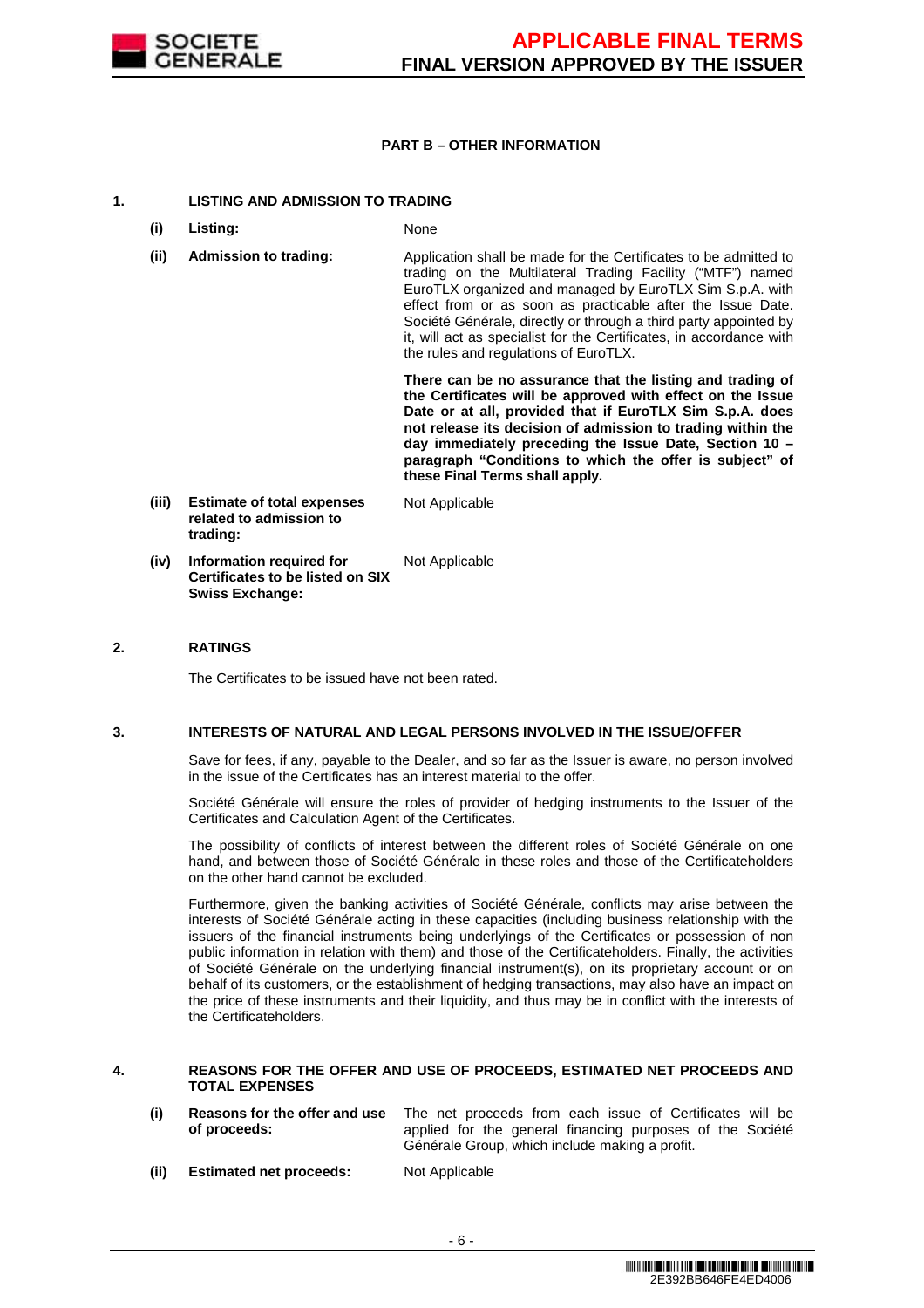

#### **(iii) Estimated total expenses:** Not Applicable

- **5. INDICATION OF YIELD** (Fixed Rate Certificates only) Not Applicable
- **6. HISTORIC INTEREST RATES** (Floating Rate Certificates only)

Not Applicable

#### **7. PERFORMANCE AND EFFECT ON VALUE OF INVESTMENT**

#### **(i) PERFORMANCE OF FORMULA, EXPLANATION OF EFFECT ON VALUE OF INVESTMENT**  (Structured Certificates only)

 The value of the Certificates, the payment of a coupon amount on a relevant interest payment date to a Certificateholder, the payment of an automatic early redemption amount on a relevant automatic early redemption date, and the payment of a redemption amount to a Certificateholder on the final exercise date will depend on the performance of the underlying asset(s), on the relevant valuation date(s).

 The value of the Certificates is linked to the positive or negative performance of the underlying instrument. The amount(s) to be paid is/are determined on the basis of the condition which is satisfied (or not) if the performance of the underlying instrument is higher than or equal to a predefined barrier performance.

 The Certificates may provide for an automatic early redemption linked to a specific event. Therefore, this may prevent the Certificateholders from benefitting from the performance of the underlying instrument(s) over the whole period initially envisaged.

 The terms and conditions of the Certificates may include provisions under which upon the occurrence of certain market disruptions delays in the settlement of the Certificates may be incurred or certain modifications be made. Moreover, in case of occurrence of events affecting the underlying instrument(s), the terms and conditions of the Certificates allow the Issuer to substitute the underlying instrument(s) by new underlying instrument(s), cease the exposure to the underlying asset(s) and apply a reference rate to the proceeds so obtained until the final exercise date of the Certificates, postpone the final exercise date of the Certificates, early redeem the Certificates on the basis of the market value of these Certificates, or deduct from any due amount the increased cost of hedging, and in each case without the consent of the Certificateholders.

Payments (whether in respect of principal and/or interest and whether at final exercise or otherwise) on the Certificates are calculated by reference to certain underlying(s), the return of the Certificates is based on changes in the value of the underlying(s), which may fluctuate. Prospective investors should be aware that these Certificates may be volatile and that they may receive no interest and may lose all or a substantial portion of their principal.

 During the lifetime of the Certificates, the market value of these Certificates may be lower than the invested capital.

Furthermore, an insolvency of the Issuer and/or the Guarantor may cause a total loss of the invested capital.

**The attention of the investors is drawn to the fact that they could sustain an entire or a partial loss of their investment.**

#### **(ii) PERFORMANCE OF RATE(S) OF EXCHANGE AND EXPLANATION OF EFFECT ON VALUE OF INVESTMENT** (Dual Currency Certificates only)

Not Applicable

## **8. OPERATIONAL INFORMATION**

- **(i) Security identification code(s):**
	-

**- ISIN code:** XS1586109065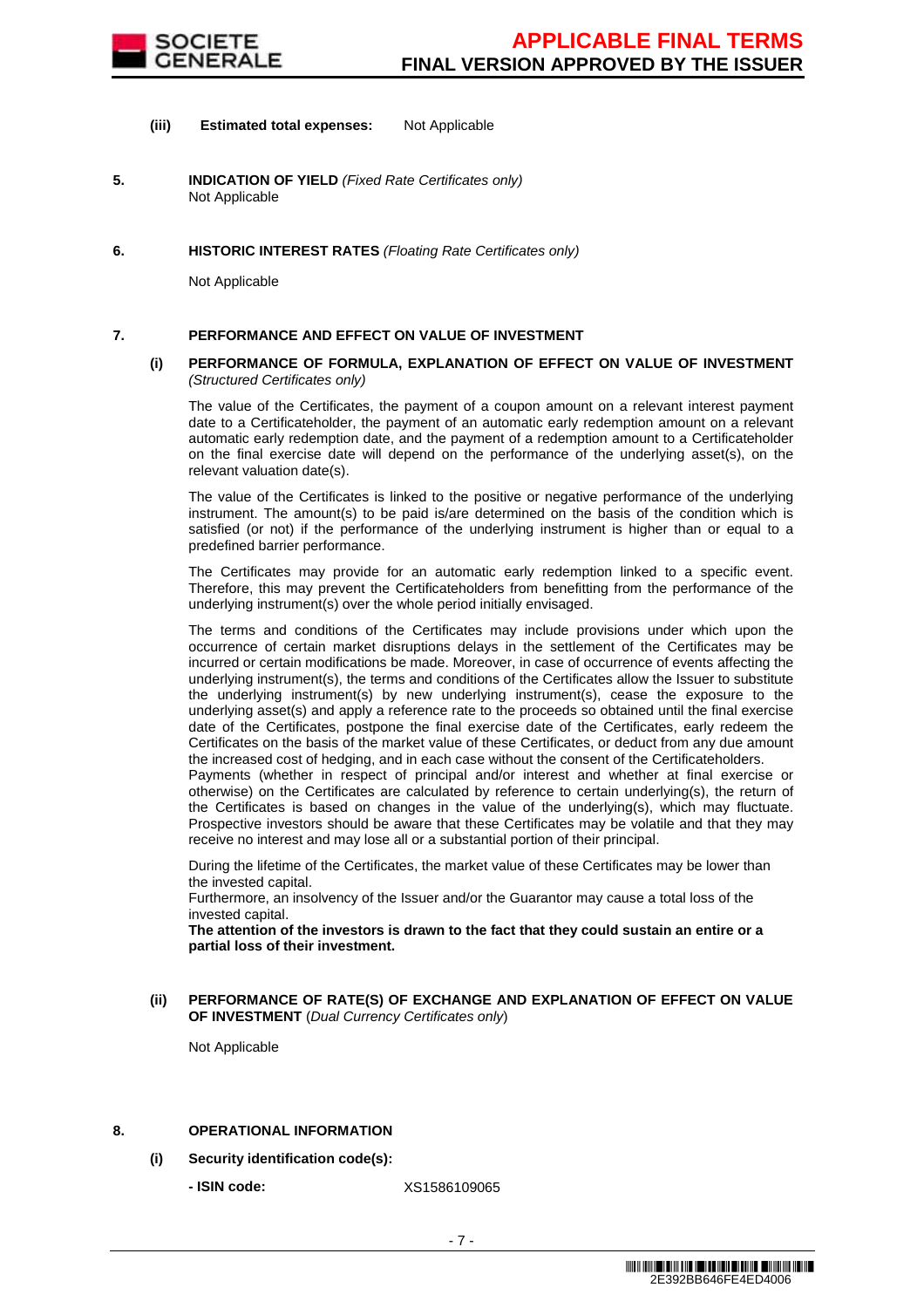

|    |       | - Common code:                                                                                                                        | 158610906                                                                                                                                                                                                                                                                                                                                                                                                                                                                        |
|----|-------|---------------------------------------------------------------------------------------------------------------------------------------|----------------------------------------------------------------------------------------------------------------------------------------------------------------------------------------------------------------------------------------------------------------------------------------------------------------------------------------------------------------------------------------------------------------------------------------------------------------------------------|
|    | (ii)  | <b>Clearing System(s):</b>                                                                                                            | Euroclear Bank S.A/N.V. (Euroclear) / Clearstream Banking<br>société anonyme (Clearstream, Luxembourg)                                                                                                                                                                                                                                                                                                                                                                           |
|    | (iii) | <b>Delivery of the Certificates:</b>                                                                                                  | Delivery against payment                                                                                                                                                                                                                                                                                                                                                                                                                                                         |
|    | (iv)  | <b>Calculation Agent:</b>                                                                                                             | Société Générale<br>Tour Société Générale<br>17 Cours Valmy<br>92987 Paris La Défense Cedex<br>France                                                                                                                                                                                                                                                                                                                                                                            |
|    | (v)   | <b>Paying Agent(s):</b>                                                                                                               | Société Générale Bank&Trust<br>11, avenue Emile Reuter<br>2420 Luxembourg<br>Luxembourg                                                                                                                                                                                                                                                                                                                                                                                          |
|    | (vi)  | Eurosystem eligibility of the<br><b>Certificates:</b>                                                                                 | No                                                                                                                                                                                                                                                                                                                                                                                                                                                                               |
|    |       | (vii) Address and contact details of<br>Société Générale for all<br>administrative<br>communications relating to<br>the Certificates: | Société Générale<br>Tour Société Générale<br>17 Cours Valmy<br>92987 Paris La Défense Cedex<br>France<br>Name: Sales Support Services - Derivatives<br>Tel: +33 1 57 29 12 12 (Hotline)<br>Email: clientsupport-deai@sgcib.com                                                                                                                                                                                                                                                   |
| 9. |       | <b>DISTRIBUTION</b>                                                                                                                   |                                                                                                                                                                                                                                                                                                                                                                                                                                                                                  |
|    | (i)   | <b>Method of distribution:</b>                                                                                                        | Non-syndicated                                                                                                                                                                                                                                                                                                                                                                                                                                                                   |
|    |       | - Dealer(s):                                                                                                                          | Société Générale<br>Tour Société Générale<br>17 Cours Valmy<br>92987 Paris La Défense Cedex<br>France                                                                                                                                                                                                                                                                                                                                                                            |
|    | (ii)  | <b>Total commission and</b><br>concession:                                                                                            | There is no commission and/or concession paid by the Issuer<br>to the Dealer or the Managers.                                                                                                                                                                                                                                                                                                                                                                                    |
|    |       |                                                                                                                                       | Société Générale shall pay to Deutsche Bank SpA and<br>Finanza & Futuro Banca S.p.A. (together the Distributors) an<br>upfront remuneration of up to 4.00% of the nominal amount of<br>Certificates effectively placed by such Distributors as of the<br>Issue Date.                                                                                                                                                                                                             |
|    | (iii) | <b>TEFRA rules:</b>                                                                                                                   | Not Applicable                                                                                                                                                                                                                                                                                                                                                                                                                                                                   |
|    | (iv)  | Non-exempt Offer:                                                                                                                     | A Non-exempt offer of the Certificates may be made by the<br>Dealer and any Initial Authorised Offeror below mentioned,<br>any Additional Authorised Offeror, the name and address of<br>whom will be published on the website of the Issuer<br>(http://prospectus.socgen.com) in the public offer jurisdiction(s)<br>(Public Offer Jurisdiction(s)) during the offer period (Offer<br>Period) as specified in the paragraph "Public Offers in<br>European Economic Area" below. |
|    |       | - Individual Consent / Name(s)<br>and address(es) of any Initial<br><b>Authorised Offeror:</b>                                        | Applicable /<br>Deutsche Bank SpA, Piazza del Calendario, 3, 20126 Milano<br>and Finanza & Futuro Banca S.p.A., Piazza del Calendario, 1,<br>20126 Milano                                                                                                                                                                                                                                                                                                                        |
|    |       | - General Consent/ Other<br>conditions to consent:                                                                                    | Not Applicable                                                                                                                                                                                                                                                                                                                                                                                                                                                                   |
|    | (v)   | U.S. federal income tax<br>considerations:                                                                                            | The Certificates are not Specified Certificates for purposes of<br>Section 871(m) Regulations.                                                                                                                                                                                                                                                                                                                                                                                   |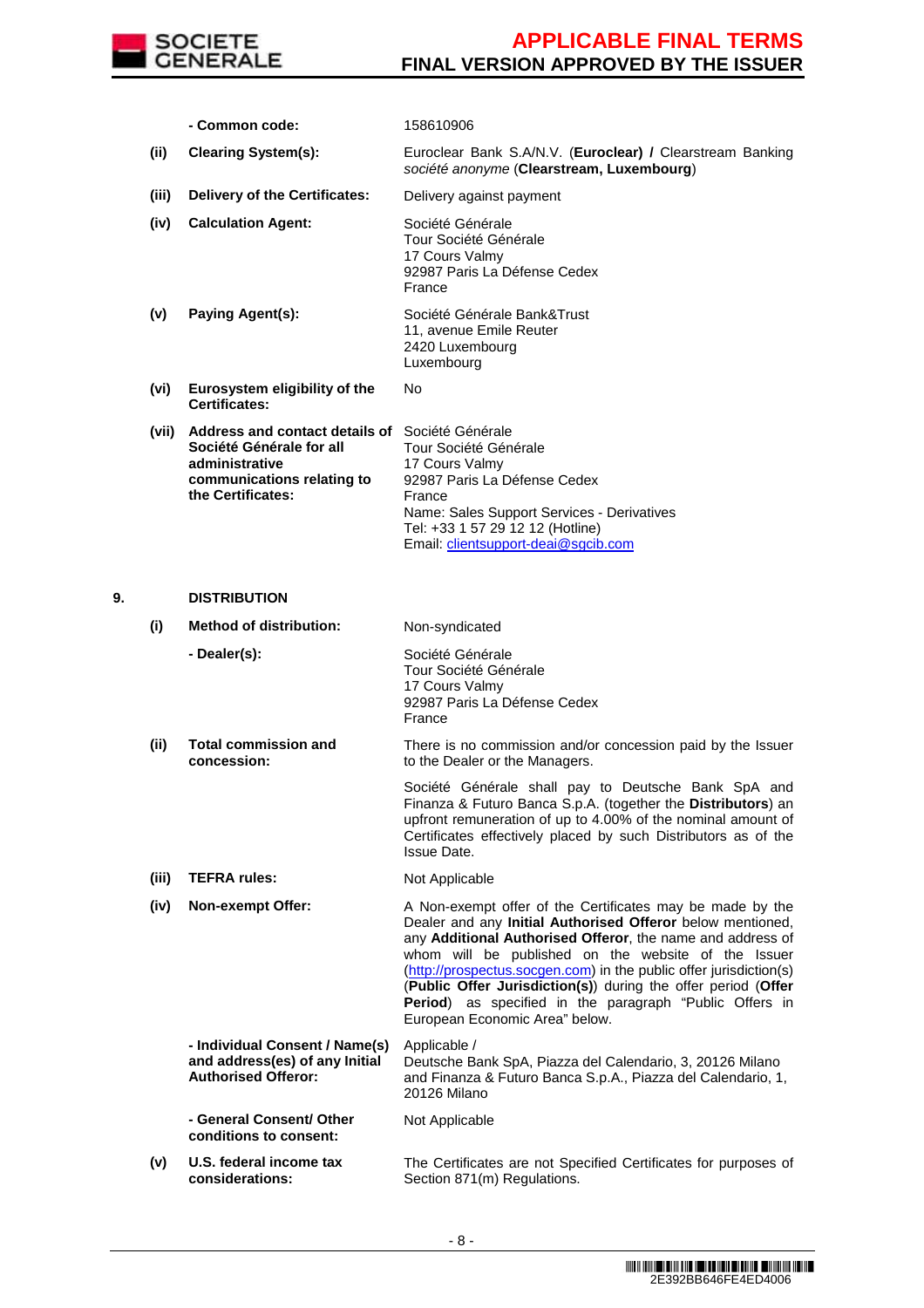

# **10. PUBLIC OFFERS IN EUROPEAN ECONOMIC AREA**

| - Public Offer Jurisdiction(s):                                                            | Italy                                                                                                                                                                                                                                                                                                                                                                                                                                                                                                                                               |
|--------------------------------------------------------------------------------------------|-----------------------------------------------------------------------------------------------------------------------------------------------------------------------------------------------------------------------------------------------------------------------------------------------------------------------------------------------------------------------------------------------------------------------------------------------------------------------------------------------------------------------------------------------------|
| - Offer Period:                                                                            | From 11/05/2017 to 14/06/2017, save in case of early<br>termination.                                                                                                                                                                                                                                                                                                                                                                                                                                                                                |
|                                                                                            | The Offer Period for the Certificates placed in Italy through<br>"door-to-door selling" (pursuant to Article 30 of the Legislative<br>Decree n. 58 dated 24.02.1998, as amended, the "Italian<br>Financial Service Act") shall be from and including 11/05/2017<br>to and including 12/06/2017, save in case of early termination.                                                                                                                                                                                                                  |
|                                                                                            | Pursuant to Article 30, paragraph 6, of the Italian Financial Act,<br>the validity and enforceability of the subscriptions through<br>"door-to-door selling" are suspended for a period of seven<br>days from the date of the subscription. During such period,<br>investors have the right to withdraw from the subscription<br>without any charge or commissions, by means of<br>communication to the distributor.                                                                                                                                |
| - Offer Price:                                                                             | The Certificates will be offered at the Issue Price of which up<br>to a maximum of 4.00% is represented by distribution fee<br>payable upfront by the Issuer to the Distributors. The Issue<br>Price is also increased by fees, if any, as mentioned below.                                                                                                                                                                                                                                                                                         |
| - Conditions to which the offer<br>is subject:                                             | Offers of the Certificates are conditional on their issue and, on<br>any additional conditions set out in the standard terms of<br>business of the financial intermediaries, notified to investors by<br>such relevant financial intermediaries.                                                                                                                                                                                                                                                                                                    |
|                                                                                            | The Issuer reserves the right to close the Offer Period prior to<br>its stated expiry for any reason.<br>The Issuer reserves the right to withdraw the offer and cancel<br>the issuance of the Certificates for any reason at any time on<br>or prior to the Issue Date. For the avoidance of doubt, if any<br>application has been made by a potential investor and the<br>Issuer exercises such right, no potential investor shall be<br>entitled to subscribe or otherwise acquire the Certificates.                                             |
|                                                                                            | The validity of the offer is subject to the condition that the<br>decision of admission to trading on EuroTLX is released by<br>EuroTLX Sim S.p.A. by not later than on the day immediately<br>preceding the Issue Date; otherwise, the offer will be deemed<br>withdrawn and the issuance cancelled. The Issuer undertakes<br>to file the relevant application with EuroTLX Sim S.p.A. in due<br>time to allow EuroTLX Sim S.p.A. to release a decision,<br>according to its rules, within the day immediately preceding the<br><b>Issue Date.</b> |
|                                                                                            | In each case, a notice to the investors on the early termination<br>or the withdrawal, as applicable, will be published on the<br>website of the Issuer (http://prospectus.socgen.com).                                                                                                                                                                                                                                                                                                                                                             |
| process:                                                                                   | - Description of the application The distribution activity will be carried out in accordance with<br>the financial intermediary's usual procedures. Prospective<br>investors will not be required to enter into any contractual<br>arrangements directly with the Issuer in relation to the<br>subscription of the Certificates.                                                                                                                                                                                                                    |
| - Description of possibility to<br>reduce subscriptions and<br>manner for refunding excess | Not Applicable                                                                                                                                                                                                                                                                                                                                                                                                                                                                                                                                      |

Minimum amount of application : EUR 100 (i.e. 1 Certificate)

 **- Details of the minimum and/or maximum amount of application:**

**amount paid by applicants:**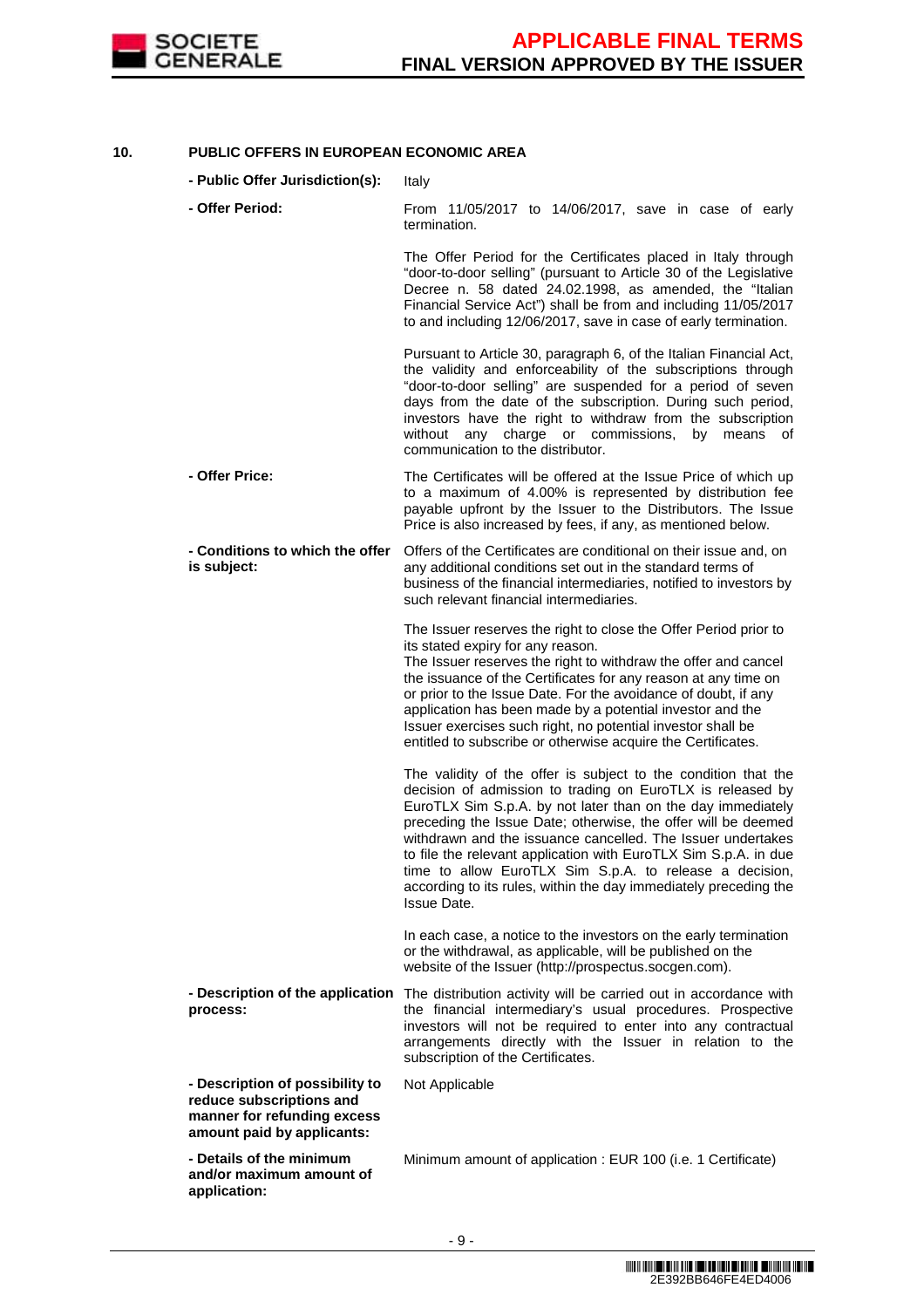

|     | - Details of the method and<br>time limits for paying up and<br>delivering the Certificates:                                                                  | The Certificates will be issued on the Issue Date against<br>payment to the Issuer of the net subscription moneys.<br>However, the settlement and delivery of the Certificates will be<br>executed through the Dealer mentioned above. Investors will<br>be notified by the relevant financial intermediary of their<br>allocations of Certificates and the settlement arrangements in<br>respect thereof.                                                                                 |
|-----|---------------------------------------------------------------------------------------------------------------------------------------------------------------|--------------------------------------------------------------------------------------------------------------------------------------------------------------------------------------------------------------------------------------------------------------------------------------------------------------------------------------------------------------------------------------------------------------------------------------------------------------------------------------------|
|     |                                                                                                                                                               | The settlement and the delivery of the securities will be<br>executed through the Dealer mentioned above only for<br>technical reasons. However, the Issuer will be the only offeror<br>and as such will assume all the responsibilities in connection<br>with the information contained in the Final Terms together with<br>the Base Prospectus.                                                                                                                                          |
|     | - Manner and date in which<br>results of the offer are to be<br>made public:                                                                                  | Publication<br>website<br>οf<br>the<br>on<br>the<br><b>Issuer</b><br>(http://prospectus.socgen.com) and in a daily newspaper of<br>general circulation in the relevant place(s) of listing and/or<br>public offer at the end of the subscription period if required by<br>local regulation.                                                                                                                                                                                                |
|     | - Procedure for exercise of<br>any right of pre-emption,<br>negotiability of subscription<br>rights and treatment of<br>subscription rights not<br>exercised: | Not Applicable                                                                                                                                                                                                                                                                                                                                                                                                                                                                             |
|     | - Whether tranche(s) has/have<br>been reserved for certain<br>countries:                                                                                      | Not Applicable                                                                                                                                                                                                                                                                                                                                                                                                                                                                             |
|     | - Process for notification to<br>applicants of the amount<br>allotted and the indication<br>whether dealing may begin<br>before notification is made:         | Not Applicable                                                                                                                                                                                                                                                                                                                                                                                                                                                                             |
|     | - Amount of any expenses and<br>taxes specifically charged to<br>the subscriber or purchaser:                                                                 | Taxes charged in connection with the subscription, transfer,<br>purchase or holding of the Certificates must be paid by the<br>Certificateholders and neither the Issuer nor the Guarantor<br>shall have any obligation in relation thereto; in that respect,<br>Certificateholders shall consult professional tax advisers to<br>determine the tax regime applicable to their own situation. The<br>Certificateholders shall also consult the Taxation section in the<br>Base Prospectus. |
|     |                                                                                                                                                               | Subscription fees or purchases fees: None                                                                                                                                                                                                                                                                                                                                                                                                                                                  |
| 11. | <b>ADDITIONAL INFORMATION</b>                                                                                                                                 |                                                                                                                                                                                                                                                                                                                                                                                                                                                                                            |

### **11. ADDITIONAL INFORMATION**

| - Minimum investment in the<br><b>Certificates:</b>                                                                                                    | EUR 100 (i.e. 1 Certificate)                              |
|--------------------------------------------------------------------------------------------------------------------------------------------------------|-----------------------------------------------------------|
| - Minimum Trading Lot:                                                                                                                                 | EUR 100 (i.e. 1 Certificate)                              |
| - Location where the<br><b>Prospectus, any Supplements</b><br>thereto and the Final Terms<br>can be collected or inspected<br>free of charge in Italy: | Société Générale,<br>Via Olona n.2, 20123 Milano<br>Italy |

# **12. PUBLIC OFFERS IN OR FROM SWITZERLAND**

Not Applicable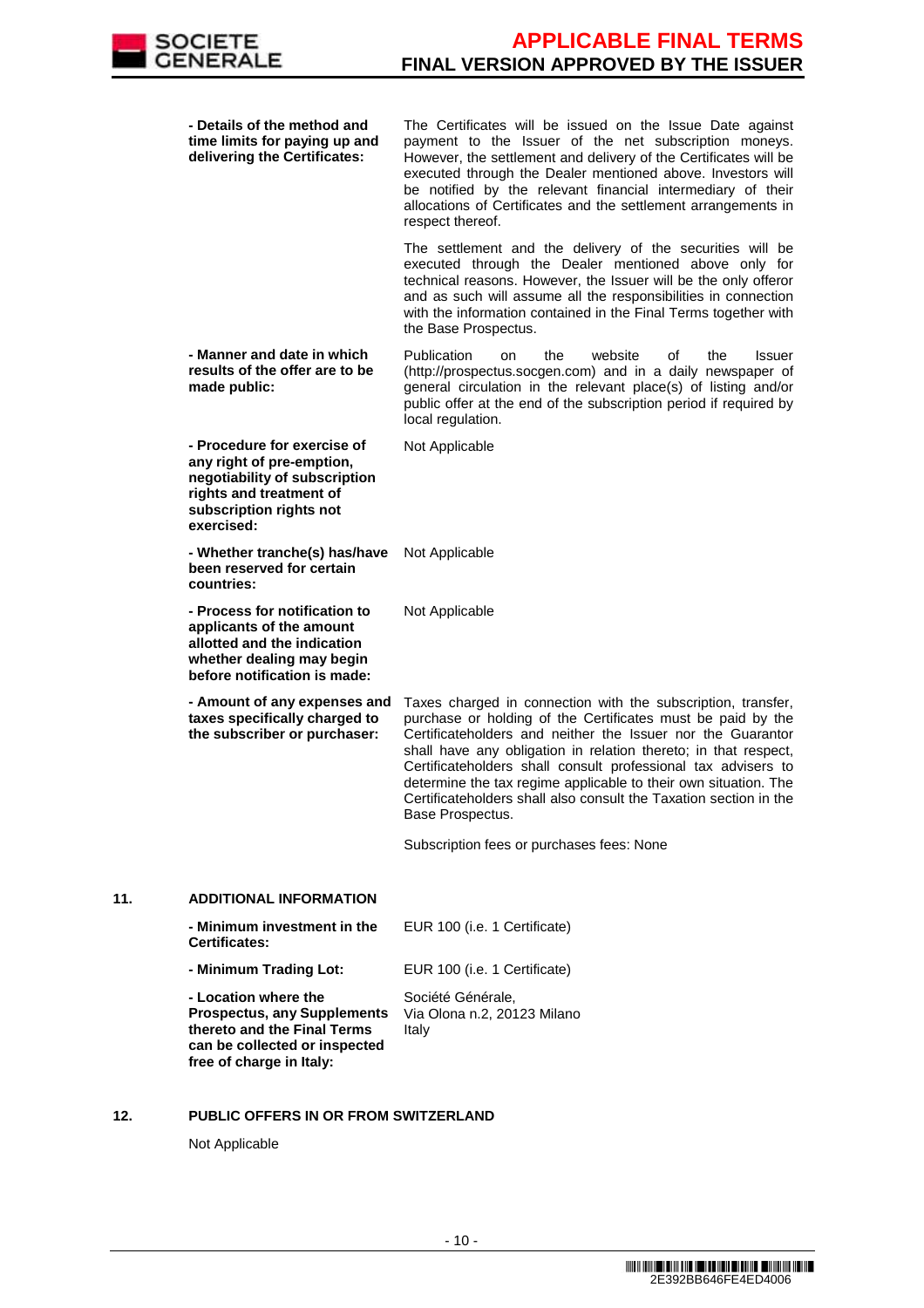

#### **ISSUE SPECIFIC SUMMARY**

Summaries are made up of disclosure requirements known as Elements the communication of which is required by Annex XXII of the Commission Regulation (EC) No 809/2004 as amended. These elements are numbered in Sections –  $A - E(A.1 - E.7)$ .

This summary contains all the Elements required to be included in a summary for this type of securities and Issuer. Because some Elements are not required to be addressed, there may be gaps in the numbering sequence of the Elements.

Even though an Element may be required to be inserted in the summary because of the type of securities and Issuer, it is possible that no relevant information can be given regarding the Element. In this case, a short description of the Element is included in the summary with the mention of "Not Applicable".

|     | Section A – Introduction and warnings                                |                                                                                                                                                                                                                                                                                                                                                                                                                                                                                                                                                                                                                                                                    |  |  |
|-----|----------------------------------------------------------------------|--------------------------------------------------------------------------------------------------------------------------------------------------------------------------------------------------------------------------------------------------------------------------------------------------------------------------------------------------------------------------------------------------------------------------------------------------------------------------------------------------------------------------------------------------------------------------------------------------------------------------------------------------------------------|--|--|
| A.1 | Warning                                                              | This summary must be read as an introduction to the Base Prospectus.                                                                                                                                                                                                                                                                                                                                                                                                                                                                                                                                                                                               |  |  |
|     |                                                                      | Any decision to invest in the Certificates should be based on a consideration<br>of the Base Prospectus as a whole by the investor.                                                                                                                                                                                                                                                                                                                                                                                                                                                                                                                                |  |  |
|     |                                                                      | Where a claim relating to the information contained in the Base Prospectus<br>and the applicable Final Terms is brought before a court, the plaintiff<br>investor might, under the national legislation of the Member States, have to<br>bear the costs of translating the Base Prospectus before the legal<br>proceedings are initiated.                                                                                                                                                                                                                                                                                                                          |  |  |
|     |                                                                      | Civil liability attaches only to those persons who have tabled this summary,<br>including any translation thereof, but only if the summary is misleading,<br>inaccurate or inconsistent when read together with the other parts of the<br>Base Prospectus or it does not provide, when read together with the other<br>parts of this Base Prospectus, key information in order to aid investors when<br>considering whether to invest in the Certificates.                                                                                                                                                                                                         |  |  |
| A.2 | Consent to the use of the<br><b>Base Prospectus</b>                  | The Issuer consents to the use of this Base Prospectus in connection with a<br>resale or placement of Certificates in circumstances where a prospectus is<br>required to be published under the Prospectus Directive (a Non-exempt<br>Offer) subject to the following conditions:                                                                                                                                                                                                                                                                                                                                                                                  |  |  |
|     |                                                                      | - the consent is only valid during the offer period from 11/05/2017 to<br>14/06/2017 and, in respect of Certificates placed in Italy through "door-to-<br>door selling", from 11/05/2017 to 12/06/2017 (the Offer Period);                                                                                                                                                                                                                                                                                                                                                                                                                                         |  |  |
|     |                                                                      | - the consent given by the Issuer for the use of the Base Prospectus to<br>make the Non-exempt Offer is an individual consent (an Individual<br>Consent) in respect of Deutsche Bank SpA, Piazza del Calendario, 3,<br>20126 Milano and Finanza & Futuro Banca S.p.A., Piazza del Calendario, 1,<br>20126 Milano (each an Initial Authorised Offeror and together the<br>Distributors) and if the Issuer appoints any additional financial<br>intermediaries after 09/05/2017 and publishes details of them on its website<br>http://prospectus.socgen.com, each financial intermediary whose details are<br>so published (each an Additional Authorised Offeror); |  |  |
|     |                                                                      | - the consent only extends to the use of this Base Prospectus to make Non-<br>exempt Offers of the Certificates in Italy.                                                                                                                                                                                                                                                                                                                                                                                                                                                                                                                                          |  |  |
|     |                                                                      | The information relating to the conditions of the Non-exempt Offer<br>shall be provided to the investors by any Initial Authorised Offeror at<br>the time the offer is made.                                                                                                                                                                                                                                                                                                                                                                                                                                                                                       |  |  |
|     | Section B - Issuer and Guarantor                                     |                                                                                                                                                                                                                                                                                                                                                                                                                                                                                                                                                                                                                                                                    |  |  |
| B.1 | <b>Legal and commercial</b><br>name of the issuer                    | SG Issuer (or the Issuer)                                                                                                                                                                                                                                                                                                                                                                                                                                                                                                                                                                                                                                          |  |  |
| B.2 | Domicile, legal form,<br>legislation and country<br>of incorporation | Domicile: 33, boulevard Prince Henri, L-1724 Luxembourg, Luxembourg.<br>Legal form: Public limited liability company (société anonyme).                                                                                                                                                                                                                                                                                                                                                                                                                                                                                                                            |  |  |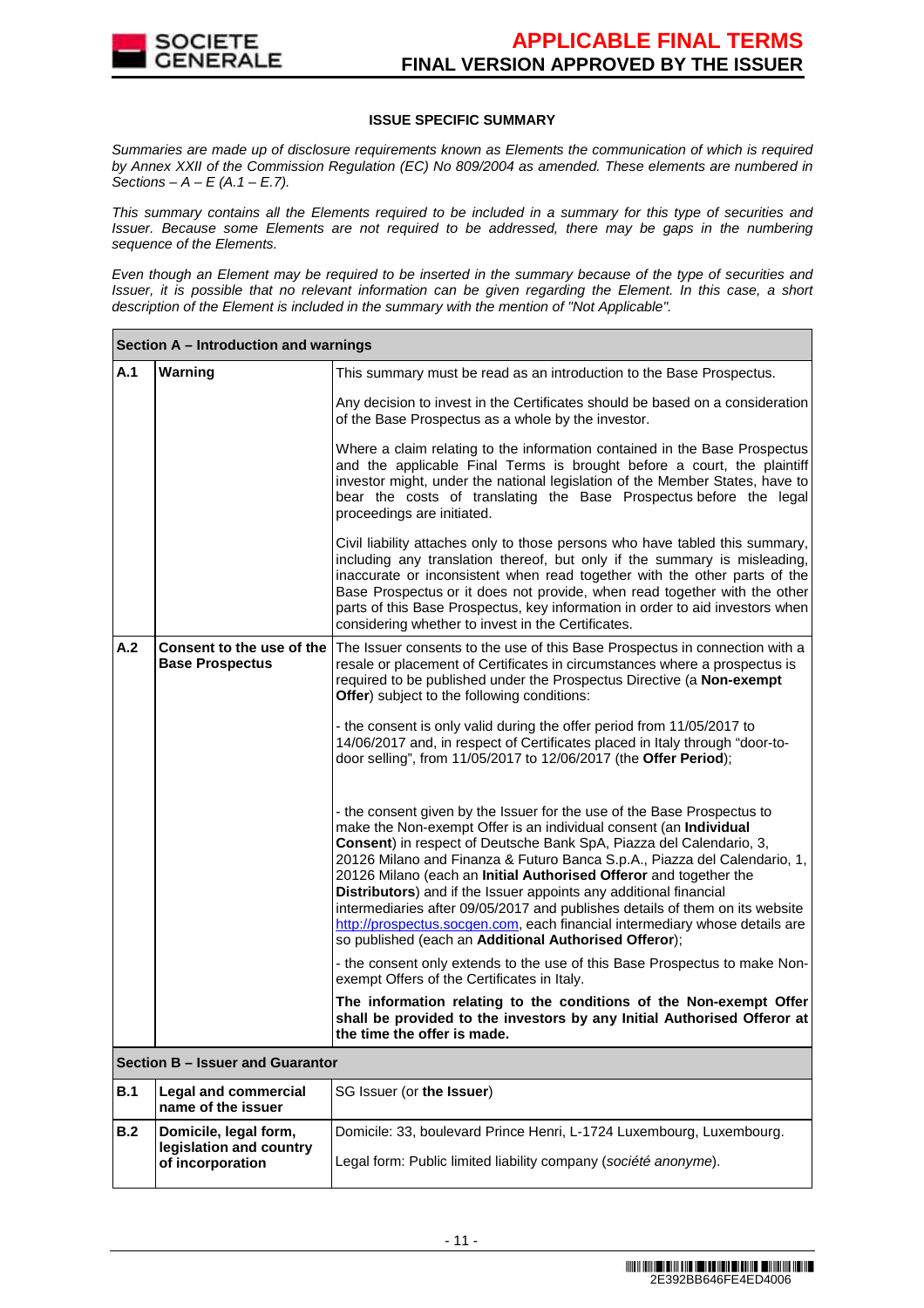

|             |                                                                                                                                                           |                                                                                                                                                                                                                                                                                                                                                                                                                                                                                                                                               |                                                                                                                  | Legislation under which the Issuer operates: Luxembourg law. |            |                                                           |
|-------------|-----------------------------------------------------------------------------------------------------------------------------------------------------------|-----------------------------------------------------------------------------------------------------------------------------------------------------------------------------------------------------------------------------------------------------------------------------------------------------------------------------------------------------------------------------------------------------------------------------------------------------------------------------------------------------------------------------------------------|------------------------------------------------------------------------------------------------------------------|--------------------------------------------------------------|------------|-----------------------------------------------------------|
|             |                                                                                                                                                           | Country of incorporation: Luxembourg.                                                                                                                                                                                                                                                                                                                                                                                                                                                                                                         |                                                                                                                  |                                                              |            |                                                           |
| B.4b        | Known trends affecting<br>the issuer and the<br>industries in which it<br>operates                                                                        |                                                                                                                                                                                                                                                                                                                                                                                                                                                                                                                                               | The Issuer expects to continue its activity in accordance with its corporate<br>objects over the course of 2017. |                                                              |            |                                                           |
| B.5         | Description of the<br>issuer's group and the<br>issuer's position within<br>the group                                                                     | The Société Générale group (the Group) offers a wide range of advisory<br>services and tailored financial solutions to individual customers, large<br>corporate and institutional investors. The Group relies on three<br>complementary core businesses: • French Retail Banking; • International<br>Retail Banking, Financial Services and Insurance and • Corporate and<br>Investment Banking, Private Banking, Asset and Wealth Management and<br>Securities Services. The Issuer is a subsidiary of the Group and has no<br>subsidiaries. |                                                                                                                  |                                                              |            |                                                           |
| <b>B.9</b>  | <b>Figure of profit forecast</b><br>or estimate of the issuer                                                                                             | estimate.                                                                                                                                                                                                                                                                                                                                                                                                                                                                                                                                     | Not Applicable. The Issuer does not provide any figure of profit forecast or                                     |                                                              |            |                                                           |
| <b>B.10</b> | Nature of any<br>qualifications in the audit<br>report on the historical<br>financial information                                                         |                                                                                                                                                                                                                                                                                                                                                                                                                                                                                                                                               | Not Applicable. The audit report does not include any qualification.                                             |                                                              |            |                                                           |
| <b>B.12</b> | Selected historical key<br>financial information<br>regarding the issuer                                                                                  | (in K€)                                                                                                                                                                                                                                                                                                                                                                                                                                                                                                                                       |                                                                                                                  | 2015                                                         |            | 30 June 2016 31 December 30 June 2015 31 December<br>2014 |
|             |                                                                                                                                                           |                                                                                                                                                                                                                                                                                                                                                                                                                                                                                                                                               |                                                                                                                  | (audited)                                                    |            | (audited)                                                 |
|             |                                                                                                                                                           | Total<br>Revenue                                                                                                                                                                                                                                                                                                                                                                                                                                                                                                                              | 48 398                                                                                                           | 102 968                                                      | 47 313     | 110 027                                                   |
|             |                                                                                                                                                           | $\overline{\mathsf{Profit}}$ before $\vert_{118}$<br>tax                                                                                                                                                                                                                                                                                                                                                                                                                                                                                      |                                                                                                                  | 380                                                          | 195        | 209                                                       |
|             |                                                                                                                                                           | Profit for the<br>financial<br>period/year                                                                                                                                                                                                                                                                                                                                                                                                                                                                                                    | 71                                                                                                               | 380                                                          | 195        | 209                                                       |
|             |                                                                                                                                                           | <b>Total Assets</b>                                                                                                                                                                                                                                                                                                                                                                                                                                                                                                                           | 44 984 808                                                                                                       | 37 107 368                                                   | 29 129 601 | 23 567 256                                                |
|             | Statement as no material<br>adverse change in the<br>prospects of the issuer<br>since the date of its last<br>published audited<br>financial statements   | There has been no material adverse change in the prospects of the Issuer<br>since 31 December 2015.                                                                                                                                                                                                                                                                                                                                                                                                                                           |                                                                                                                  |                                                              |            |                                                           |
|             | Significant changes in<br>the issuer's financial or<br>trading position<br>subsequent to the period<br>covered by the historical<br>financial information | Not Applicable. There has been no significant change in the financial or<br>trading position of the Issuer since 30 June 2016.                                                                                                                                                                                                                                                                                                                                                                                                                |                                                                                                                  |                                                              |            |                                                           |
| <b>B.13</b> | Recent events particular<br>to the issuer which are to<br>a material extent relevant<br>to the evaluation of the<br><b>Issuer's solvency</b>              | Not Applicable. There has been no recent event particular to the Issuer<br>which is to a material extent relevant to the evaluation of the Issuer's<br>solvency.                                                                                                                                                                                                                                                                                                                                                                              |                                                                                                                  |                                                              |            |                                                           |
| <b>B.14</b> | Statement as to whether<br>the issuer is dependent<br>upon other entities<br>within the group                                                             | See Element B.5 above for the Issuers' position within the Group.<br>SG Issuer is dependent upon Société Générale Bank & Trust within the<br>Group.                                                                                                                                                                                                                                                                                                                                                                                           |                                                                                                                  |                                                              |            |                                                           |
| <b>B.15</b> | <b>Description of the</b><br>issuer's principal<br>activities                                                                                             | The principal activity of SG Issuer is raising finance by the issuance of<br>warrants as well as debt securities designed to be placed to institutional<br>customers or retail customers through the distributors associated with<br>Société Générale. The financing obtained through the issuance of such debt<br>securities is then lent to Société Générale and to other members of the                                                                                                                                                    |                                                                                                                  |                                                              |            |                                                           |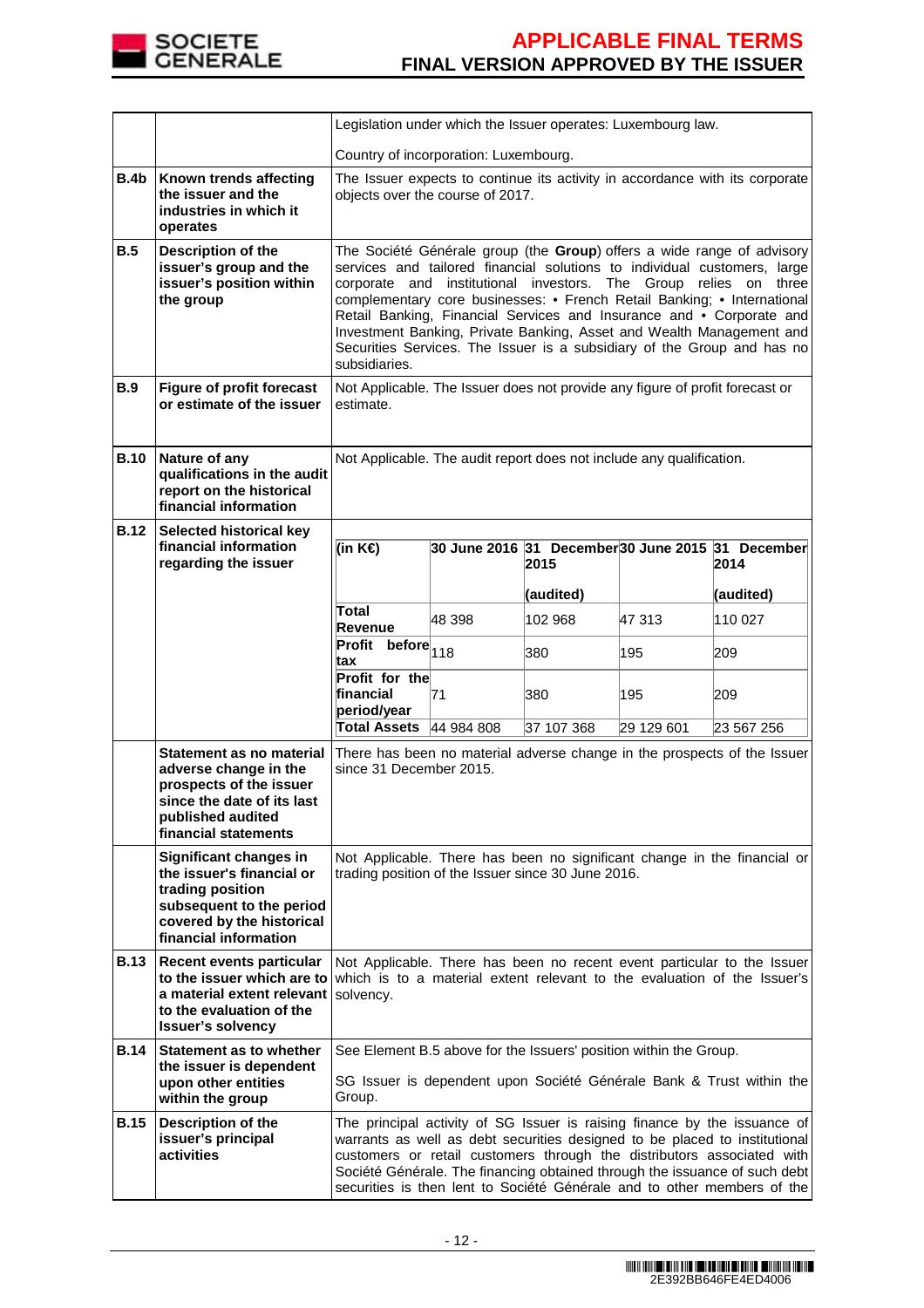

|                                                                                                                                                   |                                                                                                                                                                                  | Group.                                                                                                                                                                                                                                                                                                                                                                                                                                                                                                                                                                                                                                                                                                                                                                                                                                                                                                 |  |
|---------------------------------------------------------------------------------------------------------------------------------------------------|----------------------------------------------------------------------------------------------------------------------------------------------------------------------------------|--------------------------------------------------------------------------------------------------------------------------------------------------------------------------------------------------------------------------------------------------------------------------------------------------------------------------------------------------------------------------------------------------------------------------------------------------------------------------------------------------------------------------------------------------------------------------------------------------------------------------------------------------------------------------------------------------------------------------------------------------------------------------------------------------------------------------------------------------------------------------------------------------------|--|
| <b>B.16</b>                                                                                                                                       | To the extent known to<br>the issuer, whether the<br>issuer is directly or<br>indirectly owned or<br>controlled and by whom,<br>and description of the<br>nature of such control | SG Issuer is a 100 per cent. owned subsidiary of Société Générale Bank &<br>Trust S.A. which is itself a 100 per cent. owned subsidiary of Société<br>Générale and is a fully consolidated company.                                                                                                                                                                                                                                                                                                                                                                                                                                                                                                                                                                                                                                                                                                    |  |
| <b>B.18</b><br>Nature and scope of the<br>guarantee<br>respect of deposits.                                                                       |                                                                                                                                                                                  | The Certificates are unconditionally and irrevocably guaranteed by Société<br>Générale (the Guarantor) pursuant to the guarantee made as of 6 July<br>2016 (the Guarantee). The Guarantee constitutes a direct, unconditional,<br>unsecured and general obligation of the Guarantor and ranks and will rank<br>at least pari passu with all other existing and future direct, unconditional,<br>unsecured and general obligations of the Guarantor, including those in                                                                                                                                                                                                                                                                                                                                                                                                                                 |  |
|                                                                                                                                                   |                                                                                                                                                                                  | Any references to sums or amounts payable by the Issuer which are<br>guaranteed by the Guarantor under the Guarantee shall be to such sums<br>and/or amounts as directly reduced, and/or in the case of conversion into<br>equity, as reduced by the amount of such conversion, and/or otherwise<br>modified from time to time resulting from the application of a bail-in power by<br>any relevant authority pursuant to directive 2014/59/EU of the European<br>Parliament and of the Council of the European Union.                                                                                                                                                                                                                                                                                                                                                                                 |  |
| <b>B.19</b><br>Information about the<br>quarantor as if it were<br>the issuer of the same<br>type of security that is<br>subject of the guarantee |                                                                                                                                                                                  | The information about Société Générale as if it were the Issuer of the same<br>type of Certificates that is subject of the Guarantee is set out in accordance<br>with Elements B.19 / B.1, B.19 / B.2, B.19 / B.4b, B.19 / B.5, B.19 / B.9,<br>B.19 / B.10, B.19 / B.12, B.19 / B.13, B.19 / B.14, B.19 / B.15, B.19 / B.16<br>below, respectively:                                                                                                                                                                                                                                                                                                                                                                                                                                                                                                                                                    |  |
|                                                                                                                                                   |                                                                                                                                                                                  | B.19/ B.1: Legal and commercial name of the guarantor                                                                                                                                                                                                                                                                                                                                                                                                                                                                                                                                                                                                                                                                                                                                                                                                                                                  |  |
|                                                                                                                                                   |                                                                                                                                                                                  | Société Générale                                                                                                                                                                                                                                                                                                                                                                                                                                                                                                                                                                                                                                                                                                                                                                                                                                                                                       |  |
|                                                                                                                                                   |                                                                                                                                                                                  | B.19/ B.2: Domicile, legal form, legislation and country of incorporation                                                                                                                                                                                                                                                                                                                                                                                                                                                                                                                                                                                                                                                                                                                                                                                                                              |  |
|                                                                                                                                                   |                                                                                                                                                                                  | Domicile: 29, boulevard Haussmann, 75009 Paris, France. Legal form:<br>Public limited liability company (société anonyme).                                                                                                                                                                                                                                                                                                                                                                                                                                                                                                                                                                                                                                                                                                                                                                             |  |
|                                                                                                                                                   |                                                                                                                                                                                  | Legislation under which the Issuer operates: French law. Country of<br>incorporation: France.                                                                                                                                                                                                                                                                                                                                                                                                                                                                                                                                                                                                                                                                                                                                                                                                          |  |
|                                                                                                                                                   |                                                                                                                                                                                  | B.19/ B.4b: Known trends affecting the guarantor and the industries in<br>which it operates                                                                                                                                                                                                                                                                                                                                                                                                                                                                                                                                                                                                                                                                                                                                                                                                            |  |
|                                                                                                                                                   |                                                                                                                                                                                  | In 2017, the global economy will be marked by slow improvement in OECD<br>economies and the continued transition of the Chinese economic model.                                                                                                                                                                                                                                                                                                                                                                                                                                                                                                                                                                                                                                                                                                                                                        |  |
|                                                                                                                                                   |                                                                                                                                                                                  | The Eurozone struggled to recover sustained economic growth in 2016, thus<br>slowing the reduction of public deficits. The ECB should continue its<br>accommodating monetary policy at least until the end of 2017, thereby<br>maintaining market interest rates at low levels, in an environment where<br>inflation should also remain low (although slightly above the rate observed in<br>the region in 2016). In the United States, the Fed should continue its<br>monetary tightening started in 2015, at a pace that will be dependent on the<br>country's growth momentum, which could be strengthened by the first<br>effects of the expansionary economic policy of the new US administration.<br>Despite these diverging monetary policies, we should observe a slight<br>steepening of the yield curve in both Europe and the United States, with a<br>gradual increase in long-term rates. |  |
|                                                                                                                                                   |                                                                                                                                                                                  | In emerging countries, growth in 2016 was moderate on the whole, and<br>varied from region to region. This trend should continue in 2017, in particular<br>with the continued shift in the Chinese growth model. However, commodity-<br>producing countries should benefit from a moderate increase in commodity<br>prices. In particular, oil prices should be supported by the production-limiting<br>agreement signed within the OPEC at end-2016.                                                                                                                                                                                                                                                                                                                                                                                                                                                  |  |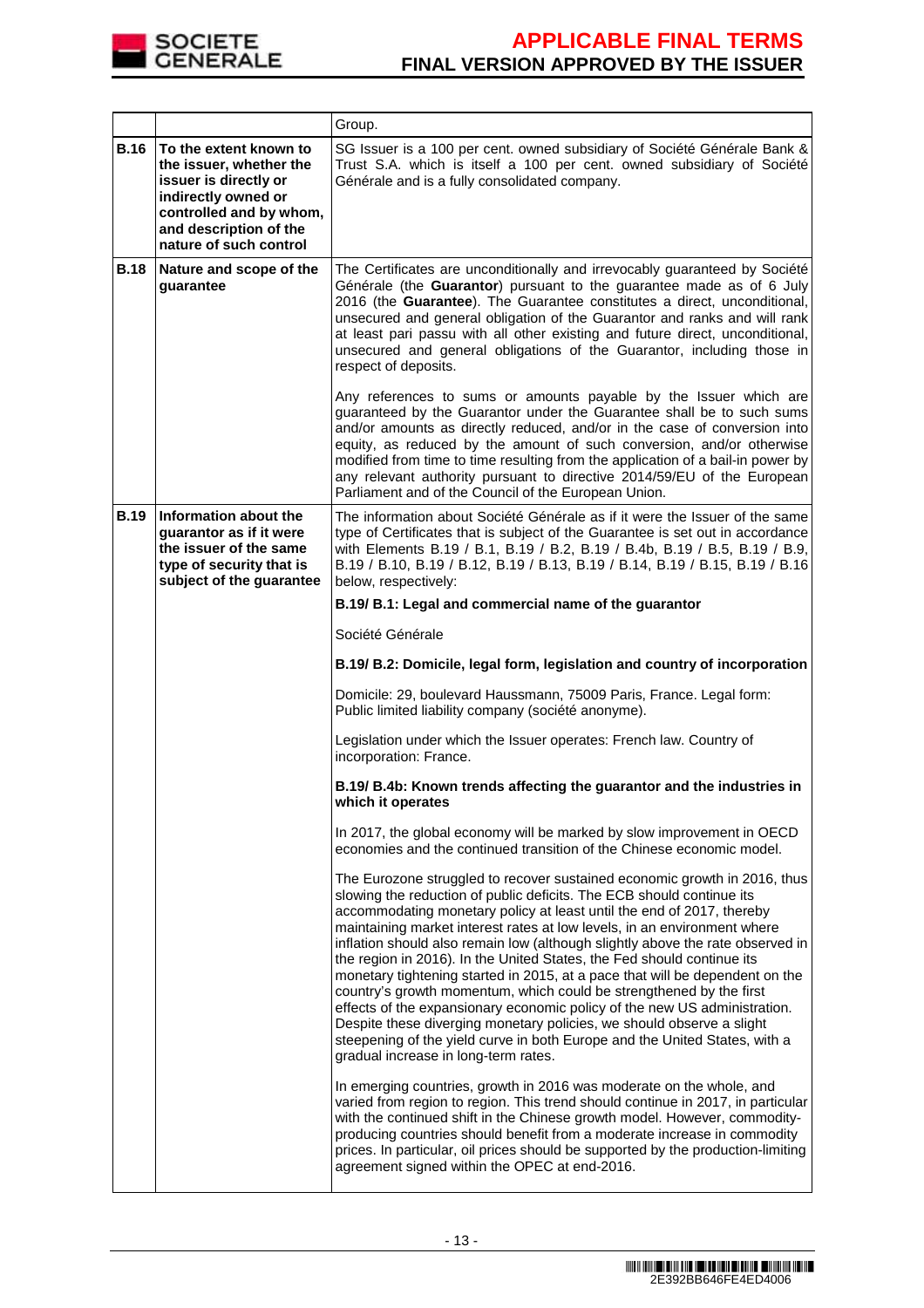It is also likely that 2017 will be marked by a highly uncertain geopolitical environment, following on from a certain number of events in 2016. Major elections will be held in several key European Union countries (the Netherlands, France and Germany), and the year will also see the kick-off of Brexit negotiations. In addition, several hotbeds of instability or tension (in the Middle East or the China Sea) could adversely affect the global economy, as could a potential deterioration in relations between certain major world powers (United States, Russia and China).

2017 should also see the stabilisation of the regulatory framework (Basel reforms, IFRS, etc.) and, for most banks, mark the end of the cycle of equity increases that began with the financial crisis. In this context, the challenge facing banks will nonetheless remain the development of a sustainable longterm growth model and the preservation of their capacity to finance the economy. Indeed, the addition of recent regulatory constraints will weigh on the profitability of certain banking activities and thus influence the strategy and development model of certain operators in the sector.

In Europe, due to the various elections to be held this year within the Eurozone, it is likely that 2017 will see little progress towards the third pillar of the Banking Union, regarding the creation of a European deposit guarantee facility. Ultimately, this facility will contribute to the stability and strengthening of the European banking sector, but could entail significant costs for banking players.

Lastly, banks must continue to adapt to a certain number of fundamental shifts, particularly the acceleration of technological changes, requiring them to radically transform their operational and relationship models. Moreover, the Group is working on a medium-term strategic plan, which will be disseminated towards the end of 2017.

### **B.19/ B.5: Description of the guarantor's group and the guarantor's position within the group**

The Group offers a wide range of advisory services and tailored financial solutions to individual customers, large corporate and institutional investors. The Group relies on three complementary core businesses:

- French Retail Banking;
- International Retail Banking, Financial Services and Insurance and
- Corporate and Investment Banking, Private Banking, Asset and Wealth Management and Securities Services. Société Générale is the parent company of the Société Générale Group.

# **B.19/ B.9: Figure of profit forecast or estimate of the guarantor**

Not Applicable. Société Générale does not provide any figure of profit forecast or estimate.

# **B.19/B.10: Nature of any qualifications in the audit report on the historical financial information**

Not applicable. The audit report does not include any qualification.

**B.19/B.12: Selected historical key financial information regarding the guarantor**

| Year ended 2015<br><b>Year ended</b><br>2016<br>(audited, except as<br>mentioned otherwise(*))<br>(audited) |  |
|-------------------------------------------------------------------------------------------------------------|--|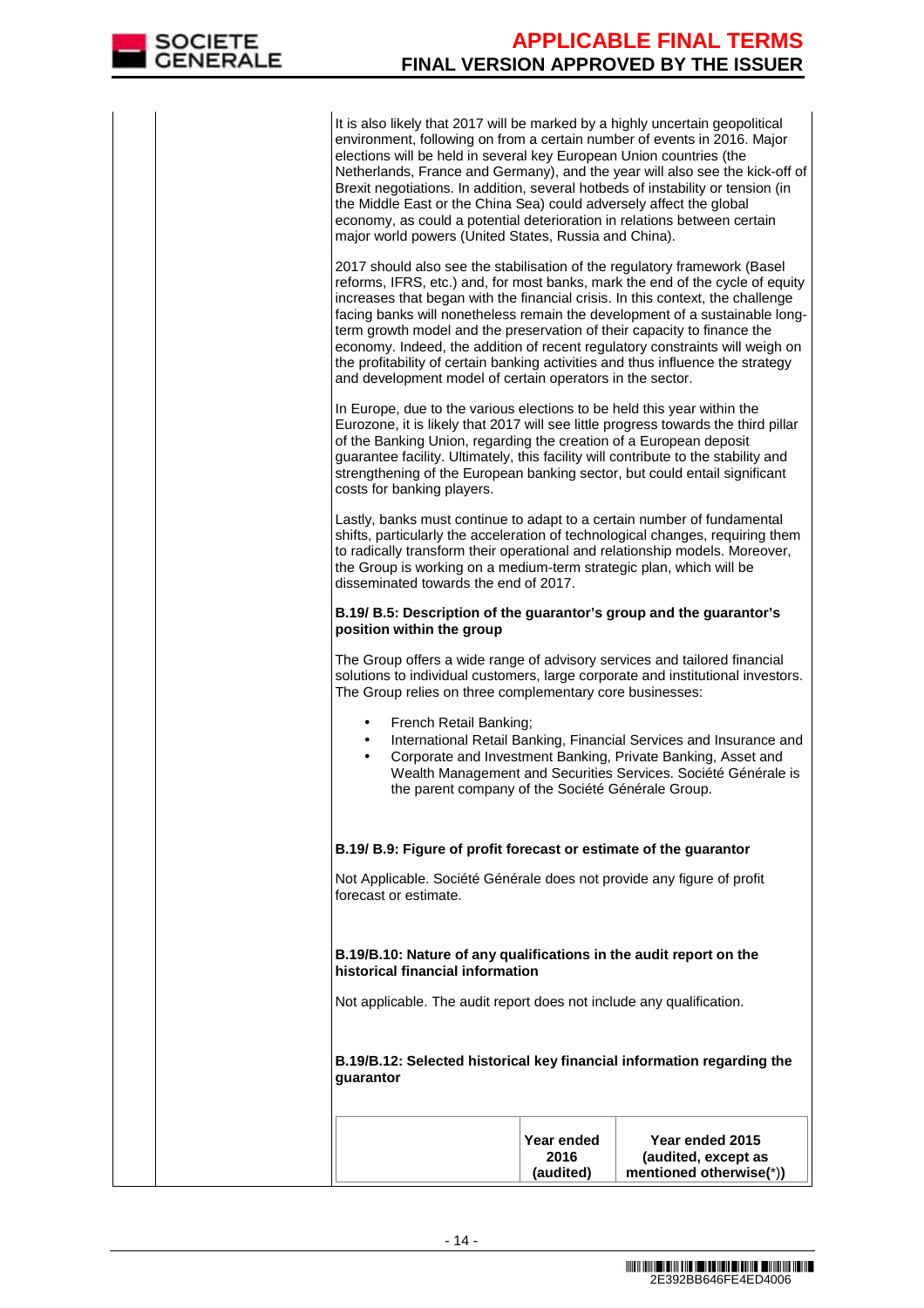

| Results (in millions of euros)                                                                                                                                                  |         |                                                                                                                                                                                                                                                                                                    |
|---------------------------------------------------------------------------------------------------------------------------------------------------------------------------------|---------|----------------------------------------------------------------------------------------------------------------------------------------------------------------------------------------------------------------------------------------------------------------------------------------------------|
|                                                                                                                                                                                 |         |                                                                                                                                                                                                                                                                                                    |
| Net Banking Income                                                                                                                                                              | 25,298  | 25,639                                                                                                                                                                                                                                                                                             |
| Operating income                                                                                                                                                                | 6,390   | 5,681                                                                                                                                                                                                                                                                                              |
| Net income                                                                                                                                                                      | 4,338   | 4,395                                                                                                                                                                                                                                                                                              |
| Reported Group Net income                                                                                                                                                       | 3,874   | 4.001                                                                                                                                                                                                                                                                                              |
| French retail Banking                                                                                                                                                           | 1,486   | $1,441*$                                                                                                                                                                                                                                                                                           |
| International Retail Banking<br>& Financial Services                                                                                                                            | 1,631   | $1,111*$                                                                                                                                                                                                                                                                                           |
| Global Banking and Investor<br><b>Solutions</b>                                                                                                                                 | 1,803   | 1,850*                                                                                                                                                                                                                                                                                             |
| Corporate Centre                                                                                                                                                                | (1,046) | $(401)^{*}$                                                                                                                                                                                                                                                                                        |
| Net cost of risk                                                                                                                                                                | (2,091) | (3,065)                                                                                                                                                                                                                                                                                            |
| Tier 1 Ratio **                                                                                                                                                                 | 14.5%   | 13.5%                                                                                                                                                                                                                                                                                              |
| Activity (in billions of euros)                                                                                                                                                 |         |                                                                                                                                                                                                                                                                                                    |
| Total assets and liabilities                                                                                                                                                    | 1,382.2 | 1,334.4                                                                                                                                                                                                                                                                                            |
| Customer Ioans                                                                                                                                                                  | 426.5   | 405.3                                                                                                                                                                                                                                                                                              |
| Customer deposits                                                                                                                                                               | 421.0   | 379.6                                                                                                                                                                                                                                                                                              |
| Equity (in billions of euros)                                                                                                                                                   |         |                                                                                                                                                                                                                                                                                                    |
| Group shareholders' equity                                                                                                                                                      | 62.0    | 59.0                                                                                                                                                                                                                                                                                               |
| Non-controlling Interests                                                                                                                                                       | 3.7     | 3.6                                                                                                                                                                                                                                                                                                |
| Cash flow statements (in<br>millions of euros)                                                                                                                                  |         |                                                                                                                                                                                                                                                                                                    |
| Net inflow (outflow) in cash<br>and cash equivalent                                                                                                                             | 18,442  | 21,492                                                                                                                                                                                                                                                                                             |
| Statement as no material adverse change in the prospects of the                                                                                                                 |         |                                                                                                                                                                                                                                                                                                    |
|                                                                                                                                                                                 |         | guarantor since the date of its last published audited financial<br>There has been no material adverse change in the prospects of Société                                                                                                                                                          |
|                                                                                                                                                                                 |         | Significant changes in the guarantor's financial or trading position<br>subsequent to the period covered by the historical financial<br>Not Applicable. There has been no significant change in the financial or                                                                                   |
|                                                                                                                                                                                 |         |                                                                                                                                                                                                                                                                                                    |
|                                                                                                                                                                                 |         | B.19/ B.13: Recent events particular to the guarantor which are to a<br>material extent relevant to the evaluation of the guarantor's solvency<br>Not Applicable. There has been no recent event particular to Société<br>Générale which is to a material extent relevant to the evaluation of its |
| statements:<br>Générale since 31 December 2016.<br>information:<br>trading position of Société Générale since 31 December 2016.<br>solvency.<br>other entities within the group |         | B.19/ B.14: Statement as to whether the guarantor is dependent upon                                                                                                                                                                                                                                |
| Group.                                                                                                                                                                          |         | See Element B.5 above for the Société Générale's position within the<br>Société Générale is the ultimate holding company of the Group. However,                                                                                                                                                    |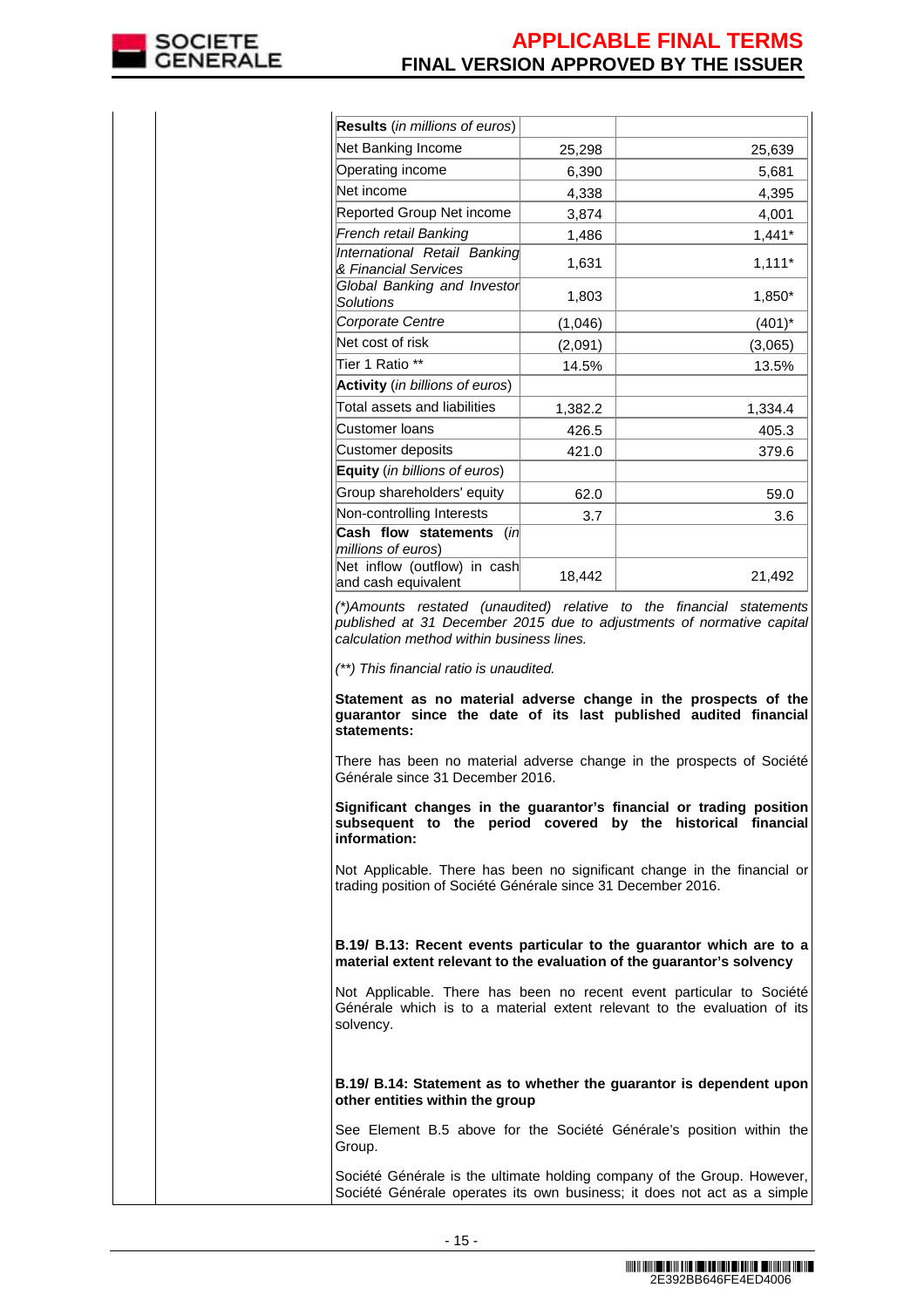

|  | holding company vis-à-vis its subsidiaries.                                                                                                                                            |
|--|----------------------------------------------------------------------------------------------------------------------------------------------------------------------------------------|
|  | B.19/ B.15: Description of the guarantor's principal activities                                                                                                                        |
|  | See Element B.19/B.5 above                                                                                                                                                             |
|  | B.19/ B.16: To the extent known to the quarantor, whether the<br>guarantor is directly or indirectly owned or controlled and by whom,<br>and description of the nature of such control |
|  | Not Applicable. To its knowledge, Société Générale is not owned or<br>controlled, directly or indirectly (under French law) by another entity.                                         |

|     | <b>Section C - Securities</b>                                                          |                                                                                                                                                                                                                                                                                                              |  |  |
|-----|----------------------------------------------------------------------------------------|--------------------------------------------------------------------------------------------------------------------------------------------------------------------------------------------------------------------------------------------------------------------------------------------------------------|--|--|
| C.1 | Type and class of the<br>securities being offered                                      | The Certificates are derivative instruments indexed on share.                                                                                                                                                                                                                                                |  |  |
|     | and/or admitted to<br>trading, including any<br>security identification<br>number      | ISIN Code: XS1586109065                                                                                                                                                                                                                                                                                      |  |  |
|     |                                                                                        | Common Code: 158610906                                                                                                                                                                                                                                                                                       |  |  |
| C.2 | <b>Currency of the</b>                                                                 | <b>EUR</b>                                                                                                                                                                                                                                                                                                   |  |  |
|     | securities issue                                                                       |                                                                                                                                                                                                                                                                                                              |  |  |
| C.5 | Description of any<br>restrictions on the free<br>transferability of the<br>securities | Not Applicable. There is no restriction on the free transferability of the<br>Certificates, subject to selling and transfer restrictions which may apply in<br>certain jurisdictions including restrictions applicable to the offer and sale to,<br>or for the account or benefit of, Permitted Transferees. |  |  |
|     |                                                                                        | A Permitted Transferee means any person who (i) is not a U.S. person as<br>defined pursuant to Regulation S; and (ii) is not a person who comes within<br>any definition of U.S. person for the purposes of the CEA or any CFTC Rule,<br>guidance or order proposed or issued under the CEA.                 |  |  |
| C.8 | <b>Rights attached to the</b>                                                          | <b>Rights attached to the securities:</b>                                                                                                                                                                                                                                                                    |  |  |
|     | securities, including<br>ranking and limitations<br>to those rights                    | Unless the Certificates are previously redeemed, the Certificates will entitle<br>each holder of the Certificates (a Certificateholder) to receive a redemption<br>amount which may be lower than, equal to or higher than the amount initially<br>invested (see Element C.18).                              |  |  |
|     |                                                                                        | A Certificateholder will be entitled to claim the immediate and due payment<br>of any sum in case:                                                                                                                                                                                                           |  |  |
|     |                                                                                        | - the Issuer fails to pay or to perform its other obligations under the<br>Certificates                                                                                                                                                                                                                      |  |  |
|     |                                                                                        | - the Guarantor fails to perform its obligations under the Guarantee or in the<br>event that the guarantee of the Guarantor stops being valid; or                                                                                                                                                            |  |  |
|     |                                                                                        | - of insolvency or bankruptcy proceeding(s) affecting the Issuer.                                                                                                                                                                                                                                            |  |  |
|     |                                                                                        | The Certificateholders' consent shall have to be obtained to amend the<br>contractual terms of the Certificates pursuant to the provisions of an agency<br>agreement, made available to a Certificateholder upon request to the Issuer.                                                                      |  |  |
|     |                                                                                        | <b>Governing law:</b>                                                                                                                                                                                                                                                                                        |  |  |
|     |                                                                                        | The Certificates and any non-contractual obligations arising out of or in<br>connection with the Certificates will be governed by, and shall be construed<br>in accordance with English law.                                                                                                                 |  |  |
|     |                                                                                        | The Issuer accepts the competence of the courts of England in relation to<br>any dispute against the Issuer but accepts that such Certificateholders may<br>bring their action before any other competent court.                                                                                             |  |  |
|     |                                                                                        | Ranking:                                                                                                                                                                                                                                                                                                     |  |  |
|     |                                                                                        | The Certificates will be direct, unconditional, unsecured and unsubordinated<br>obligations of the Issuer and will rank at least pari passu with all other<br>outstanding direct, unconditional, unsecured and unsubordinated obligations                                                                    |  |  |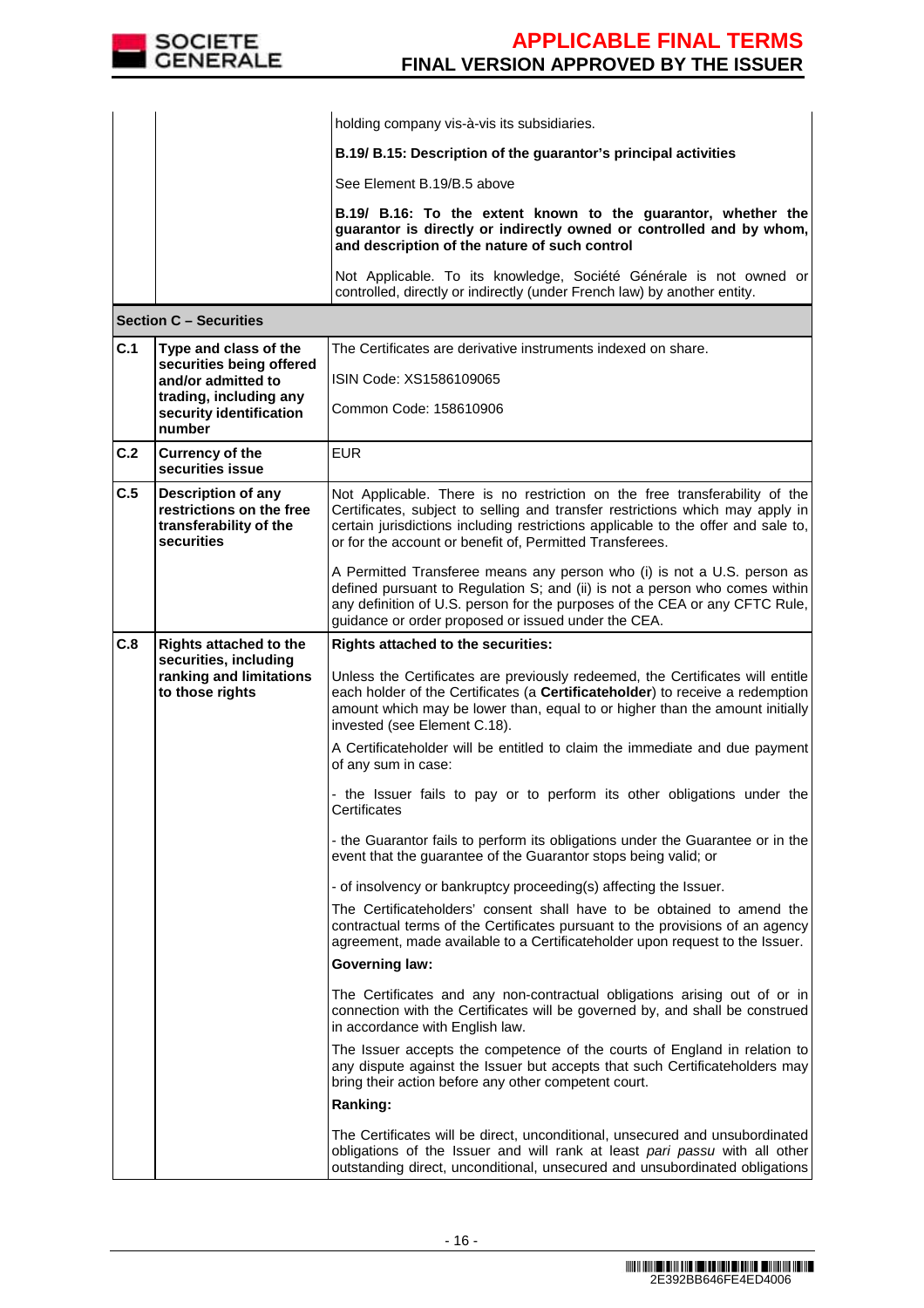

|      |                                                                                                                                                                   | of the Issuer, present and future.                                                                                                                                                                                                                                                                                                                                                                                                                                                                                                                                                                                                                                                             |
|------|-------------------------------------------------------------------------------------------------------------------------------------------------------------------|------------------------------------------------------------------------------------------------------------------------------------------------------------------------------------------------------------------------------------------------------------------------------------------------------------------------------------------------------------------------------------------------------------------------------------------------------------------------------------------------------------------------------------------------------------------------------------------------------------------------------------------------------------------------------------------------|
|      |                                                                                                                                                                   | Limitations to rights attached to the securities:                                                                                                                                                                                                                                                                                                                                                                                                                                                                                                                                                                                                                                              |
|      |                                                                                                                                                                   | - The Issuer may redeem the Certificates early on the basis of the market<br>value of these Certificates for tax or regulatory reasons or in the case of<br>occurrence of extraordinary events affecting the underlying instrument(s) or<br>in the case of occurrence of additional disruption event(s).                                                                                                                                                                                                                                                                                                                                                                                       |
|      |                                                                                                                                                                   | - The Issuer may adjust the financial terms in case of adjustment events<br>affecting the underlying instrument(s), and, in the case of occurrence of<br>extraordinary events affecting the underlying instrument(s) or in the case of<br>occurrence of additional disruption event(s), the Issuer may substitute the<br>underlying instrument(s) by new underlying instrument(s) or deduct from any<br>due amount the increased cost of hedging, and in each case without the<br>consent of the Certificateholders.                                                                                                                                                                           |
|      |                                                                                                                                                                   | - The Issuer may monetise all or part of the due amounts until the final<br>exercise date of the Certificates in the case of occurrence of extraordinary<br>events affecting the underlying or in the case of occurrence of additional<br>disruption event(s).                                                                                                                                                                                                                                                                                                                                                                                                                                 |
|      |                                                                                                                                                                   | - the rights to payment of principal and interest will be prescribed within a<br>period of ten years (in the case of principal) and five years (in the case of<br>interest) from the date on which the payment of these amounts has become<br>due for the first time and has remained unpaid.                                                                                                                                                                                                                                                                                                                                                                                                  |
|      |                                                                                                                                                                   | - In the case of a payment default by the Issuer, Certificateholders shall not<br>institute any proceedings, judicial or otherwise, or otherwise assert a claim<br>against the Issuer. Nevertheless, Certificateholders will continue to be able<br>to claim against the Guarantor in respect of any unpaid amount.                                                                                                                                                                                                                                                                                                                                                                            |
|      |                                                                                                                                                                   | <b>Taxation:</b>                                                                                                                                                                                                                                                                                                                                                                                                                                                                                                                                                                                                                                                                               |
|      |                                                                                                                                                                   | All payments in respect of Certificates, Receipts and Coupons or under the<br>Guarantee shall be made free and clear of, and without withholding or<br>deduction for or on account of, any present or future taxes, duties,<br>assessments or governmental charges of whatever nature imposed, levied,<br>collected, withheld or assessed by or on behalf of any Tax Jurisdiction<br>unless such withholding or deduction is required by law.                                                                                                                                                                                                                                                  |
|      |                                                                                                                                                                   | In the event that any amounts are required to be deducted or withheld for, or<br>on behalf of, any Tax Jurisdiction, the relevant Issuer or, as the case may be,<br>the Guarantor shall (except in certain circumstances), to the fullest extent<br>permitted by law, pay such additional amount as may be necessary, in order<br>that each Certificateholder, Receiptholder or Couponholder, after deduction<br>or withholding of such taxes, duties, assessments or governmental charges,<br>will receive the full amount then due and payable.                                                                                                                                              |
|      |                                                                                                                                                                   | Notwithstanding the provisions above, in no event will the Issuer or, as the<br>case may be, the Guarantor, be required to pay any additional amounts in<br>respect of the Certificates, Receipts or Coupons for, or on account of, any<br>withholding or deduction (i) required pursuant to an agreement described in<br>Section 1471(b) of the U.S. Internal Revenue Code of 1986 (the "Code") or<br>otherwise imposed pursuant to Sections 1471 through 1474 of the Code, any<br>regulations or agreements thereunder, or any official interpretations thereof,<br>or any law implementing an intergovernmental approach thereto or (ii)<br>imposed pursuant to Section 871(m) of the Code. |
|      |                                                                                                                                                                   | Where                                                                                                                                                                                                                                                                                                                                                                                                                                                                                                                                                                                                                                                                                          |
|      |                                                                                                                                                                   | Tax Jurisdiction means Luxembourg or any political subdivision or any<br>authority thereof or therein having power to tax.                                                                                                                                                                                                                                                                                                                                                                                                                                                                                                                                                                     |
| C.11 | <b>Whether the securities</b><br>offered are or will be the<br>object of an application<br>for admission to trading,<br>with a view to their<br>distribution in a | Application will be made for the Certificates to be admitted to trading on<br>EuroTLX, a Multilateral Trading Facility organized and managed by EuroTLX<br>Sim S.p.A.                                                                                                                                                                                                                                                                                                                                                                                                                                                                                                                          |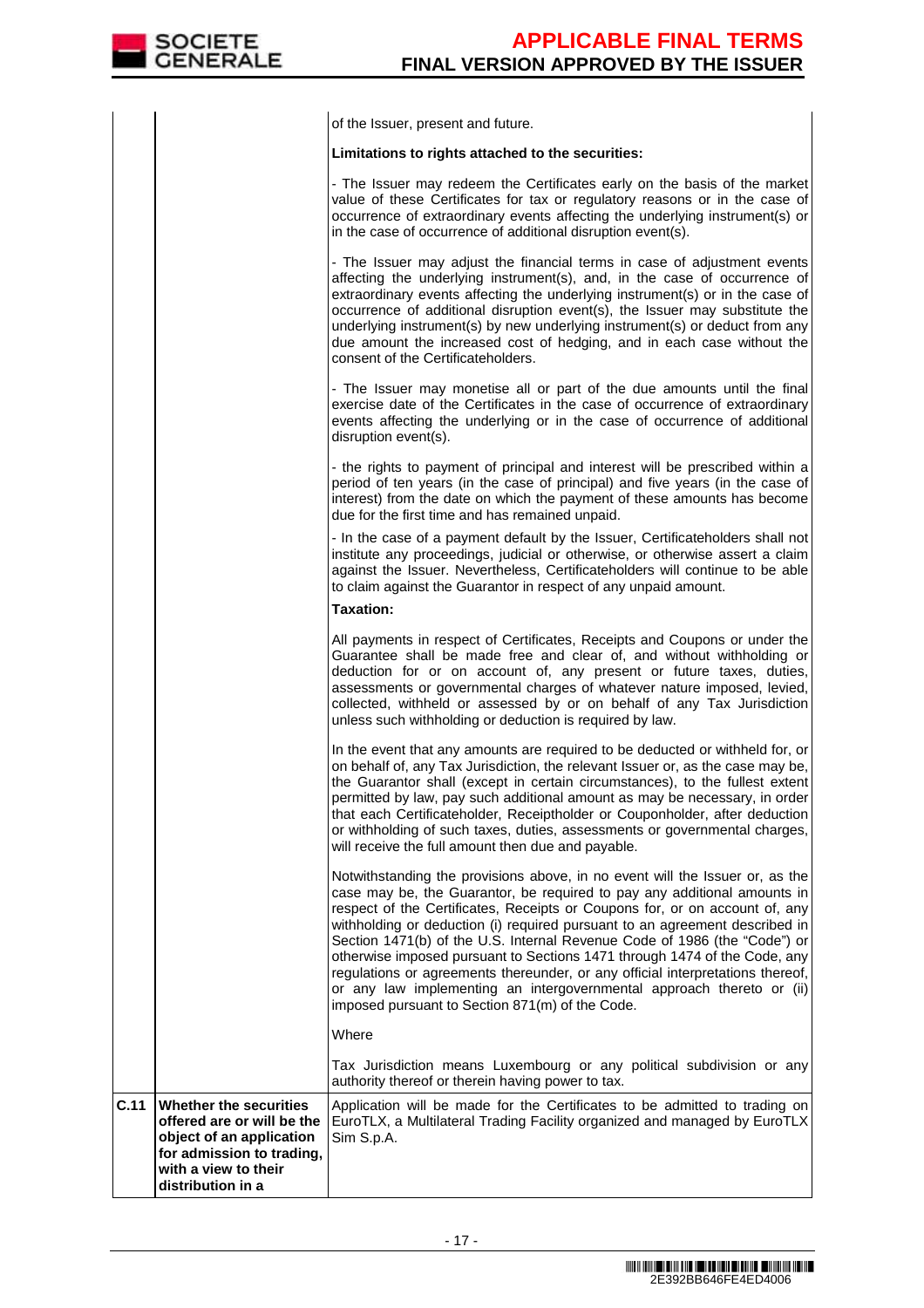

|      | regulated market or<br>other equivalent markets<br>with indication of the<br>markets in question  |                                                                                                                                                                                                                                                                                                                                                                                                                                                                                                                                                                                                                                                                                                                                                |                                                                                                                                                                                                                            |  |
|------|---------------------------------------------------------------------------------------------------|------------------------------------------------------------------------------------------------------------------------------------------------------------------------------------------------------------------------------------------------------------------------------------------------------------------------------------------------------------------------------------------------------------------------------------------------------------------------------------------------------------------------------------------------------------------------------------------------------------------------------------------------------------------------------------------------------------------------------------------------|----------------------------------------------------------------------------------------------------------------------------------------------------------------------------------------------------------------------------|--|
| C.15 | How the value of the<br>investment is affected<br>by the value of the<br>underlying instrument(s) | The value of the Certificates, the payment of a coupon amount on a relevant<br>interest payment date to a Certificateholder, the payment of an automatic<br>early redemption amount on a relevant automatic early redemption date,<br>and the payment of a redemption amount to a Certificateholder on the final<br>exercise date will depend on the performance of the underlying asset(s), on<br>the relevant valuation date(s).<br>The value of the Certificates is linked to the positive or negative<br>performance of the underlying instrument. The amount(s) to be paid is/are<br>determined on the basis of the condition which is satisfied (or not) if the<br>performance of the underlying instrument is higher than or equal to a |                                                                                                                                                                                                                            |  |
|      |                                                                                                   | predefined barrier performance.                                                                                                                                                                                                                                                                                                                                                                                                                                                                                                                                                                                                                                                                                                                |                                                                                                                                                                                                                            |  |
| C.16 | The final exercise date<br>and the final reference<br>date                                        |                                                                                                                                                                                                                                                                                                                                                                                                                                                                                                                                                                                                                                                                                                                                                | The final exercise date (the Final Exercise Date) of the Certificates will be<br>23/06/2022, and the final reference date will be the last valuation date.                                                                 |  |
|      |                                                                                                   | Element C.8 above and Element C.18 below.                                                                                                                                                                                                                                                                                                                                                                                                                                                                                                                                                                                                                                                                                                      | The final exercise date may be modified pursuant to the provisions of                                                                                                                                                      |  |
| C.17 | Settlement procedure of<br>the derivative securities                                              | Cash delivery                                                                                                                                                                                                                                                                                                                                                                                                                                                                                                                                                                                                                                                                                                                                  |                                                                                                                                                                                                                            |  |
| C.18 | How the return on<br>derivative securities<br>takes place                                         | Unless previously redeemed, the return on the derivative securities will take<br>place as follows:                                                                                                                                                                                                                                                                                                                                                                                                                                                                                                                                                                                                                                             |                                                                                                                                                                                                                            |  |
|      |                                                                                                   | Specified Denomination: EUR 100                                                                                                                                                                                                                                                                                                                                                                                                                                                                                                                                                                                                                                                                                                                |                                                                                                                                                                                                                            |  |
|      |                                                                                                   | <b>Interest Commencement</b><br>Date:                                                                                                                                                                                                                                                                                                                                                                                                                                                                                                                                                                                                                                                                                                          | 20/06/2017                                                                                                                                                                                                                 |  |
|      |                                                                                                   | <b>Structured Interest</b><br>Amount(s):                                                                                                                                                                                                                                                                                                                                                                                                                                                                                                                                                                                                                                                                                                       | Unless previously redeemed, on each<br>Interest Payment Date(i) (i from 1 to 10), the<br>Issuer shall pay to the Certificateholders, for<br>each Certificate, an amount determined by<br>the Calculation Agent as follows: |  |
|      |                                                                                                   |                                                                                                                                                                                                                                                                                                                                                                                                                                                                                                                                                                                                                                                                                                                                                | Scenario 1:                                                                                                                                                                                                                |  |
|      |                                                                                                   |                                                                                                                                                                                                                                                                                                                                                                                                                                                                                                                                                                                                                                                                                                                                                | If on Valuation Date(i), Performance(i) is<br>higher than or equal to -30%, then:                                                                                                                                          |  |
|      |                                                                                                   |                                                                                                                                                                                                                                                                                                                                                                                                                                                                                                                                                                                                                                                                                                                                                | Structured Interest Amount(i) = Max(0;<br>Specified Denomination x (i x 4.9%) -<br>SumCouponsPaid(i-1))                                                                                                                    |  |
|      |                                                                                                   |                                                                                                                                                                                                                                                                                                                                                                                                                                                                                                                                                                                                                                                                                                                                                | Scenario 2:                                                                                                                                                                                                                |  |
|      |                                                                                                   |                                                                                                                                                                                                                                                                                                                                                                                                                                                                                                                                                                                                                                                                                                                                                | If on Valuation Date(i), Performance(i) is<br>lower than -30%, then:                                                                                                                                                       |  |
|      |                                                                                                   |                                                                                                                                                                                                                                                                                                                                                                                                                                                                                                                                                                                                                                                                                                                                                | Structured Interest Amount(i) = 0 (zero)                                                                                                                                                                                   |  |
|      |                                                                                                   | <b>Payment Date(s):</b>                                                                                                                                                                                                                                                                                                                                                                                                                                                                                                                                                                                                                                                                                                                        | Specified Period(s)/Interest Interest Payment Date(i) (i from 1 to 9): 5<br><b>TARGET2 Business Days after Valuation</b><br>Date(i); Interest Payment Date(10): the<br>Final Exercise Date.                                |  |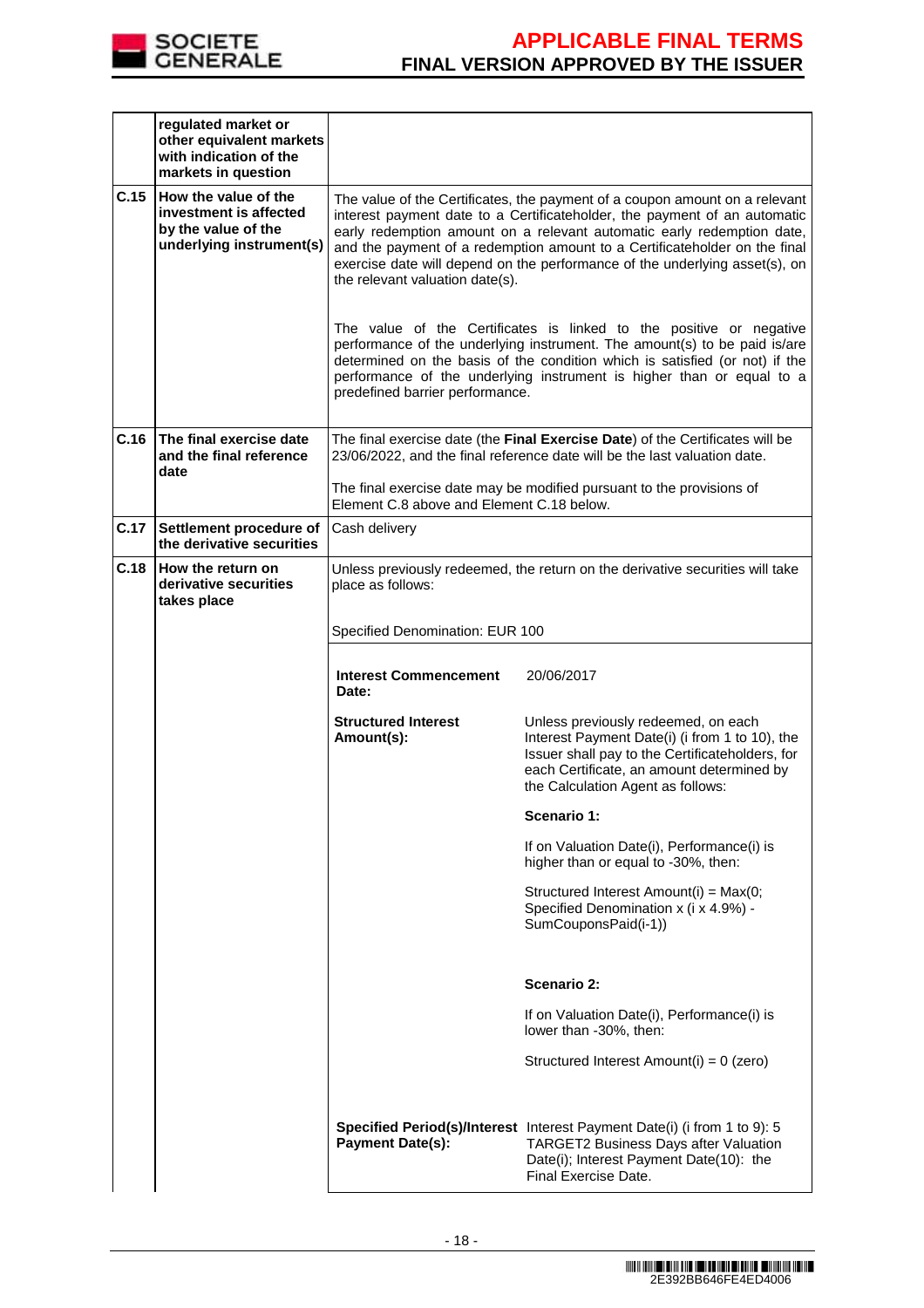

| <b>Automatic Early</b><br><b>Redemption Amount(s):</b>        | Unless previously redeemed, if an Automatic<br>Early Redemption Event has occurred, then<br>the Issuer shall redeem early the Certificates<br>on Automatic Early Redemption Date(i) (i<br>from 1 to 9) in accordance with the following<br>provisions in respect of each Certificate:<br>Automatic Early Redemption Amount(i) =<br>Specified Denomination x (100%) |
|---------------------------------------------------------------|--------------------------------------------------------------------------------------------------------------------------------------------------------------------------------------------------------------------------------------------------------------------------------------------------------------------------------------------------------------------|
| <b>Automatic Early</b><br><b>Redemption Date(s):</b>          | Automatic Early Redemption Date(i) (i from<br>1 to 9): 5 TARGET2 Business Days after the<br>Valuation Date(i) on which an Automatic<br>Early Redemption Event is deemed to have<br>occurred.                                                                                                                                                                       |
| <b>Automatic Early</b><br><b>Redemption Event:</b>            | is deemed to have occurred, as determined<br>by the Calculation Agent, if on a Valuation<br>Date(i) (i from 1 to 9), Performance(i) is<br>higher than or equal to 0%                                                                                                                                                                                               |
| <b>Final Exercise Amount:</b>                                 | Unless previously redeemed, the Issuer shall<br>redeem the Certificates on the Final Exercise<br>Date, in accordance with the following<br>provisions in respect of each Certificate:                                                                                                                                                                              |
|                                                               | Scenario 1:                                                                                                                                                                                                                                                                                                                                                        |
|                                                               | If on Valuation Date(10), Performance(10) is<br>higher than or equal to -30%, then:                                                                                                                                                                                                                                                                                |
|                                                               | Final Exercise Amount = Specified<br>Denomination x [100%]                                                                                                                                                                                                                                                                                                         |
|                                                               | Scenario 2:                                                                                                                                                                                                                                                                                                                                                        |
|                                                               | If on Valuation Date(10), Performance(10) is<br>lower than -30%, then:                                                                                                                                                                                                                                                                                             |
|                                                               | Final Exercise Amount = Specified<br>Denomination x (100% + Performance(10))                                                                                                                                                                                                                                                                                       |
| Definitions relating to date(s):                              |                                                                                                                                                                                                                                                                                                                                                                    |
| <b>Valuation Date(0):</b><br>(DD/MM/YYYY)                     | 16/06/2017                                                                                                                                                                                                                                                                                                                                                         |
| <b>Valuation Date(i);</b><br>(i from 1 to 10)<br>(DD/MM/YYYY) | 18/12/2017; 18/06/2018; 17/12/2018;<br>17/06/2019; 16/12/2019; 16/06/2020;<br>16/12/2020; 16/06/2021; 16/12/2021;<br>16/06/2022                                                                                                                                                                                                                                    |
| Definitions relating to the<br><b>Product:</b>                | Applicable, subject to the provisions of the<br>Additional Terms and Conditions relating to<br>Formulae                                                                                                                                                                                                                                                            |
| SumCouponsPaid(i-1)<br>(i from 2 to 10)                       | means SumCouponsPaid(i-2) + Structured<br>Interest Amount(i-1)                                                                                                                                                                                                                                                                                                     |
|                                                               |                                                                                                                                                                                                                                                                                                                                                                    |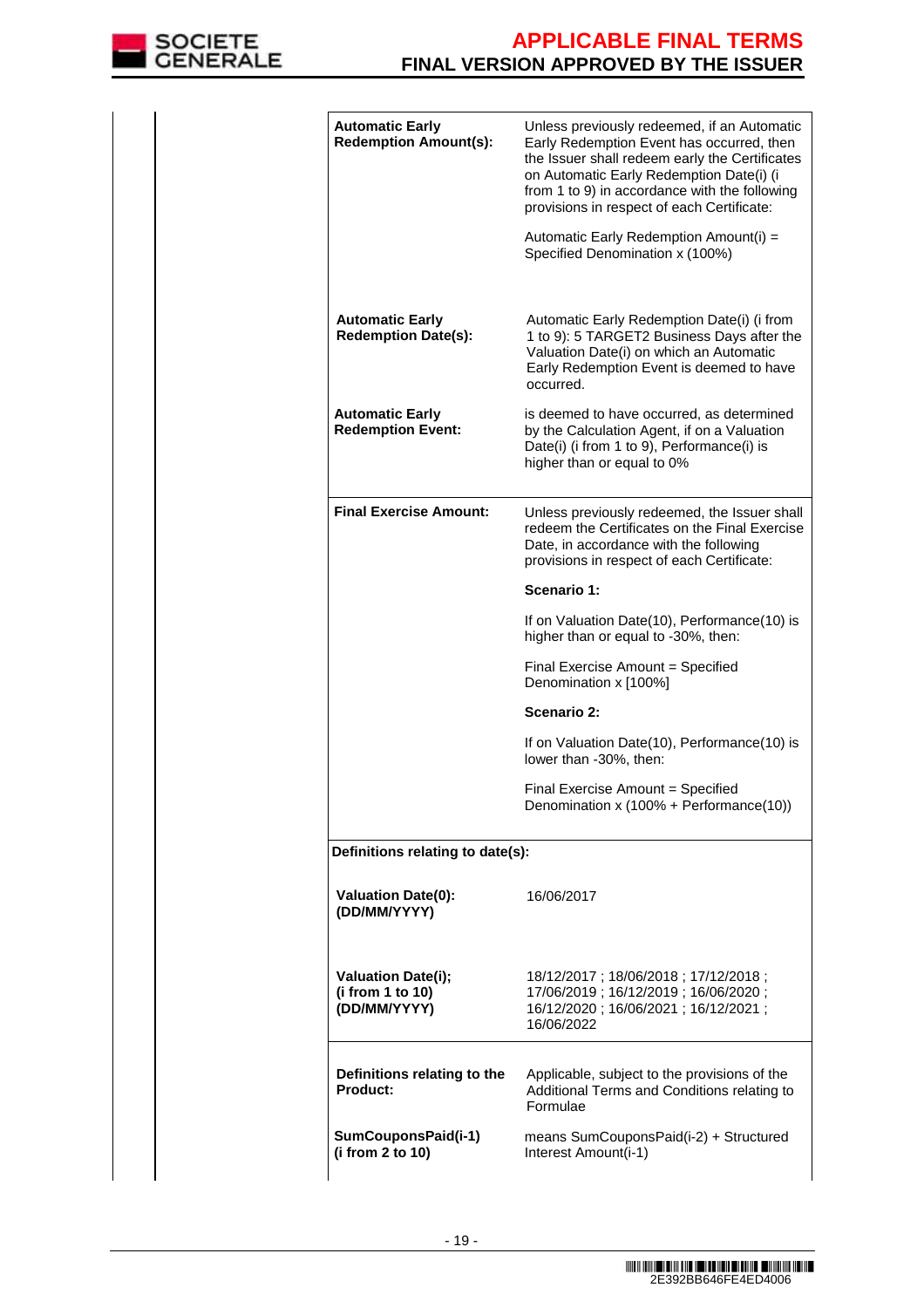

|      |                                                                                |                                                              | With:                                                                                                                                                                           |
|------|--------------------------------------------------------------------------------|--------------------------------------------------------------|---------------------------------------------------------------------------------------------------------------------------------------------------------------------------------|
|      |                                                                                |                                                              | SumCouponsPaid $(0) = 0$ (zero)                                                                                                                                                 |
|      |                                                                                |                                                              |                                                                                                                                                                                 |
|      |                                                                                | Performance(i)<br>(i from 1 to 10)                           | means $(S(i) / S(0))$ - 100%, as defined in<br>Condition 4.1 of the Additional Terms and<br>Conditions relating to Formulae.                                                    |
|      |                                                                                | S(i)<br>(i from 0 to 10)                                     | means in respect of any Valuation Date(i) the<br>Closing Price of the Underlying, as defined in<br>Condition 4.0 of the Additional Terms and<br>Conditions relating to Formulae |
| C.19 | The final reference price                                                      | See Element C.18 above.                                      |                                                                                                                                                                                 |
|      | of the underlying                                                              |                                                              | Final reference price: the value of the underlying instrument(s) on the                                                                                                         |
|      |                                                                                | instrument(s).                                               | relevant valuation date(s) for the redemption, subject to the occurrence of<br>certain extraordinary events and adjustments affecting such underlying                           |
| C.20 | Type of the underlying                                                         | The type of underlying is: share.                            |                                                                                                                                                                                 |
|      | and where the<br>information on the<br>underlying can be found                 | screen page(s).                                              | Information about the underlying is available on the following website(s) or                                                                                                    |
|      |                                                                                | <b>Bloomberg Ticker</b><br>Company                           | <b>Exchange</b><br>Website                                                                                                                                                      |
|      |                                                                                | Intesa Sanpaolo SpA<br><b>ISP IM</b>                         | BORSA ITALIANA S.P.A.<br>www.intesasanpaolo.com                                                                                                                                 |
|      | <b>Section D - Risks</b>                                                       |                                                              |                                                                                                                                                                                 |
| D.2  | Key information on the<br>key risks that are specific<br>to the issuer and the | assessed prior to any investment decision.                   | An investment in the Certificates involves certain risks which should be                                                                                                        |
|      | guarantor                                                                      | businesses, including:                                       | In particular, the Group is exposed to the risks inherent in its core                                                                                                           |
|      |                                                                                | • credit risks:                                              |                                                                                                                                                                                 |
|      |                                                                                |                                                              | The Group is exposed to counterparty and concentration risks.                                                                                                                   |
|      |                                                                                |                                                              | The Group's hedging strategies may not prevent all risk of losses.                                                                                                              |
|      |                                                                                | provisioning for loan losses.                                | The Group's results of operations and financial situation could be adversely<br>affected by a significant increase in new provisions or by inadequate                           |
|      |                                                                                | • market risks:                                              |                                                                                                                                                                                 |
|      |                                                                                | business, financial situation and results of operations.     | The global economy and financial markets continue to display high levels of<br>uncertainty, which may materially and adversely affect the Group's                               |
|      |                                                                                |                                                              | The Group's results may be affected by regional market exposures.                                                                                                               |
|      |                                                                                | market.                                                      | The Group operates in highly competitive industries, including in its home                                                                                                      |
|      |                                                                                | and could lead to material losses.                           | The protracted decline of financial markets may make it harder to sell assets                                                                                                   |
|      |                                                                                | significant losses on its trading and investment activities. | The volatility of the financial markets may cause the Group to suffer                                                                                                           |
|      |                                                                                | market participants could adversely affect the Group.        | The financial soundness and conduct of other financial institutions and                                                                                                         |
|      |                                                                                |                                                              | The Group may generate lower revenues from brokerage and other                                                                                                                  |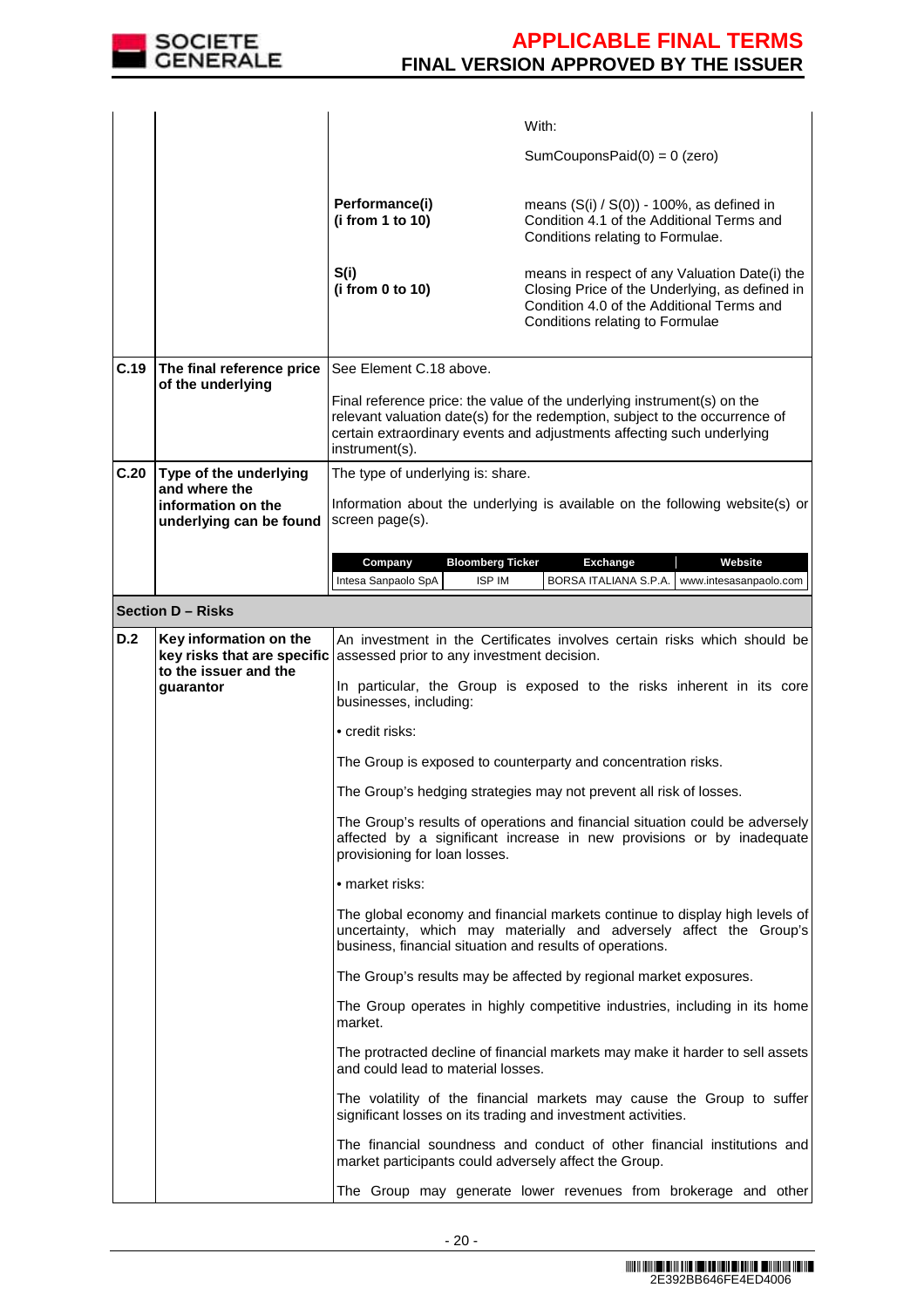

|     |                                                                                                                                                                      | commission and fee-based businesses during market downturns.                                                                                                                                                                                                            |  |
|-----|----------------------------------------------------------------------------------------------------------------------------------------------------------------------|-------------------------------------------------------------------------------------------------------------------------------------------------------------------------------------------------------------------------------------------------------------------------|--|
|     |                                                                                                                                                                      | · operational risks:                                                                                                                                                                                                                                                    |  |
|     |                                                                                                                                                                      | The Group's risk management system may not be effective and may expose<br>the Group to unidentified or unanticipated risks, which could lead to<br>significant losses.                                                                                                  |  |
|     |                                                                                                                                                                      | Operational failure, termination or capacity constraints affecting institutions<br>the Group does business with, or failure or breach of the Group's<br>information technology systems, could result in losses.                                                         |  |
|     |                                                                                                                                                                      | The Group relies on assumptions and estimates which, if incorrect, could<br>have a significant impact on its financial statements.                                                                                                                                      |  |
|     |                                                                                                                                                                      | The Group's ability to attract and retain qualified employees is critical to the<br>success of its business, and the failure to do so may materially adversely<br>affect its performance.                                                                               |  |
|     |                                                                                                                                                                      | If the Group makes an acquisition, it may be unable to manage the<br>integration process in a cost-effective manner or achieve the expected<br>benefits.                                                                                                                |  |
|     |                                                                                                                                                                      | • structural interest and exchange risks:                                                                                                                                                                                                                               |  |
|     |                                                                                                                                                                      | Changes in interest rates may adversely affect the Group's banking and<br>asset management businesses.                                                                                                                                                                  |  |
|     |                                                                                                                                                                      | Fluctuations in exchange rates could adversely affect the Group's results of<br>operations.                                                                                                                                                                             |  |
|     |                                                                                                                                                                      | · liquidity risk:                                                                                                                                                                                                                                                       |  |
|     |                                                                                                                                                                      | The Group depends on access to financing and other sources of liquidity,<br>which may be restricted for reasons beyond its control.                                                                                                                                     |  |
|     |                                                                                                                                                                      | A reduced liquidity in financial markets may make it harder to sell assets<br>and could lead to material losses.                                                                                                                                                        |  |
|     |                                                                                                                                                                      | • non-compliance, legal, regulatory and reputational risks:                                                                                                                                                                                                             |  |
|     |                                                                                                                                                                      | Reputational damage could harm the Group's competitive position.                                                                                                                                                                                                        |  |
|     |                                                                                                                                                                      | The Group is exposed to legal risks that could negatively affect its financial<br>situation or results of operations.                                                                                                                                                   |  |
|     |                                                                                                                                                                      | The Group is subject to an extensive supervisory and regulatory framework<br>in each of the countries in which it operates and changes in this regulatory<br>framework could have a significant effect on the Group's businesses.                                       |  |
|     |                                                                                                                                                                      | A number of exceptional measures taken by governments, central banks<br>and regulators could be amended or terminated, and measures at the<br>European level face implementation risks.                                                                                 |  |
|     |                                                                                                                                                                      | • other risks                                                                                                                                                                                                                                                           |  |
|     |                                                                                                                                                                      | The Group may incur losses as a result of unforeseen or catastrophic<br>events, including the emergence of a pandemic, terrorist attacks or natural<br>disasters.                                                                                                       |  |
|     |                                                                                                                                                                      | Since the Issuer is part of the Group, these risk factors are applicable to the<br>Issuer.                                                                                                                                                                              |  |
| D.6 | Key information on the<br>key risks that are specific<br>to the securities and risk<br>warning to the effect that<br>investors may lose the<br>value of their entire | The Certificates may provide for an automatic early redemption linked to a<br>specific event. Therefore, this may prevent the Certificateholders from<br>benefitting from the performance of the underlying instrument(s) over the<br>whole period initially envisaged. |  |
|     | investment or part of it                                                                                                                                             | The terms and conditions of the Certificates may include provisions under                                                                                                                                                                                               |  |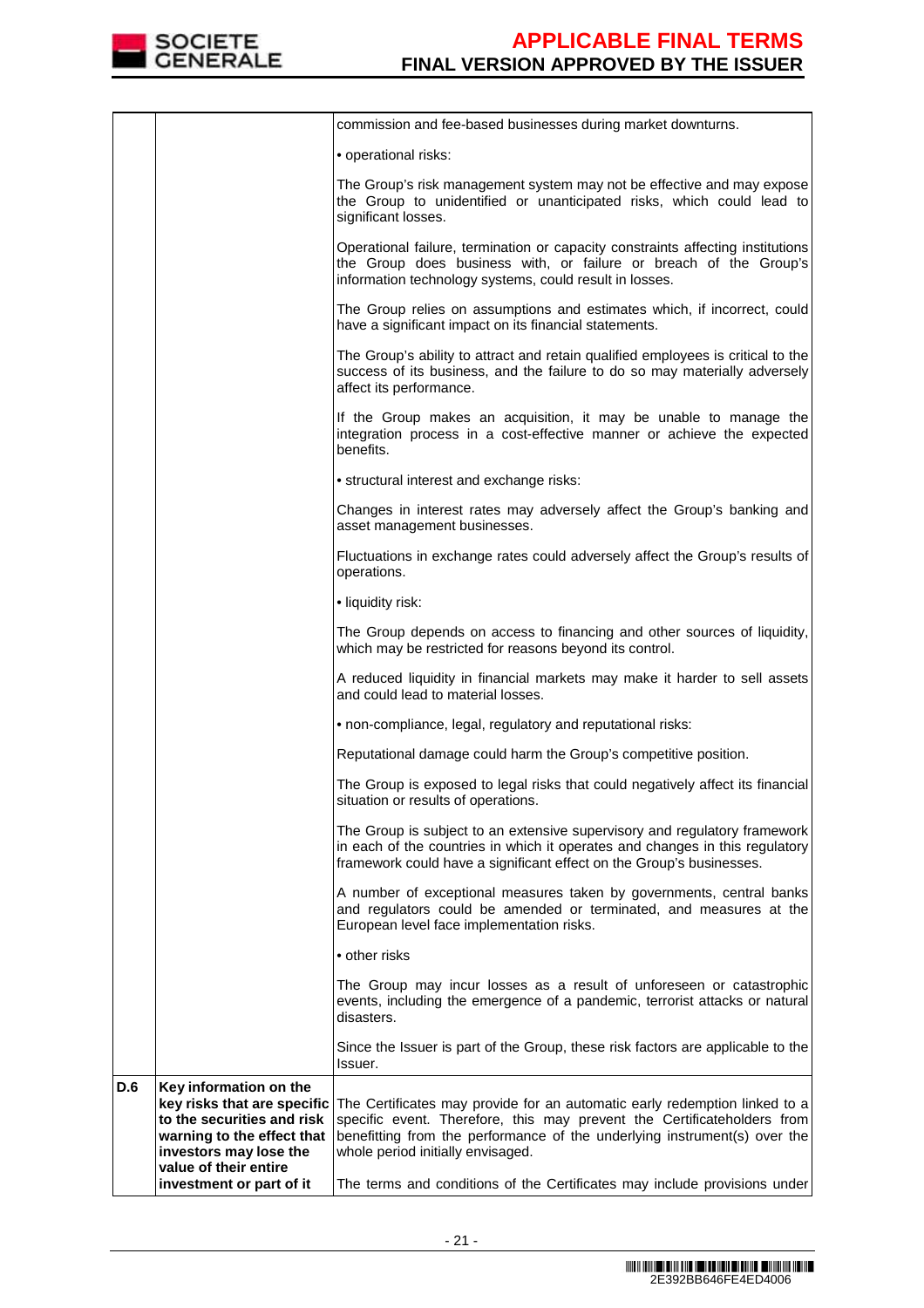which upon the occurrence of certain market disruptions delays in the settlement of the Certificates may be incurred or certain modifications be made. Moreover, in case of occurrence of events affecting the underlying instrument(s), the terms and conditions of the Certificates allow the Issuer to substitute the underlying instrument(s) by new underlying instrument(s), cease the exposure to the underlying asset(s) and apply a reference rate to the proceeds so obtained until the final exercise date of the Certificates, postpone the final exercise date of the Certificates, early redeem the Certificates on the basis of the market value of these Certificates or deduct from any due amount the increased cost of hedging, and in each case without the prior consent of the Certificateholders.

Payments (whether in respect of principal and/or interest and whether at final exercise or otherwise) on the Certificates are calculated by reference to certain underlying(s), the return of the Certificates is based on changes in the value of the underlying(s), which may fluctuate. Prospective investors should be aware that these Certificates may be volatile and that they may receive no interest and may lose all or a substantial portion of their principal.

 The Guarantee constitutes a general and unsecured contractual obligation of the Guarantor and no other person. Any payments on the Certificates are also dependent on the creditworthiness of the Guarantor.

Prospective investors in Certificates benefiting from the Guarantee should note that in case of payment default of an Issuer the entitlement of the Certificateholder will be limited to the sums obtained by making a claim under the Guarantee, and the relevant provisions of the Guarantee and they shall have no right to institute any proceeding, judicial or otherwise, or otherwise assert a claim against the Issuer.

The Guarantee is a payment guarantee only and not a guarantee of the performance by the relevant Issuer or any of its other obligations under the Certificates benefiting from the Guarantee.

Société Générale will act as issuer under the Programme, as the Guarantor of the Certificates issued by the Issuer and also as provider of hedging instruments to the Issuer. As a result, investors will be exposed not only to the credit risk of the Guarantor but also operational risks arising from the lack of independence of the Guarantor, in assuming its duties and obligations as the Guarantor and provider of the hedging instruments.

The potential conflicts of interests and operational risks arising from such lack of independence are in part intended to be mitigated by the fact that different divisions within the Guarantor will be responsible for implementing the Guarantee and providing the hedging instruments and that each division is run as a separate operational unit, segregated by Chinese walls (information barriers) and run by different management teams.

The Issuer and the Guarantor and any of their subsidiaries and/or their affiliates, in connection with their other business activities, may possess or acquire material information about the underlying assets. Such activities and information may cause consequences adverse to Certificateholders.

The Issuer and the Guarantor and any of their subsidiaries and/or their affiliates may act in other capacities with regard to the Certificates, such as market maker, calculation agent or agent. Therefore, a potential conflict of interests may arise.

In connection with the offering of the Certificates, the Issuer and the Guarantor and/or their affiliates may enter into one or more hedging transaction(s) with respect to a reference asset(s) or related derivatives, which may affect the market price, liquidity or value of the Certificates.

 During the lifetime of the Certificates, the market value of these Certificates may be lower than the invested capital. Furthermore, an insolvency of the Issuer and/or the Guarantor may cause a total loss of the invested capital.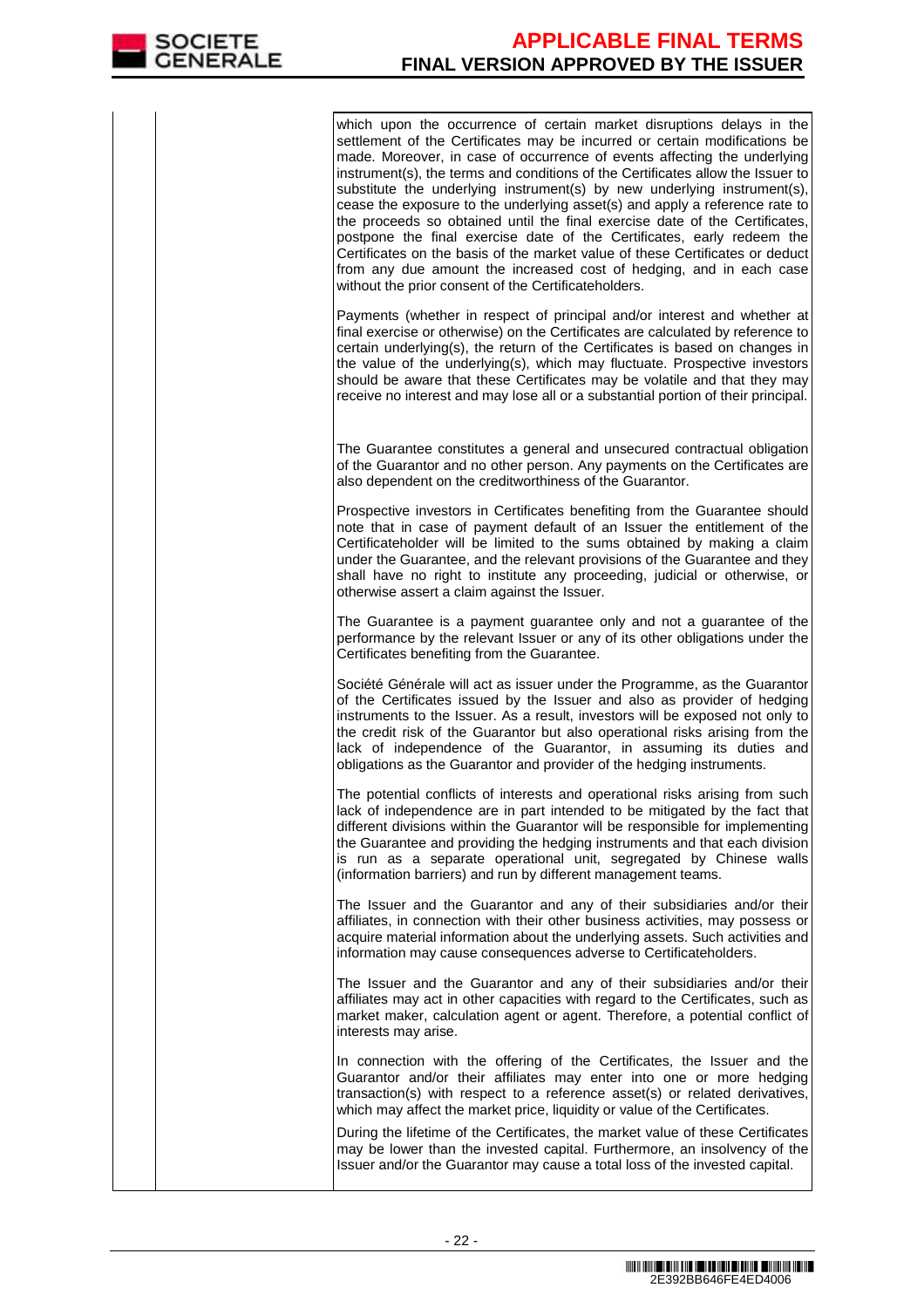

|     |                                                                                                                    | The attention of the investors is drawn to the fact that they could<br>sustain an entire or a partial loss of their investment.                                                                                                                                                                                                                                                                                                                                                                                                        |  |  |  |
|-----|--------------------------------------------------------------------------------------------------------------------|----------------------------------------------------------------------------------------------------------------------------------------------------------------------------------------------------------------------------------------------------------------------------------------------------------------------------------------------------------------------------------------------------------------------------------------------------------------------------------------------------------------------------------------|--|--|--|
|     | <b>Section E - Offer</b>                                                                                           |                                                                                                                                                                                                                                                                                                                                                                                                                                                                                                                                        |  |  |  |
|     | use of proceeds                                                                                                    | E.2.b Reasons for the offer and The net proceeds from each issue of Certificates will be applied for the<br>general financing purposes of the Société Générale Group, which include<br>making a profit.                                                                                                                                                                                                                                                                                                                                |  |  |  |
| E.3 | <b>Description of the terms</b><br>and conditions of the<br>offer                                                  | <b>Public Offer Jurisdiction(s): Italy</b><br>Offer Period: from 11/05/2017 to 14/06/2017, save in case of early<br>termination.                                                                                                                                                                                                                                                                                                                                                                                                       |  |  |  |
|     |                                                                                                                    | The Offer Period for the Certificates placed in Italy through "door-to-door<br>selling" (pursuant to Article 30 of the Legislative Decree n. 58 dated<br>24.02.1998, as amended, the "Italian Financial Service Act") shall be from<br>and including 11/05/2017 to and including 12/06/2017, save in case of early<br>termination.                                                                                                                                                                                                     |  |  |  |
|     |                                                                                                                    | Pursuant to Article 30, paragraph 6, of the Italian Financial Act, the validity<br>and enforceability of the subscriptions through "door-to-door selling" are<br>suspended for a period of seven days from the date of the subscription.<br>During such period, investors have the right to withdraw from the<br>subscription without any charge or commissions, by means of<br>communication to the distributor.                                                                                                                      |  |  |  |
|     |                                                                                                                    | <b>Offer Price:</b> The Certificates will be offered at the Issue Price of which up to<br>a maximum of 4.00% is represented by distribution fee payable upfront by<br>the Issuer to the Distributors. The Issue Price is also increased by fees, if<br>any, as mentioned below.                                                                                                                                                                                                                                                        |  |  |  |
|     |                                                                                                                    | Conditions to which the offer is subject: Offers of the Certificates are<br>conditional on their issue and, on any additional conditions set out in the<br>standard terms of business of the financial intermediaries, notified to<br>investors by such relevant financial intermediaries.                                                                                                                                                                                                                                             |  |  |  |
|     |                                                                                                                    | The Issuer reserves the right to close the Offer Period prior to its stated<br>expiry for any reason.                                                                                                                                                                                                                                                                                                                                                                                                                                  |  |  |  |
|     |                                                                                                                    | The Issuer reserves the right to withdraw the offer and cancel the issuance<br>of the Certificates for any reason at any time on or prior to the Issue Date.<br>For the avoidance of doubt, if any application has been made by a potential<br>investor and the Issuer exercises such right, no potential investor shall be<br>entitled to subscribe or otherwise acquire the Certificates.                                                                                                                                            |  |  |  |
|     |                                                                                                                    | The validity of the offer is subject to the condition that the decision of<br>admission to trading on EuroTLX is released by EuroTLX Sim S.p.A. by not<br>later than on the day immediately preceding the Issue Date; otherwise, the<br>offer will be deemed withdrawn and the issuance cancelled. The Issuer<br>undertakes to file the relevant application with EuroTLX Sim S.p.A. in due<br>time to allow EuroTLX Sim S.p.A. to release a decision, according to its<br>rules, within the day immediately preceding the Issue Date. |  |  |  |
|     |                                                                                                                    | In each case, a notice to the investors on the early termination or the<br>withdrawal, as applicable, will be published on the website of the Issuer<br>(http://prospectus.socgen.com).                                                                                                                                                                                                                                                                                                                                                |  |  |  |
| E.4 | Description of any<br>interest that is material<br>to the issue/offer<br>including conflicting<br><b>interests</b> | Save for any fees payable to the dealer, so far as the Issuer is aware, no<br>person involved in the issue of the Certificates has an interest material to<br>the offer.                                                                                                                                                                                                                                                                                                                                                               |  |  |  |
| E.7 | <b>Estimated expenses</b><br>charged to the investor<br>by the Issuer or the<br>offeror                            | Not Applicable. No expenses are charged to the investor by the Issuer or<br>the offeror.                                                                                                                                                                                                                                                                                                                                                                                                                                               |  |  |  |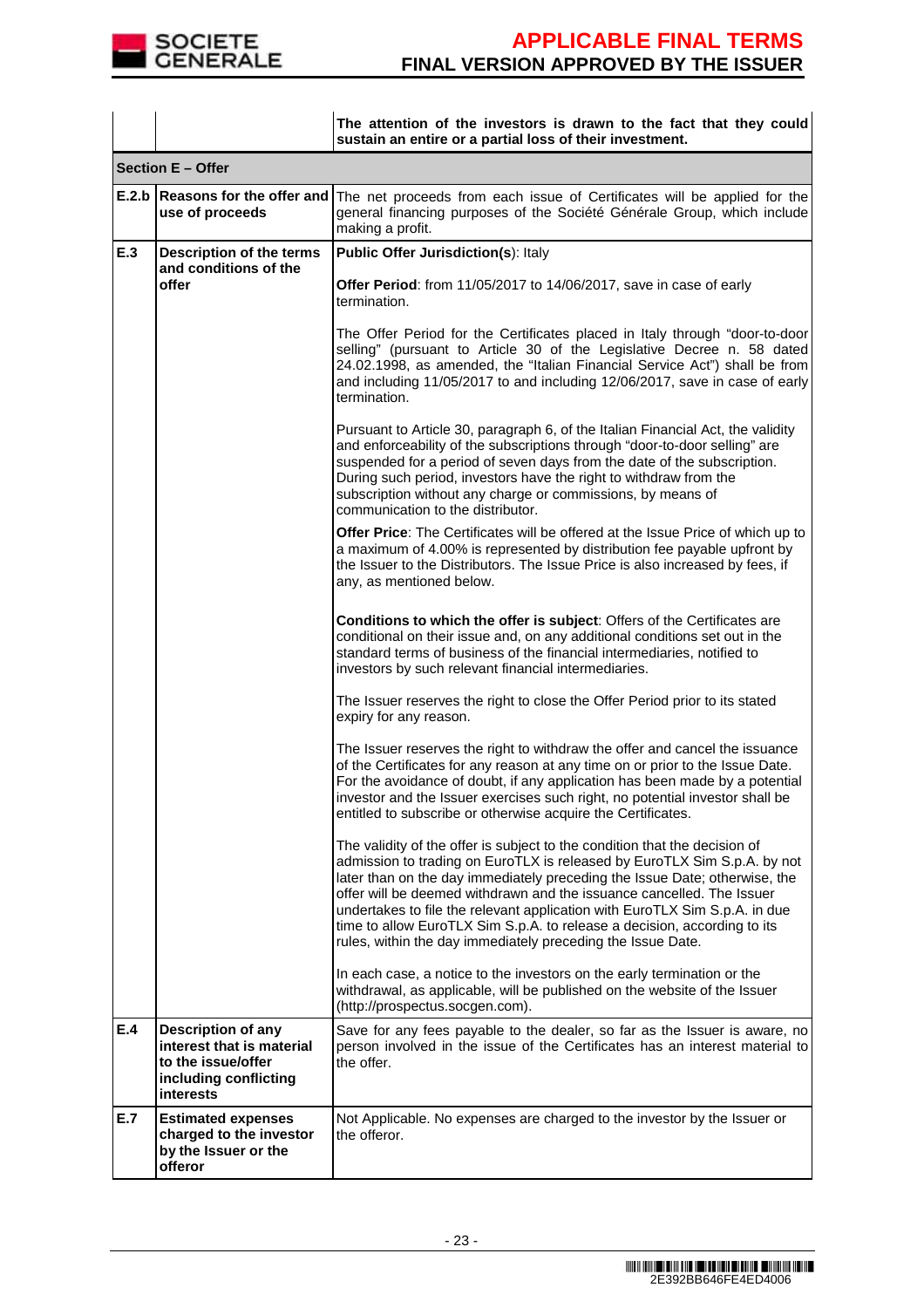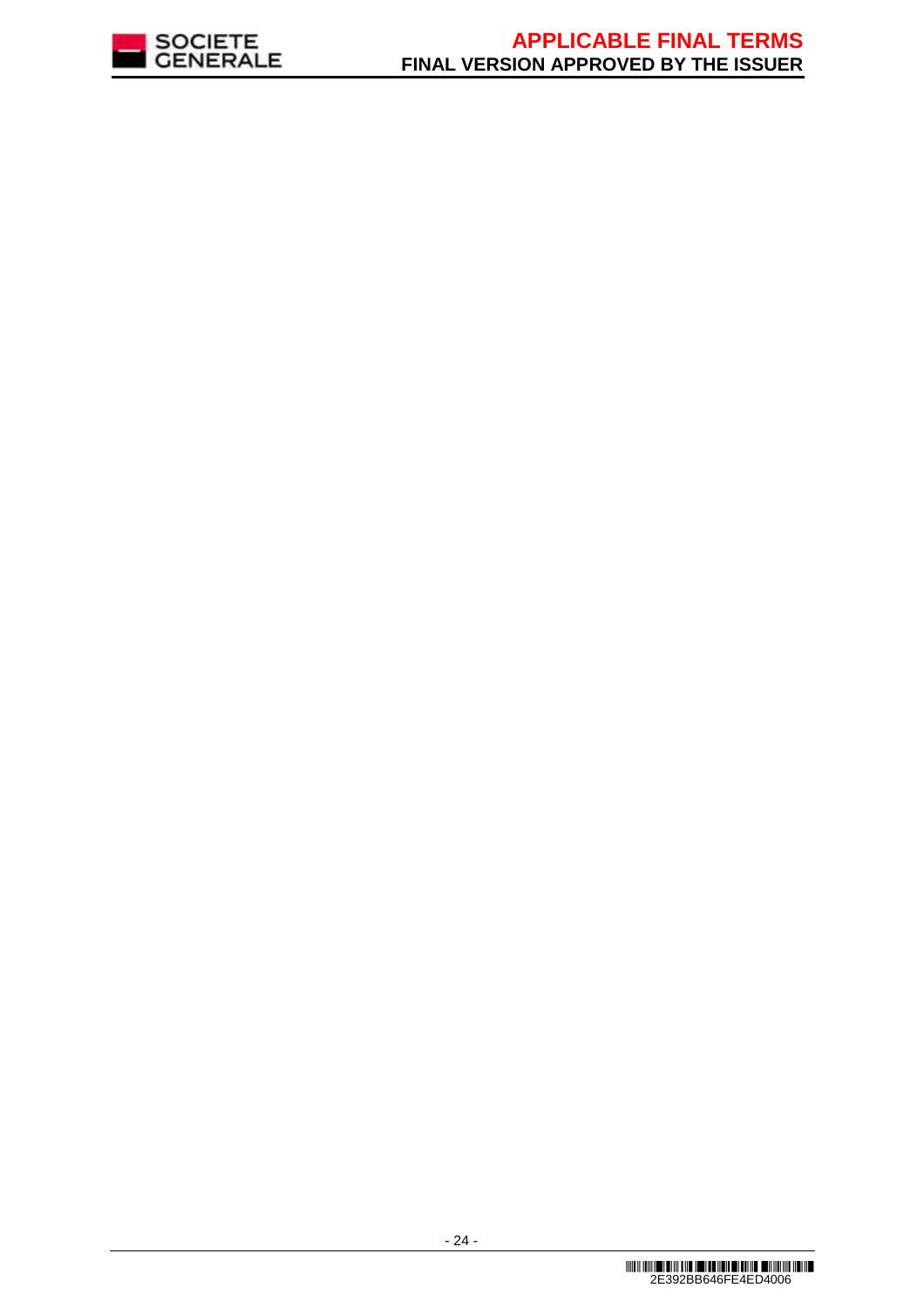

### **NOTA DI SINTESI SPECIFICA PER L'EMISSIONE**

Le Note di Sintesi sono composte da requisiti informativi noti come **Elementi**, la cui comunicazione è prevista dall'Allegato XXII del Regolamento (CE) della Commissione n. 809/2004, come successivamente modificato. Tali elementi sono riportati in successione numerata nelle Sezioni  $A - E(A.1 - E.7)$ .

La presente nota di sintesi contiene tutti gli Elementi che devono essere riportati in una nota di sintesi relativa a questa tipologia di valori mobiliari e di Emittente. Dato che l'inserimento di alcuni Elementi non è obbligatorio, potrebbero verificarsi dei salti nella sequenza numerica degli Elementi.

Anche nel caso in cui un Elemento debba essere inserito nella nota di sintesi in virtù della tipologia di valore mobiliare e di Emittente, è possibile che nessuna informazione rilevante possa essere fornita in relazione a tale Elemento. In tal caso, la nota di sintesi conterrà una breve descrizione dell'Elemento assieme alla dicitura "Non Applicabile".

|     | Sezione A - Introduzione e avvertenze          |                                                                                                                                                                                                                                                                                                                                                                                                                                                                                                                   |  |  |
|-----|------------------------------------------------|-------------------------------------------------------------------------------------------------------------------------------------------------------------------------------------------------------------------------------------------------------------------------------------------------------------------------------------------------------------------------------------------------------------------------------------------------------------------------------------------------------------------|--|--|
| A.1 | Avvertenza                                     | La presente nota di sintesi deve essere letta come introduzione al Prospetto<br>di Base.                                                                                                                                                                                                                                                                                                                                                                                                                          |  |  |
|     |                                                | Qualsivoglia decisione da parte dell'investitore in merito all'investimento nei<br>Certificati deve basarsi su una valutazione del Prospetto di Base nel suo<br>complesso.                                                                                                                                                                                                                                                                                                                                        |  |  |
|     |                                                | Qualora sia proposto un ricorso dinanzi all'autorità giudiziaria in merito alle<br>informazioni contenute nel Prospetto di Base e nelle Condizioni Definitive<br>applicabili, il ricorrente potrebbe essere tenuto a sostenere i costi della<br>traduzione del Prospetto di Base prima dell'avvio del procedimento, ai sensi<br>della legislazione nazionale degli Stati Membri.                                                                                                                                  |  |  |
|     |                                                | Nessun soggetto che ha provveduto alla predisposizione della presente<br>nota di sintesi, compresa l'eventuale traduzione, potrà essere ritenuto<br>responsabile civilmente, salvo che questa risulti fuorviante, imprecisa o<br>incoerente se letta congiuntamente alle altre parti del Prospetto di Base, o<br>non offra, se letta congiuntamente alle altre parti del presente Prospetto di<br>Base, informazioni essenziali volte ad agevolare la decisione dell'investitore<br>di investire nei Certificati. |  |  |
| A.2 | Consenso all'utilizzo del<br>Prospetto di Base | L'Emittente acconsente all'utilizzo del presente Prospetto di Base in<br>relazione alla rivendita o al collocamento dei Certificati nel caso in cui sia<br>richiesta la pubblicazione di un prospetto ai sensi delle Direttiva Prospetti<br>(una Offerta Non Esente) subordinatamente alle seguenti condizioni:                                                                                                                                                                                                   |  |  |
|     |                                                | - il consenso è valido solamente durante il periodo di offerta dal<br>11/05/2017 al 14/06/2017 e, in relazione ai Certificati collocati in Italia<br>attraverso "offerta fuori sede", dal 11/05/2017 al 12/06/2017 (il Periodo<br>d'Offerta);                                                                                                                                                                                                                                                                     |  |  |
|     |                                                | - il consenso fornito dall'Emittente all'utilizzo del Prospetto di Base ai fini<br>dell'effettuazione dell'Offerta Non Esente è un consenso individuale (un<br><b>Consenso Individuale</b> ) relativo a                                                                                                                                                                                                                                                                                                           |  |  |
|     |                                                | Deutsche Bank SpA, Piazza del Calendario, 3, 20126 Milano e Finanza &<br>Futuro Banca S.p.A., Piazza del Calendario, 1, 20126 Milano                                                                                                                                                                                                                                                                                                                                                                              |  |  |
|     |                                                | (singolarmente un 'Offerente Autorizzato Iniziale e congiuntamente i<br>Collocatori) e, qualora l'Emittente nomini uno o più intermediari finanziari<br>aggiuntivi successivamente al 09/05/2017 pubblicando i loro dati sul suo<br>sito web all'indirizzo http://.prospectus.socgen.com, a ciascun intermediario                                                                                                                                                                                                 |  |  |
|     |                                                | finanziario i cui dati siano stati pubblicati (ciascuno un Offerente                                                                                                                                                                                                                                                                                                                                                                                                                                              |  |  |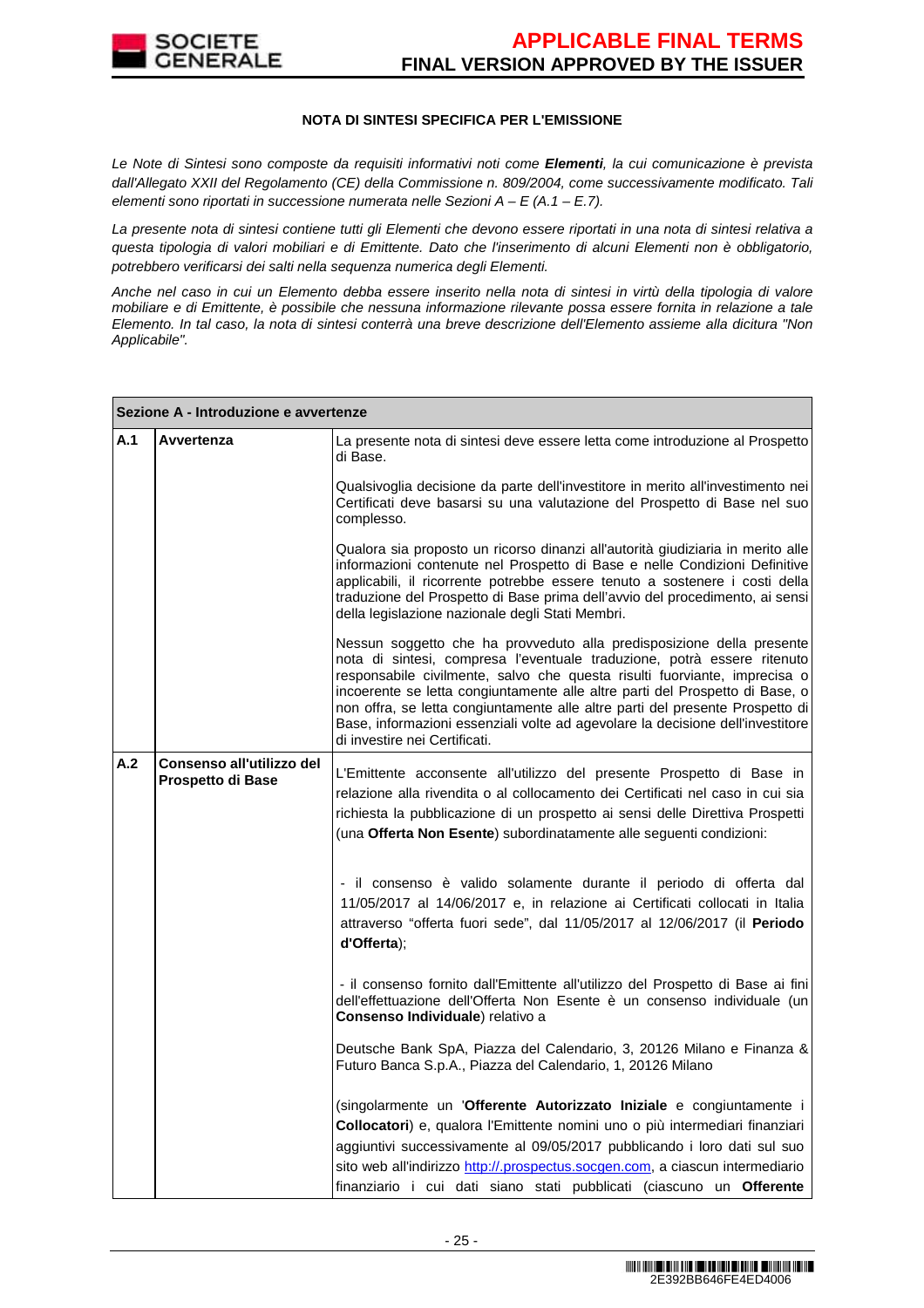

|             |                                                                                                                                                        |                          | Autorizzato Aggiuntivo);<br>- il consenso si applica esclusivamente all'utilizzo del presente Prospetto di<br>Base ai fini delle Offerte Non Esenti di Certificati in Italia.<br>Le informazioni relative alle condizioni dell'Offerta Non Esente<br>saranno fornite agli investitori da qualunque Offerente Autorizzato<br>Iniziale nella giurisdizione in cui sarà effettuata l'offerta.                                                                                                                                                                           |
|-------------|--------------------------------------------------------------------------------------------------------------------------------------------------------|--------------------------|----------------------------------------------------------------------------------------------------------------------------------------------------------------------------------------------------------------------------------------------------------------------------------------------------------------------------------------------------------------------------------------------------------------------------------------------------------------------------------------------------------------------------------------------------------------------|
|             | Sezione B - Emittente e Garante                                                                                                                        |                          |                                                                                                                                                                                                                                                                                                                                                                                                                                                                                                                                                                      |
| <b>B.1</b>  | Ragione<br>sociale e<br>denominazi<br>one<br>commercial<br>е<br>dell'emitten<br>te                                                                     |                          | SG Issuer (o l'Emittente)                                                                                                                                                                                                                                                                                                                                                                                                                                                                                                                                            |
| B.2         | forma                                                                                                                                                  |                          | Sede legale, Sede legale: 33, boulevard Prince Henri, L-1724 Lussemburgo, Lussemburgo.                                                                                                                                                                                                                                                                                                                                                                                                                                                                               |
|             | giuridica,                                                                                                                                             |                          | Forma giuridica: Società per azioni a responsabilità limitata (société anonyme).                                                                                                                                                                                                                                                                                                                                                                                                                                                                                     |
|             | legislazione<br>e paese di                                                                                                                             |                          | Legislazione di riferimento dell'Emittente: diritto lussemburghese.                                                                                                                                                                                                                                                                                                                                                                                                                                                                                                  |
|             | costituzion<br>е                                                                                                                                       |                          | Paese di costituzione: Lussemburgo.                                                                                                                                                                                                                                                                                                                                                                                                                                                                                                                                  |
| B.4b        | Tendenze<br>note<br>suscettibili<br>di influire<br>sull'emitten<br>te e sui<br>settori in<br>cui opera                                                 | proprio oggetto sociale. | Nel corso del 2017, l'Emittente prevede di proseguire la propria attività in conformità al                                                                                                                                                                                                                                                                                                                                                                                                                                                                           |
| <b>B.5</b>  | del gruppo<br>e della<br>nosizione<br>te<br>all'interno<br>del gruppo                                                                                  | Securities Services.     | Descrizione III Gruppo Société Générale (il Gruppo) offre una vasta gamma di servizi di consulenza e<br>soluzioni finanziarie su misura destinate a clienti privati, grandi aziende e investitori<br>istituzionali. Il Gruppo si basa su tre attività core complementari:<br>• Retail Banking in Francia;<br>dell'emitten   International Retail Banking, Financial Services and Insurance; e<br>• Corporate and Investment Banking, Private Banking, Asset and Wealth Management e<br>L'Emittente è una controllata del Gruppo e non ha alcuna società controllata. |
| <b>B.9</b>  | Previsioni o<br>stime<br>relative agli<br>utili<br>dell'emitten<br>te                                                                                  |                          | Non Applicabile. L'Emittente non fornisce alcuna previsione o stima in relazione agli utili.                                                                                                                                                                                                                                                                                                                                                                                                                                                                         |
| <b>B.10</b> | Natura di<br>eventuali<br>riserve<br>espresse<br>nella<br>relazione<br>della<br>società di<br>revisione in<br>merito ai<br>dati storico-<br>finanziari |                          | Non Applicabile. Le relazioni della società di revisione non contengono alcuna riserva.                                                                                                                                                                                                                                                                                                                                                                                                                                                                              |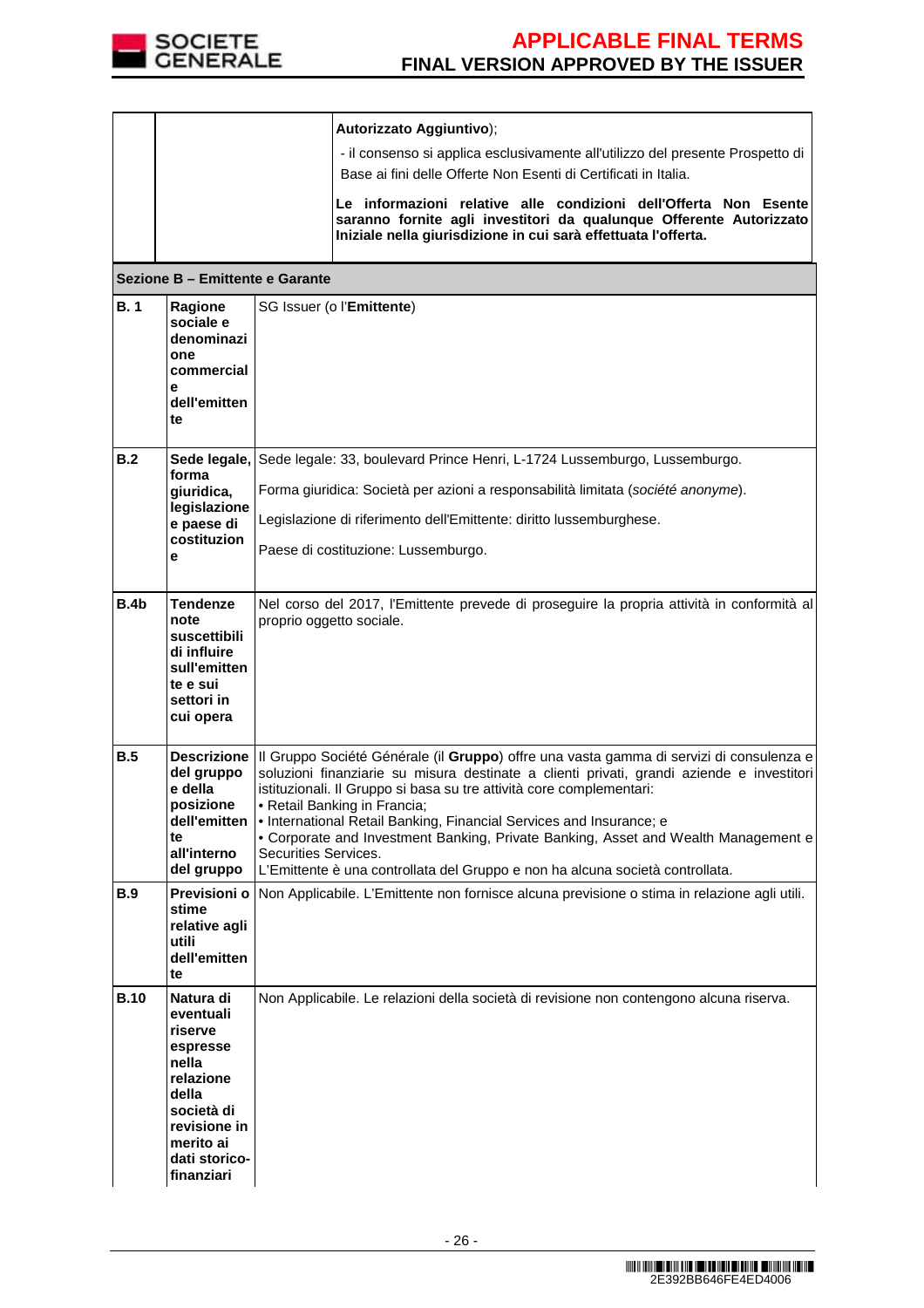

| <b>B.12</b> | Principali                                                                                                                                                                                                                                          |                                                                                                                                                                                   |                   |                                      |                   |                                     |
|-------------|-----------------------------------------------------------------------------------------------------------------------------------------------------------------------------------------------------------------------------------------------------|-----------------------------------------------------------------------------------------------------------------------------------------------------------------------------------|-------------------|--------------------------------------|-------------------|-------------------------------------|
|             | dati storico-<br>finanziari<br>selezionati<br>relativi<br>all'emittente                                                                                                                                                                             | (in migliaia di €)                                                                                                                                                                | 30 giugno<br>2016 | 31 dicembre<br>2015<br>(certificato) | 30 giugno<br>2015 | 31<br>dicembre2014<br>(certificato) |
|             |                                                                                                                                                                                                                                                     | Ricavi di<br>esercizio                                                                                                                                                            | 48.398            | 102.968                              | 47.313            | 110.027                             |
|             |                                                                                                                                                                                                                                                     | Utile prima delle<br>imposte                                                                                                                                                      | 118               | 380                                  | 195               | 209                                 |
|             |                                                                                                                                                                                                                                                     | Utile di periodo                                                                                                                                                                  | 71                | 380                                  | 195               | 209                                 |
|             |                                                                                                                                                                                                                                                     | <b>Totale attivo</b>                                                                                                                                                              | 44.984.808        | 37.107.368                           | 29.129.601        | 23.567.256                          |
|             | <b>Dichiarazio</b><br>ne relativa<br>all'assenza<br>di<br>cambiamen<br>ti<br>sostanzial-<br>mente<br>pregiudizie<br>voli delle<br>prospettive<br>dell'emitten<br>te dalla data<br>di<br>pubblicazio<br>ne<br>dell'ultimo<br>bilancio<br>certificato | Non si sono verificati cambiamenti sostanzialmente pregiudizievoli delle prospettive<br>dell'Emittente dalla data del 31 dicembre 2015.                                           |                   |                                      |                   |                                     |
|             | ti<br>significativi<br>relativi alla<br>situazione<br>finanziaria<br>O                                                                                                                                                                              | Cambiamen Non applicabile. Non si è verificato alcun cambiamento rilevante nella posizione<br>finanziaria o di negoziazione dell'Emittente successivamente al 30 giugno 2016.     |                   |                                      |                   |                                     |
|             | commercial<br>e<br>dell'Emitten<br>te<br>successivi<br>al periodo<br>cui si<br>riferiscono i<br>dati storico-<br>finanziari                                                                                                                         |                                                                                                                                                                                   |                   |                                      |                   |                                     |
| <b>B.13</b> | Eventi<br>recenti<br>relativi<br>all'emittente<br>che<br>rilevano, in<br>misura<br>sostanziale,<br>ai fini della<br>valutazione<br>della<br>solvibilità<br>dell'Emitten<br>te                                                                       | Non Applicabile. Non si sono verificati eventi recenti relativi all'Emittente che rilevano, in<br>misura sostanziale, ai fini della valutazione della solvibilità dell'Emittente. |                   |                                      |                   |                                     |
| <b>B.14</b> | Dichiarazio                                                                                                                                                                                                                                         | Per le informazioni sulla posizione dell'Emittente all'interno del Gruppo si rimanda                                                                                              |                   |                                      |                   |                                     |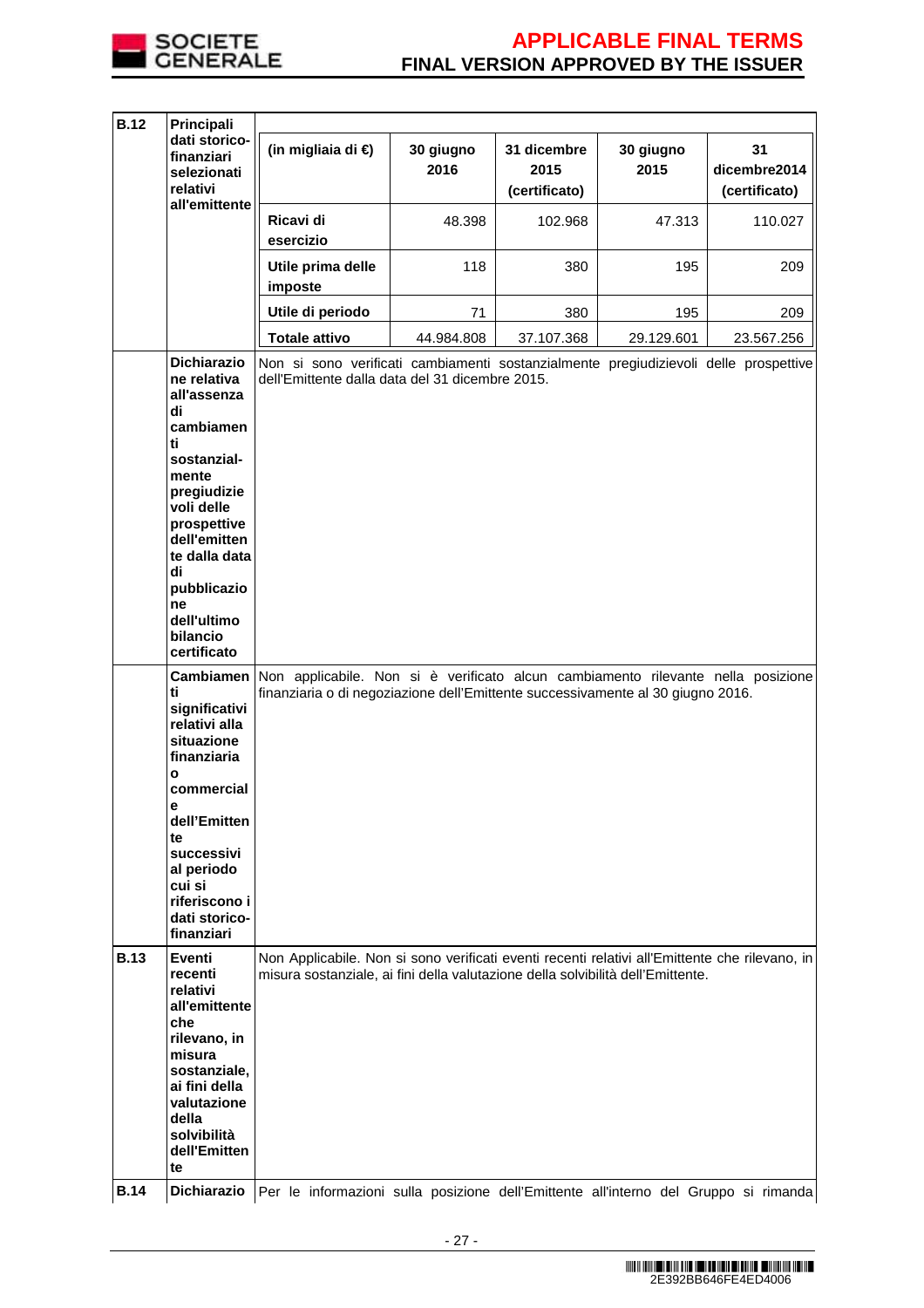

|             | alla                                | ne in ordine all'Elemento B.5 che precede.                                                                                                                                                                       |
|-------------|-------------------------------------|------------------------------------------------------------------------------------------------------------------------------------------------------------------------------------------------------------------|
|             | dipendenza                          | All'interno del Gruppo, SG Issuer fa capo a Société Générale Bank & Trust.                                                                                                                                       |
|             | dell'emitten<br>te da altre         |                                                                                                                                                                                                                  |
|             | entità del                          |                                                                                                                                                                                                                  |
|             | gruppo                              |                                                                                                                                                                                                                  |
| <b>B.15</b> | Descrizioni                         | Le attività principali di SG Issuer sono rappresentate dalla raccolta di fondi tramite                                                                                                                           |
|             | principali                          | delle attività l'emissione di warrant e titoli di debito destinati al collocamento presso clienti istituzionali<br>o retail tramite collocatori associati a Société Générale. I fondi derivanti all'emissione di |
|             | dell'emitten                        | tali titoli di debito vengono quindi concessi in prestito a Société Générale ed altri membri                                                                                                                     |
|             | te                                  | del Gruppo.                                                                                                                                                                                                      |
| <b>B.16</b> | Per quanto<br>a                     | SG Issuer è una società controllata al 100 % da Société Générale Bank & Trust S.A., che<br>è a sua volta un'entità interamente controllata da Société Générale e interamente                                     |
|             | conoscenza                          | consolidata.                                                                                                                                                                                                     |
|             | dell'emitten<br>te, soggetto        |                                                                                                                                                                                                                  |
|             | da cui                              |                                                                                                                                                                                                                  |
|             | l'emittente è<br>controllato        |                                                                                                                                                                                                                  |
|             | $\mathbf{o}$                        |                                                                                                                                                                                                                  |
|             | partecipato,<br>direttament         |                                                                                                                                                                                                                  |
|             | e o                                 |                                                                                                                                                                                                                  |
|             | indirettame<br>nte, e               |                                                                                                                                                                                                                  |
|             | descrizione                         |                                                                                                                                                                                                                  |
|             | della natura<br>di tale             |                                                                                                                                                                                                                  |
|             | controllo                           |                                                                                                                                                                                                                  |
| <b>B.18</b> | Natura e                            | I Certificati sono garantiti incondizionatamente e irrevocabilmente da Société Générale (il                                                                                                                      |
|             | ambito<br>della                     | Garante) ai sensi della garanzia rilasciata in data 6 luglio 2016 (la Garanzia). La<br>Garanzia costituisce un'obbligazione diretta, incondizionata, non garantita e generale del                                |
|             | garanzia                            | Garante, ed è e sarà almeno pari passu rispetto a tutte le altre obbligazioni, esistenti e                                                                                                                       |
|             |                                     | future, dirette, incondizionate, non garantite e generali del Garante, ivi comprese quelle<br>relative ai depositi.                                                                                              |
|             |                                     | Qualsiasi riferimento a somme o importi pagabili dall'Emittente, garantiti dal Garante ai                                                                                                                        |
|             |                                     | sensi della Garanzia, dovrà essere rivolto a somme e/o importi direttamente ridotti, e/o in                                                                                                                      |
|             |                                     | caso di conversione in equity, ridotti dell'importo di tale conversione, e/o altrimenti<br>modificati di volta in volta in seguito all'applicazione del potere di bail-in di qualsivoglia                        |
|             |                                     | autorità pertinente ai sensi della direttiva 2014/59/UE del Parlamento Europeo e del                                                                                                                             |
|             |                                     | Consiglio dell'Unione Europea.                                                                                                                                                                                   |
| <b>B.19</b> | <b>Informazion</b><br>i relative al | Le informazioni in merito a Société Générale come se questa fosse l'Emittente del<br>medesimo tipo di Certificati oggetto della Garanzia sono di seguito riportate in conformità                                 |
|             | garante                             | a quanto previsto rispettivamente agli Elementi B.19 / B.1, B.19 / B.2, B.19 / B.4b, B.19 /                                                                                                                      |
|             | come se<br>questi                   | B.5, B.19 / B.9, B.19 / B.10, B.19 / B.12, B.19 / B.13, B.19 / B.14, B.19 / B.15, B.19 / B.6:                                                                                                                    |
|             | fosse                               |                                                                                                                                                                                                                  |
|             | l'emittente<br>del                  |                                                                                                                                                                                                                  |
|             | medesimo                            |                                                                                                                                                                                                                  |
|             | tipo di titoli<br>oggetto           |                                                                                                                                                                                                                  |
|             | della                               |                                                                                                                                                                                                                  |
|             | garanzia                            |                                                                                                                                                                                                                  |
|             |                                     | B.19/ B.1: Ragione sociale e denominazione commerciale del garante                                                                                                                                               |
|             |                                     | Société Générale                                                                                                                                                                                                 |
|             |                                     | B.19/ B.2: Sede legale, forma giuridica, legislazione e paese di costituzione                                                                                                                                    |
|             |                                     | Sede legale: 29, boulevard Haussmann, 75009 Parigi, Francia.                                                                                                                                                     |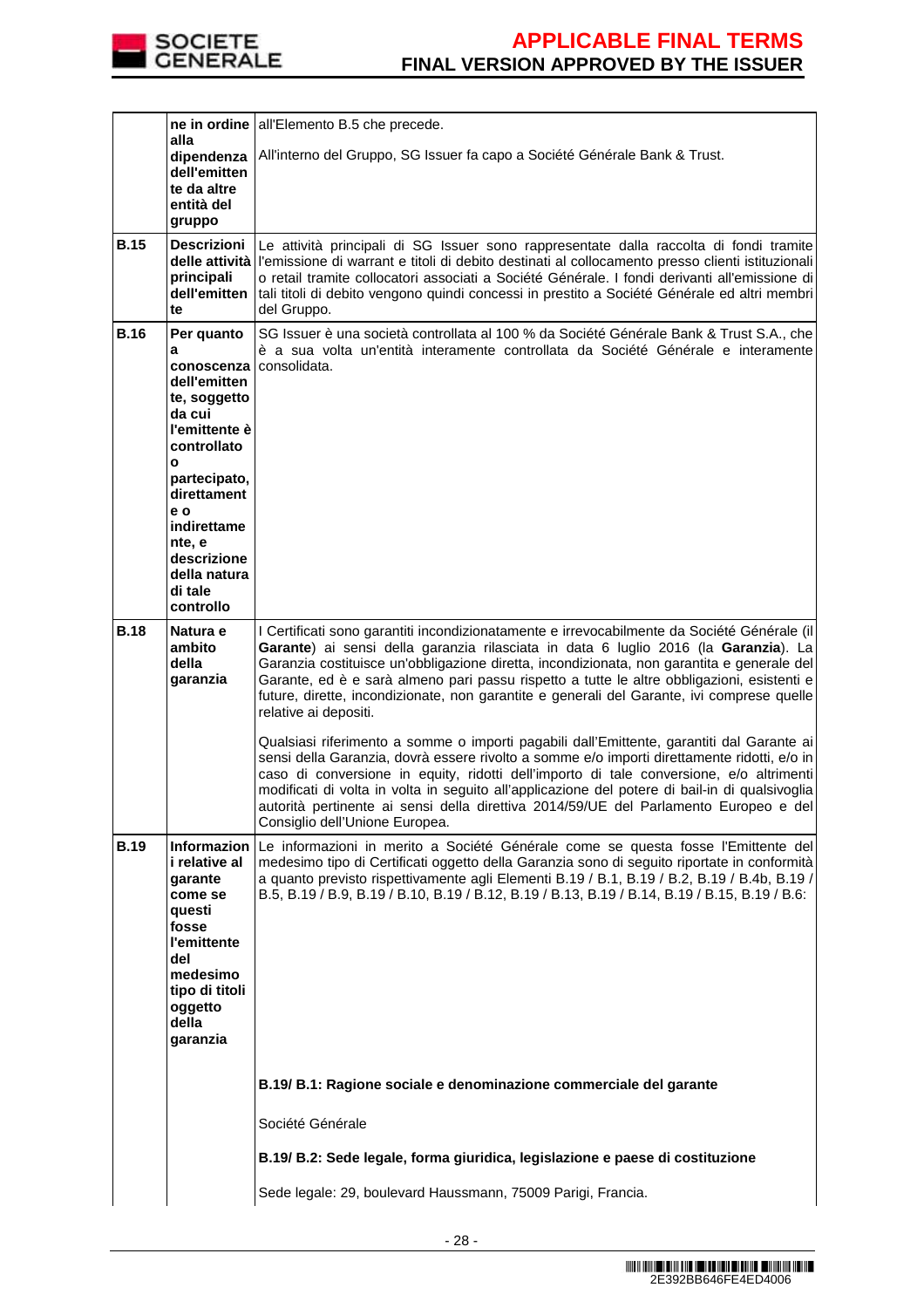Forma giuridica: Società per azioni a responsabilità limitata pubblica (société anonyme).

Legislazione di riferimento dell'Emittente: diritto francese.

Paese di costituzione: Francia.

# **B.19/ B.4b: Tendenze note suscettibili di influire sul garante e sui settori in cui opera**

Nel 2017, l'economia globale sarà connotata da un lento miglioramento delle economie dell'OCSE e dalla perdurante affermazione del modello economico cinese.

Nel 2016, l'Eurozona si è battuta per promuovere una crescita economica sostenuta, a fronte, tuttavia, di un rallentamento della riduzione del debito pubblico. La BCE dovrebbe proseguire con la propria politica monetaria accomodante almeno fino alla fine del 2017, mantenendo bassi i livelli dei tassi di interesse di mercato in un contesto in cui anche l'inflazione dovrebbe rimanere bassa (seppur leggermente superiore al tasso osservato nella regione nel 2016). Negli Stati Uniti, la Fed dovrebbe continuare la stretta monetaria avviata nel 2015 a un passo che dipenderà dall'andamento della crescita nel Paese e che potrebbe risentire positivamente dei primi effetti della politica economica espansiva inaugurata dalla nuova amministrazione statunitense. Nonostante l'adozione di politiche monetarie divergenti, si dovrebbe osservare una lieve crescita della curva dei rendimenti sia in Europa che negli Stati Uniti, con un graduale aumento dei tassi a lungo termine.

Nei Paesi emergenti, si è assistito nel 2016 a una crescita complessivamente moderata e diversificata da una regione all'altra. Tale tendenza dovrebbe proseguire anche nel 2017, segnatamente con la perdurante affermazione del modello di crescita cinese. Tuttavia, i Paesi produttori di materie prime dovrebbero beneficiare di un aumento moderato dei prezzi delle commodity. In particolare, i prezzi del petrolio beneficiari degli effetti prodotti dall'accordo relativo alla limitazione della produzione di greggio sottoscritto con l'OPEC alla fine del 2016.

E' inoltre probabile che, a seguito di una serie di eventi determinatisi nel 2016, il 2017 sarà caratterizzato da un contesto geopolitico molto incerto. In alcuni tra i principali Paesi dell'Unione Europea (Paesi Bassi, Francia e Germania) si terranno le elezioni politiche e saranno avviate le trattative relative alla Brexit. Inoltre, la presenza di vari focolai di instabilità o tensione (in Medio Oriente o nel Mar Cinese), come pur il potenziale deterioramento dei rapporti tra alcune delle maggiori potenze mondiali (Stati Uniti, Russia e Cina), potrebbero avere ripercussioni negative sull'economica globale.

Il 2017 dovrebbe vedere anche la stabilizzazione del quadro normativo (riforme di Basilea, IFRS, ecc.) e, per la maggior parte delle banche, segnare la fine della serie di ricapitalizzazioni iniziata con la crisi finanziaria. In tale contesto, la sfida per le banche sarà comunque caratterizzata dallo sviluppo di un modello di crescita a lungo termine sostenibile e dal mantenimento della capacità di finanziare l'economia. Infatti, l'introduzione dei recenti vincoli normativi peserà sulla redditività di alcune attività bancarie e quindi condizionerà la strategia e il modello di sviluppo di alcuni operatori del settore.

In Europa, per via delle elezioni che si terranno quest'anno nell'Eurozona, è probabile che nel 2017 non si registreranno molti progressi verso il terzo pilastro dell'Unione Bancaria, in relazione alla creazione di un meccanismo europeo di garanzia dei depositi bancari. In definitiva, tale meccanismo contribuirà alla stabilità e al rafforzamento del settore bancario europeo, ma potrebbe generare costi significativi per i *player* bancari.

Infine, le banche dovranno continuare ad adattarsi a numerosi importanti cambiamenti, in particolare l'accelerazione degli sviluppi tecnologici, che comporteranno una radicale trasformazione dei loro modelli operativi e relazionali. Inoltre, il Gruppo sta elaborando un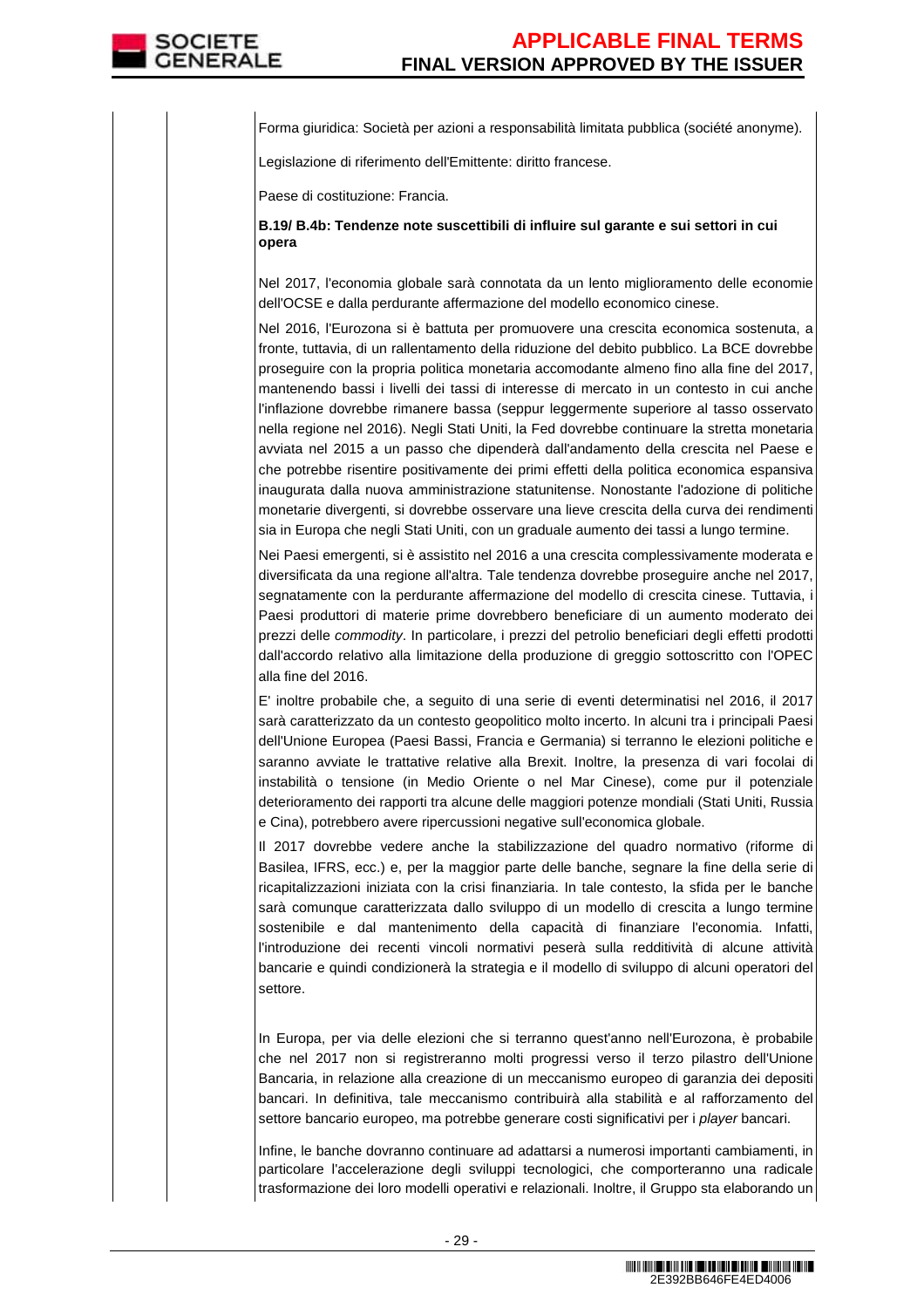

piano strategico a medio termine, la cui diffusione è prevista per la fine del 2017

**B.19/ B.5**: **Descrizione del gruppo e della posizione del garante all'interno del gruppo**

Il Gruppo offre una vasta gamma di servizi di consulenza e soluzioni finanziarie su misura destinate a clienti privati, grandi aziende e investitori istituzionali. Il Gruppo si basa su tre attività core complementari:

• attività di Retail Banking in Francia;

• International Retail Banking, Financial Services and Insurance; e

• Corporate and Investment Banking, Private Banking, Asset and Wealth Management e Securities Services.

Société Générale è la capogruppo del Gruppo Société Générale.

**B.19/ B.9: Previsioni o stime relative agli utili del garante** 

 Non Applicabile. Société Générale non fornisce alcuna previsione o stima in relazione agli utili.

**B.19/B.10**: **Natura di eventuali riserve espresse nella relazione della società di revisione in merito ai dati storico-finanziari**

Non Applicabile. La relazione della società di revisione non contiene alcuna riserva.

**B.19/B.12: Principali dati storico-finanziari selezionati relativi al garante** 

|                                                                      | <b>Esercizio</b><br>2016<br>(certificato) | <b>Esercizio</b><br>2015<br>(certificato<br>salvo diversa<br>disposizione<br>(*) |
|----------------------------------------------------------------------|-------------------------------------------|----------------------------------------------------------------------------------|
| Risultati (in milioni di euro)                                       |                                           |                                                                                  |
| Risultato netto delle attività bancarie                              | 25.298                                    | 25639                                                                            |
| Reddito Operativo                                                    | 6.390                                     | 5.681                                                                            |
| Risultato netto                                                      | 4.338                                     | 4.395                                                                            |
| Risultato netto gruppo riportato                                     | 3.874                                     | 4.001                                                                            |
| Retail Banking in Francia                                            | 1.486                                     | $1.441*$                                                                         |
| International<br>Retail<br>Banking<br>&<br><b>Financial Services</b> | 1.631                                     | $1.111*$                                                                         |
| Global<br>Banking<br>Investor<br>and<br>Solutions                    | 1.803                                     | 1,850*                                                                           |
| Corporate Centre                                                     | (1.046)                                   | $(401)^*$                                                                        |
| Costo netto del rischio                                              | (2.091)                                   | (3.065)                                                                          |
| Tier 1 Ratio**                                                       | 14,5%                                     | 13,5%                                                                            |
| Attivo (in miliardi di EUR)                                          |                                           |                                                                                  |
| Totale attivo e passivo                                              | 1.382,2                                   | 1.334,4                                                                          |
| Finanziamenti a clienti                                              | 426,5                                     | 405,3                                                                            |
| Depositi clienti                                                     | 421,0                                     | 379,6                                                                            |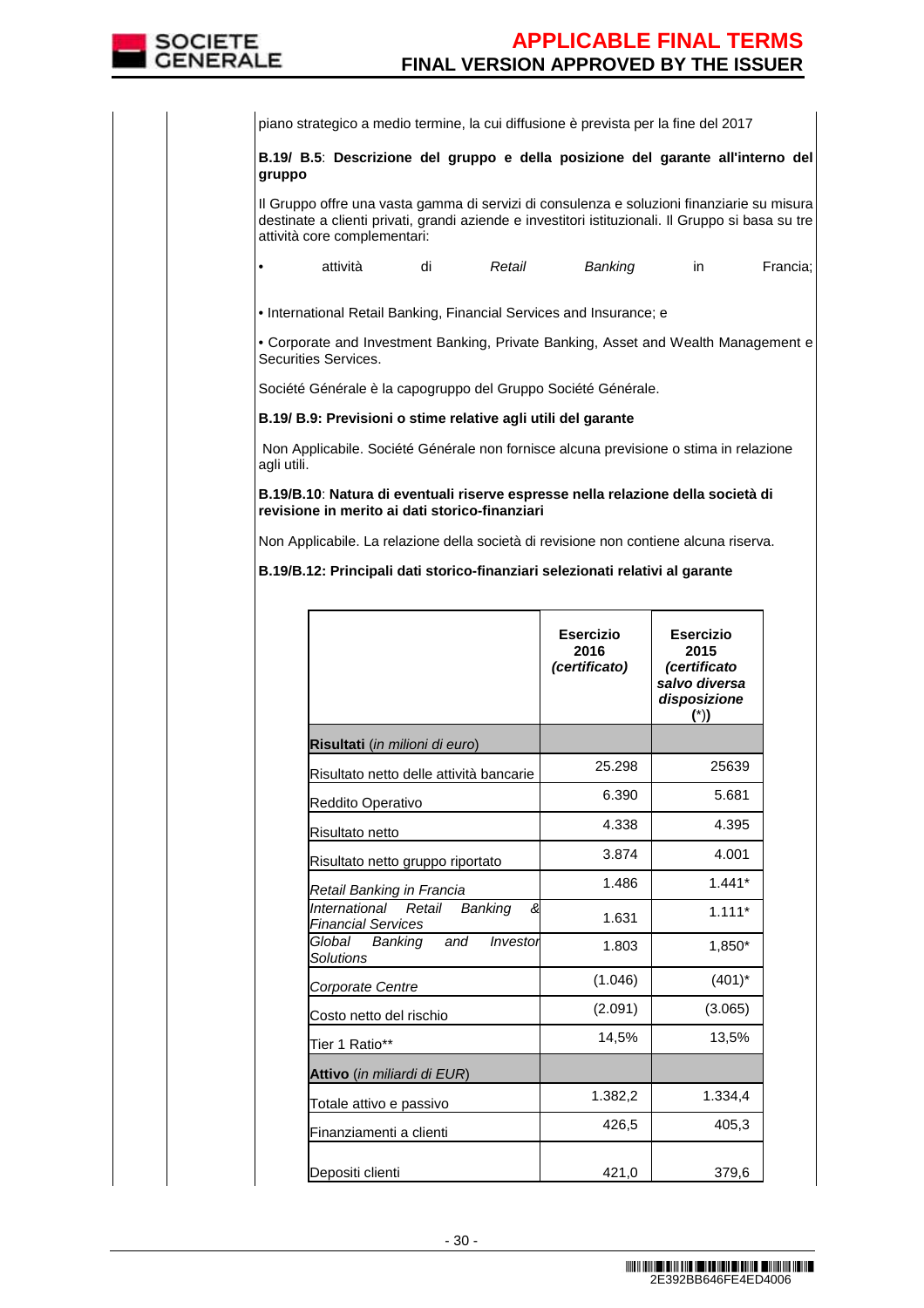

| <b>Patrimonio</b><br><b>Netto</b><br>(in<br>miliardi di EUR)                                                                                                                                                           |        |        |  |
|------------------------------------------------------------------------------------------------------------------------------------------------------------------------------------------------------------------------|--------|--------|--|
| Patrimonio netto del Gruppo                                                                                                                                                                                            | 62,0   | 59,0   |  |
| Partecipazioni di minoranza                                                                                                                                                                                            | 3,7    | 3,6    |  |
| Rendiconto finanziario (in milioni di<br>euro)                                                                                                                                                                         |        |        |  |
| Flussi netti in entrata (uscita) delle<br>disponibilità<br>liquide<br>e<br>mezzi<br>equivalenti                                                                                                                        | 18.442 | 21.492 |  |
| (*) Importi rideterminati (non certificati) in relazione al bilancio pubblicato il 31 dicembre<br>2015 dovuti alle rettifiche del metodo di calcolo del capitale regolamentare all'interno<br>delle linee di business. |        |        |  |
| (**) Tale rapporto finanziario non è certificato.                                                                                                                                                                      |        |        |  |
| Dichiarazione relativa all'assenza di cambiamenti sostanzial-mente pregiudizievoli<br>delle prospettive del garante dalla data di pubblicazione dell'ultimo bilancio<br>certificato                                    |        |        |  |
| Non si sono verificati cambiamenti sostanzialmente pregiudizievoli nelle prospettive di<br>Société Générale successivamente alla data del 31 dicembre 2016.                                                            |        |        |  |
| Cambiamenti significativi relativi alla situazione finanziaria o commerciale del<br>garante successivi al periodo cui si riferiscono i dati storico-finanziari                                                         |        |        |  |
| Non Applicabile. Non si è verificato alcun cambiamento rilevante nella posizione<br>finanziaria o commerciale di Société Générale successivamente alla data del 31<br>dicembre 2016.                                   |        |        |  |
| B.19/B.13: Eventi recenti relativi al garante che rilevano, in misura sostanziale, ai<br>fini della valutazione della solvibilità del garante                                                                          |        |        |  |
| Non Applicabile. Non si sono verificati eventi recenti relativi a Société Générale che<br>rilevano, in misura sostanziale, ai fini della valutazione della sua solvibilità.                                            |        |        |  |
| B.19/ B.14: Dichiarazione in ordine alla eventuale dipendenza del garante da altre<br>entità del gruppo                                                                                                                |        |        |  |
| Per le informazioni sulla posizione di Société Générale all'interno del Gruppo si rimanda<br>all'Elemento B.5 che precede.                                                                                             |        |        |  |
| Société Générale è la holding finale del Gruppo. Tuttavia, Société Générale gestisce<br>anche una propria attività e non opera semplicemente in qualità di holding rispetto alle<br>proprie controllate.               |        |        |  |
| B.19/ B.15: Descrizioni delle attività principali del garante                                                                                                                                                          |        |        |  |
| Si rimanda all'Elemento B.19/ B.5 che precede.                                                                                                                                                                         |        |        |  |
| B.19/ B.16: Per quanto a conoscenza del garante, soggetto da cui il garante è<br>controllato o partecipato, direttamente o indirettamente, e descrizione della natura<br>di tale controllo                             |        |        |  |
| Non Applicabile. Per quanto a sua conoscenza, Société Générale non é controllata, né<br>partecipata, direttamente o indirettamente (ai sensi delle leggi francesi), da alcun'altra<br>entità.                          |        |        |  |
|                                                                                                                                                                                                                        |        |        |  |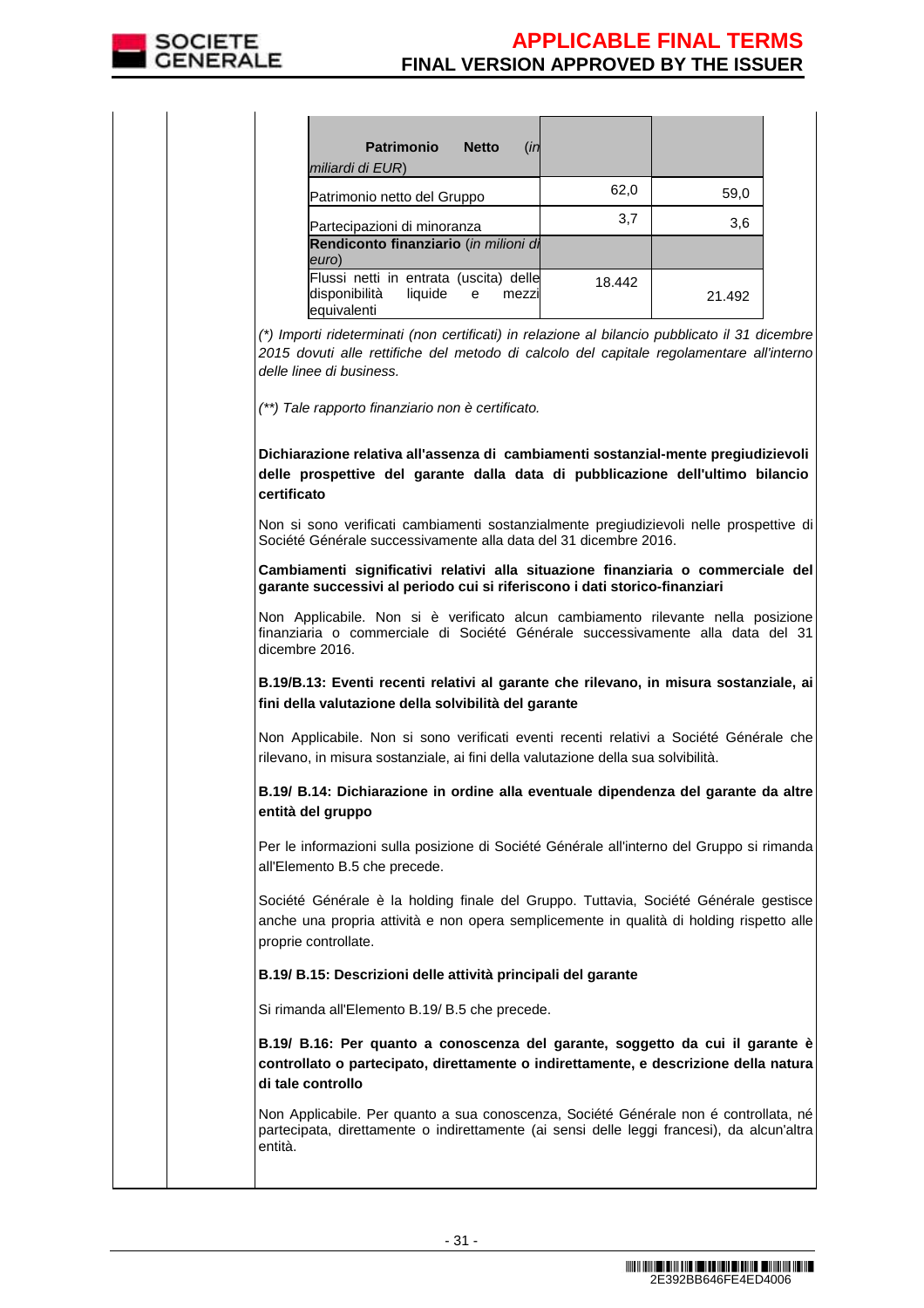

|     | Sezione C - Titoli                                                     |                                                                                                                                                                                                                                                                                                                                                                      |  |  |
|-----|------------------------------------------------------------------------|----------------------------------------------------------------------------------------------------------------------------------------------------------------------------------------------------------------------------------------------------------------------------------------------------------------------------------------------------------------------|--|--|
| C.1 | Tipologia e classe dei<br>titoli oggetto dell'offerta                  | I Certificati sono strumenti derivati indicizzati su merci.                                                                                                                                                                                                                                                                                                          |  |  |
|     | e/o ammessi alla<br>negoziazione, ivi                                  | Codice ISIN: XS1586109065                                                                                                                                                                                                                                                                                                                                            |  |  |
|     | compresi i rispettivi<br>codici identificativi                         | Codice Common: 158610906                                                                                                                                                                                                                                                                                                                                             |  |  |
| C.2 | Valuta dei titoli oggetto<br>di emissione                              | EUR                                                                                                                                                                                                                                                                                                                                                                  |  |  |
| C.5 | limitazioni alla libera<br>trasferibilità dei titoli                   | Descrizione di eventuali   Non Applicabile. Non sussiste alcuna limitazione alla libera trasferibilità dei<br>Certificati, ferme restando le restrizioni di vendita e trasferimento<br>eventualmente in vigore in talune giurisdizioni, incluse le restrizioni<br>applicabili all'offerta e alla vendita a, o per conto o a beneficio di, Cessionari<br>Autorizzati. |  |  |
|     |                                                                        | Un Cessionario Autorizzato indica un soggetto che (i) non è soggetto U.S.<br>ai sensi della definizione indicata da Regulation S; e (ii) non è un soggetto<br>che rientra in una qualsiasi definizione di soggetto U.S. ai fini di qualsivoglia<br>regola CEA o CFTC, o linee guida o ordinanze proposte o emesse da CEA.                                            |  |  |
| C.8 | Diritti connessi ai titoli,<br>tra cui i relativi limiti e<br>priorità | Diritti connessi ai titoli:                                                                                                                                                                                                                                                                                                                                          |  |  |
|     |                                                                        | I Certificati, salvo ove rimborsati in anticipo, daranno diritto a ciascun<br>portatore dei Certificati (il Portatore dei Certificati) a ricevere un<br>ammontare di rimborso che potrebbe risultare inferiore, uguale o maggiore<br>rispetto all'importo inizialmente investito (si rimanda all'Elemento C.18).                                                     |  |  |
|     |                                                                        | Il Portatore dei Certificati avrà diritto a pretendere l'immediato pagamento di<br>qualunque importo nel caso in cui:                                                                                                                                                                                                                                                |  |  |
|     |                                                                        | - l'Emittente non paghi o non rispetti gli altri obblighi ai sensi dei Certificati                                                                                                                                                                                                                                                                                   |  |  |
|     |                                                                        | - il Garante non adempia ai propri obblighi ai sensi della Garanzia o la<br>garanzia del Garante non sia più valida; o                                                                                                                                                                                                                                               |  |  |
|     |                                                                        | - risultino pendenti procedimenti di insolvenza o fallimento nei confronti<br>dell'Emittente.                                                                                                                                                                                                                                                                        |  |  |
|     |                                                                        | La modifica dei termini contrattuali dei Certificati richiede necessariamente il<br>consenso dei Portatori dei Certificati ai sensi delle disposizioni di un<br>accordo di agenzia, reso disponibile ai Portatori dei Certificati su richiesta<br>dell'Emittente.                                                                                                    |  |  |
|     |                                                                        | Legge applicabile                                                                                                                                                                                                                                                                                                                                                    |  |  |
|     |                                                                        | I Certificati e qualsiasi obbligazione extra-contrattuale derivante dai o<br>relativa ai Certificati saranno disciplinati e interpretati ai sensi della legge<br>inglese.                                                                                                                                                                                            |  |  |
|     |                                                                        | L'Emittente accetta la competenza dei tribunali inglesi in relazione a<br>qualunque controversia nei confronti dell'Emittente, e che i Portatori dei<br>Certificati possano promuovere un'azione legale innanzi a qualunque altro<br>tribunale competente.                                                                                                           |  |  |
|     |                                                                        | Priorità:                                                                                                                                                                                                                                                                                                                                                            |  |  |
|     |                                                                        | I Certificati sono obbligazioni dirette, incondizionate, non garantite e non<br>subordinate dell'Emittente e saranno pari passu rispetto a tutte le altre<br>obbligazioni dirette, incondizionate, non garantite e non subordinate<br>dell'Emittente, presenti e future, in circolazione.                                                                            |  |  |
|     |                                                                        | Limiti ai diritti connessi ai titoli:                                                                                                                                                                                                                                                                                                                                |  |  |
|     |                                                                        | - L'Emittente potrà rimborsare anticipatamente i Certificati sulla base del<br>loro valore di mercato per motivi di natura fiscale o nel caso in cui si<br>verifichino eventi straordinari che incidano sugli strumenti sottostanti o nel<br>caso in cui si verifichi un ulteriore(i) evento(i) di turbativa.                                                        |  |  |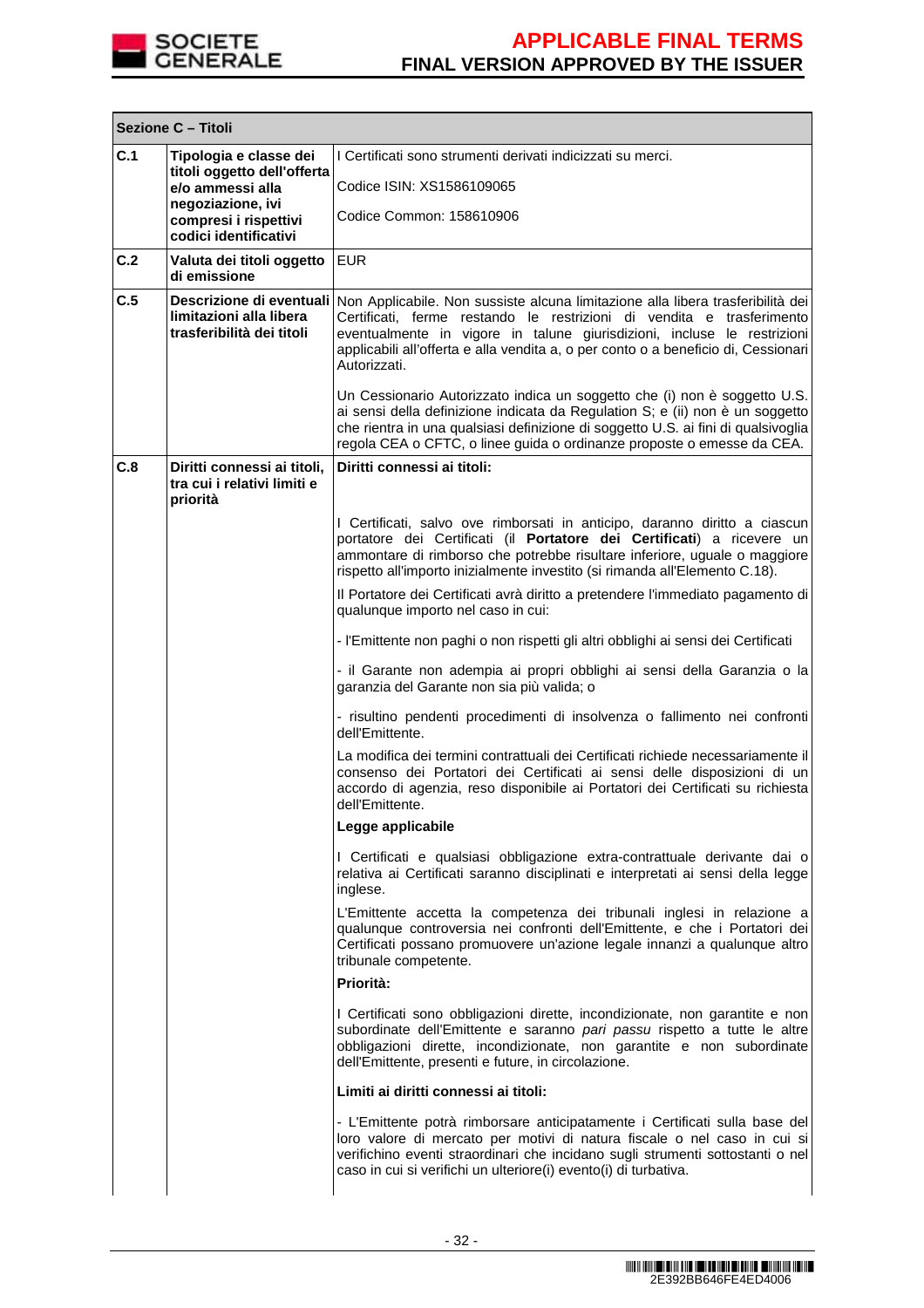| - L'Emittente potrà apportare modifiche alle condizioni in caso di correzioni<br>che incidano sullo strumento sottostante, e, al verificarsi di eventi<br>straordinari che incidano sullo(gli) strumento(i) sottostante(i) o al verificarsi<br>di ulteriori eventi di turbativa, l'Emittente potrà procedere alla sostituzione<br>dello(gli) strumento(i) sottostante(i) con un(dei) nuovo(i) strumento(i)<br>sottostante(i), o alla deduzione da qualunque somma dovuta dell'aumento<br>del costo di copertura, ed in ogni caso senza il consenso dei Portatori dei<br>Certificati;                                                                                                                                                                                             |
|----------------------------------------------------------------------------------------------------------------------------------------------------------------------------------------------------------------------------------------------------------------------------------------------------------------------------------------------------------------------------------------------------------------------------------------------------------------------------------------------------------------------------------------------------------------------------------------------------------------------------------------------------------------------------------------------------------------------------------------------------------------------------------|
| - L'Emittente potrà procedere alla monetizzazione di tutto o parte degli<br>importi dovuti fino alla data di scadenza dei Certificati nel caso in cui si<br>verifichino eventi straordinari che incidano sugli strumenti sottostanti o nel<br>caso in cui si verifichi un ulteriore(i) evento(i) di turbativa.                                                                                                                                                                                                                                                                                                                                                                                                                                                                   |
| - i diritti al pagamento di capitale e interessi si prescriveranno entro un<br>periodo di dieci anni (per quanto riguarda il capitale) e cinque anni (per<br>quanto riguarda gli interessi) a decorrere dalla data in cui il pagamento di<br>detti importi è divenuto per la prima volta esigibile e non sia stato onorato.                                                                                                                                                                                                                                                                                                                                                                                                                                                      |
| - In caso di mancato pagamento da parte dell'Emittente, i Portatori dei<br>Certificati non intraprenderanno alcun procedimento, legale o di altro tipo,<br>né avanzeranno pretese nei confronti dell'Emittente. Ciononostante, i<br>Portatori dei Certificati continueranno ad avere il diritto di pretendere dal<br>Garante il pagamento di qualunque importo non ancora pagato.                                                                                                                                                                                                                                                                                                                                                                                                |
| <b>Tassazione</b>                                                                                                                                                                                                                                                                                                                                                                                                                                                                                                                                                                                                                                                                                                                                                                |
| Tutti i pagamenti relativi ai Certificati, alle Ricevute e alle Cedole o previsti<br>ai sensi della Garanzia saranno effettuati senza ritenute o detrazioni in<br>relazione a o in acconto a fronte di alcuna tassa, imposta, accertamento od<br>onere governativo di qualunque natura imposti, esatti, riscossi, trattenuti o<br>accertati, al presente o in futuro, da o per conto di qualunque Autorità<br>Fiscale, salvo ove tale ritenuta o detrazione sia richiesta a norma di legge.                                                                                                                                                                                                                                                                                      |
| Nel caso in cui sia necessario detrarre o trattenere qualunque importo in<br>relazione a o per conto di qualunque Autorità Fiscale, il relativo Emittente o,<br>a seconda dei casi, il Garante provvederà (salvo che in determinate<br>circostanze), nella misura massima consentita dalla legge, a versare tale<br>importo aggiuntivo ove necessario, in modo che ciascun Portatore dei<br>Certificati, Portatore delle Ricevute o Portatore delle Cedole percepisca,<br>dopo la detrazione o ritenuta a fronte di tali tasse, imposte, accertamenti od<br>oneri governativi, l'intero importo in quel momento dovuto ed esigibile.                                                                                                                                             |
| Nonostante le disposizioni precedenti, in nessun caso l'Emittente o, a<br>seconda dei casi, il Garante, sarà tenuto al pagamento di qualsivoglia<br>importo addizionale in relazione ai Certificati, alle Ricevute e alle Cedole, a<br>fronte di eventuali ritenute o detrazioni (i) che siano richieste ai sensi di un<br>accordo descritto nella Sezione 1471(b) dell'Internal Revenue Code del<br>1986 (il " Codice") o altrimenti imposte in base alle Sezioni dalla 1471 alla<br>1474 del Codice, ogni regolamento o accordo a norma dello stesso, o<br>qualsiasi interpretazione ufficiale di ciò, ovvero qualsivoglia legge che dia<br>attuazione ad un approccio intergovernativo ad esso relativo o (ii) che siano<br>imposte ai sensi della Sezione 871(m) del Codice. |
| Dove:                                                                                                                                                                                                                                                                                                                                                                                                                                                                                                                                                                                                                                                                                                                                                                            |
| Per Giurisdizione Fiscale si intende il Lussemburgo ovvero qualsivoglia<br>struttura politica o relativa autorità di riferimento che abbia potere in materia<br>fiscale.                                                                                                                                                                                                                                                                                                                                                                                                                                                                                                                                                                                                         |
| Sarà presentata domanda di ammissione alla negoziazione dei Certificati<br>sull'EuroTLX, un Sistema Multilaterale di Negoziazione organizzato e<br>gestito da EuroTLX Sim S.p.A.                                                                                                                                                                                                                                                                                                                                                                                                                                                                                                                                                                                                 |
|                                                                                                                                                                                                                                                                                                                                                                                                                                                                                                                                                                                                                                                                                                                                                                                  |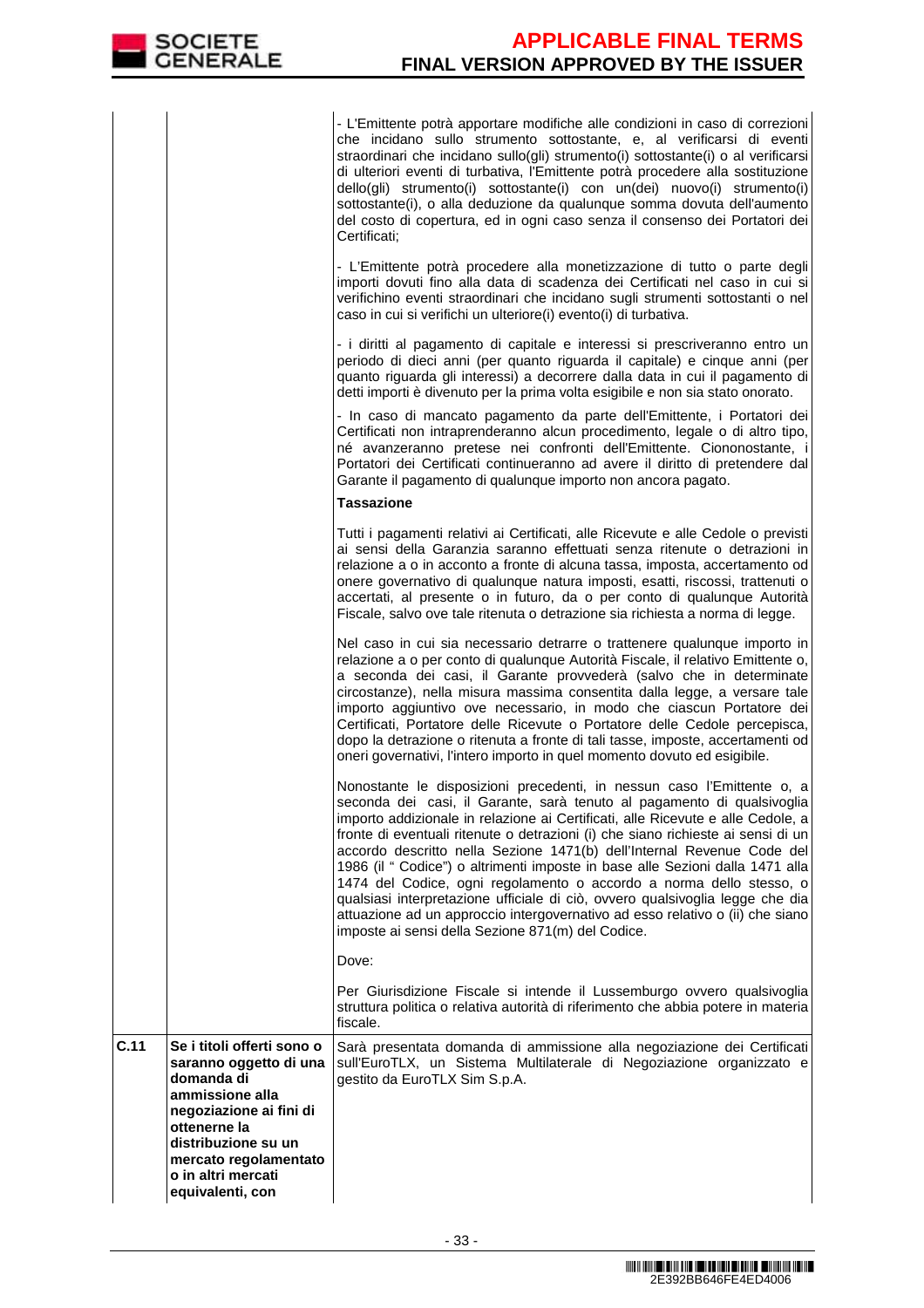

|      | indicazione dei mercati<br>in questione                                                              |                                                                                                                                                                                                                                                                                                                                                                                                                                                                                                                                       |                                                                                                                                                                                                                                                       |  |
|------|------------------------------------------------------------------------------------------------------|---------------------------------------------------------------------------------------------------------------------------------------------------------------------------------------------------------------------------------------------------------------------------------------------------------------------------------------------------------------------------------------------------------------------------------------------------------------------------------------------------------------------------------------|-------------------------------------------------------------------------------------------------------------------------------------------------------------------------------------------------------------------------------------------------------|--|
| C.15 | Modo in cui il valore<br>dello strumento(i)<br>sottostante(i) incide sul<br>valore dell'investimento | Il valore dei Certificati, il pagamento di un importo cedolare alla relativa<br>data di pagamento interessi a un Titolare dei Certificati, il pagamento di un<br>importo a titolo di rimborso anticipato automatico alla relativa data di<br>rimborso anticipato automatico e il pagamento di un importo di rimborso ad<br>un Titolare dei Certificati alla data di esercizio finale, dipenderanno dalla<br>performance del sottostante o dei sottostanti alla relativa data di<br>valutazione (o alle relative date di valutazione). |                                                                                                                                                                                                                                                       |  |
|      |                                                                                                      | Il valore dei Certificati è correlato alla performance positiva o negativa dello<br>strumento sottostante. Gli importi da pagare sono determinati in base alla<br>condizione che risulta soddisfatta (o non soddisfatta) nel caso in cui la<br>performance dello strumento sottostante sia maggiore o uguale rispetto<br>alla performance di una barriera predefinita.                                                                                                                                                                |                                                                                                                                                                                                                                                       |  |
| C.16 | Data di esercizio finale<br>e data di riferimento<br>finale                                          | La data di esercizio finale (la Data di Esercizio Finale) dei Certificati sarà il<br>23/06/2022, e la data di riferimento finale sarà l'ultima data di valutazione.                                                                                                                                                                                                                                                                                                                                                                   |                                                                                                                                                                                                                                                       |  |
|      |                                                                                                      | La Data di Esercizio Finale può essere modificata ai sensi di quanto<br>disposto nel precedente Elemento C.8 e del successivo Elemento C.18.                                                                                                                                                                                                                                                                                                                                                                                          |                                                                                                                                                                                                                                                       |  |
| C.17 | Procedure di<br>regolamento degli<br>strumenti derivati                                              | Regolamento per contanti                                                                                                                                                                                                                                                                                                                                                                                                                                                                                                              |                                                                                                                                                                                                                                                       |  |
| C.18 | Come si ottiene il<br>rendimento sui valori<br>mobiliari derivati                                    | Salvo laddove rimborsati in anticipo, il rendimento sui titoli derivati avrà le<br>seguenti caratteristiche:<br>Denominazione Specificata: Euro 100                                                                                                                                                                                                                                                                                                                                                                                   |                                                                                                                                                                                                                                                       |  |
|      |                                                                                                      | Data di Inizio di maturazione<br>degli Interessi:                                                                                                                                                                                                                                                                                                                                                                                                                                                                                     | 20/06/2017                                                                                                                                                                                                                                            |  |
|      |                                                                                                      | Importo Interessi Strutturati                                                                                                                                                                                                                                                                                                                                                                                                                                                                                                         | Salvo ove rimborsati in anticipo, in<br>ciascuna<br>Data<br>Pagamento<br>Interessi(i) (i da 1 a 10), l'Emittente<br>pagherà ai Portatori dei Certificati,<br>per ciascun Certificato, un importo<br>determinato dall'Agente di Calcolo<br>come segue: |  |
|      |                                                                                                      |                                                                                                                                                                                                                                                                                                                                                                                                                                                                                                                                       | Scenario 1:                                                                                                                                                                                                                                           |  |
|      |                                                                                                      |                                                                                                                                                                                                                                                                                                                                                                                                                                                                                                                                       | alla<br>Se<br>Data<br>Valutazione(i),<br>Performance(i) è superiore o pari a<br>-30% allora:                                                                                                                                                          |  |
|      |                                                                                                      |                                                                                                                                                                                                                                                                                                                                                                                                                                                                                                                                       | Importo Interessi Strutturati(i)<br>Max(0; Denominazione Specificata<br>4,9%)<br>(i<br>x<br>x<br>SommaCedolePagate(i-1))                                                                                                                              |  |
|      |                                                                                                      |                                                                                                                                                                                                                                                                                                                                                                                                                                                                                                                                       | Scenario 2:                                                                                                                                                                                                                                           |  |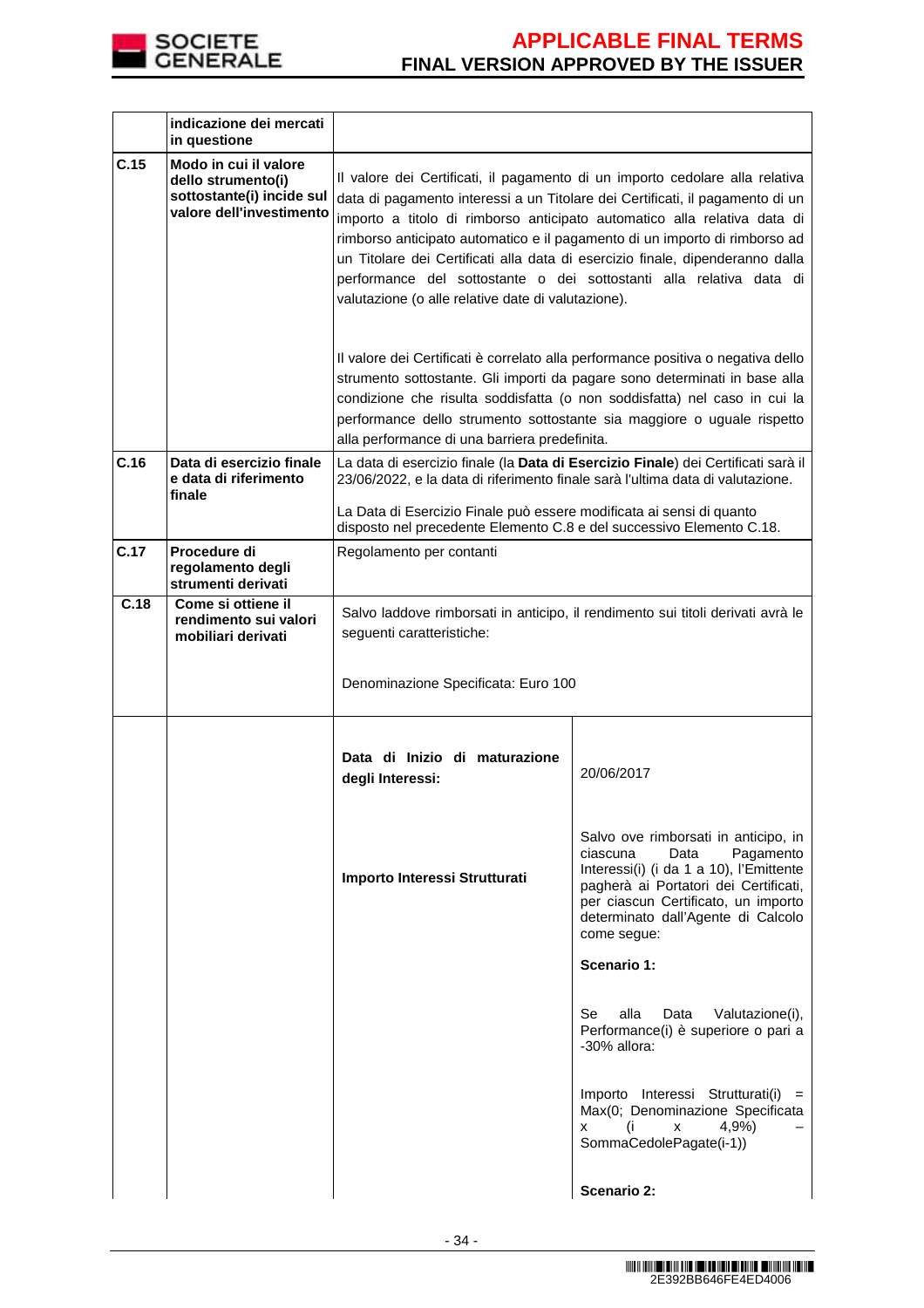

|                                                                    | alla<br>Se<br>Data<br>Valutazione(i),<br>Performance(i) è inferiore a -30%<br>allora:<br>Importo Interessi Strutturati(i) = 0<br>(zero)                                                                                                                                                                                                                                                                                                           |
|--------------------------------------------------------------------|---------------------------------------------------------------------------------------------------------------------------------------------------------------------------------------------------------------------------------------------------------------------------------------------------------------------------------------------------------------------------------------------------------------------------------------------------|
| Periodi Interessi Specificati/Date<br>Pagamento Interessi:         | Date Pagamento Interessi(i) (i da 1<br>a 9): 5 Giorni Lavorativi dopo la<br>Data Valutazione(i) calcolati sulla<br>di<br>TARGET2;<br>base<br>Data<br>Pagamento Interessi(10): la Data<br>di Esercizio Finale                                                                                                                                                                                                                                      |
| Importo<br><b>Rimborso</b><br>del<br><b>Anticipato Automatico:</b> | Salvo ove rimborsati in anticipo, nel<br>caso in cui si sia verificato un<br>Evento<br>di Rimborso Anticipato<br>l'Emittente<br>Automatico,<br>allora<br>rimborserà in anticipo i Certificati<br>alla Data di Rimborso Anticipato<br>Automatico(i) (i da 1 a 9) ai sensi<br>delle<br>seguenti<br>previsioni<br>in<br>relazione a ciascun Certificato:<br>Importo del Rimborso Anticipato<br>Automatico(i) = Denominazione<br>Specificata x (100%) |
| Date del Rimborso Anticipato<br>Automatico:                        | Date<br>del<br>Rimborso Anticipato<br>Automatico(i) (i da 1 a 9): 5 Giorni<br>Lavorativi calcolati sulla base di<br>TARGET2,<br>dopo<br>la<br>Data<br>Valutazione(i) nella quale<br>un<br>Evento di Rimborso Anticipato<br>Automatico<br>si intende<br>essersi<br>verificato.                                                                                                                                                                     |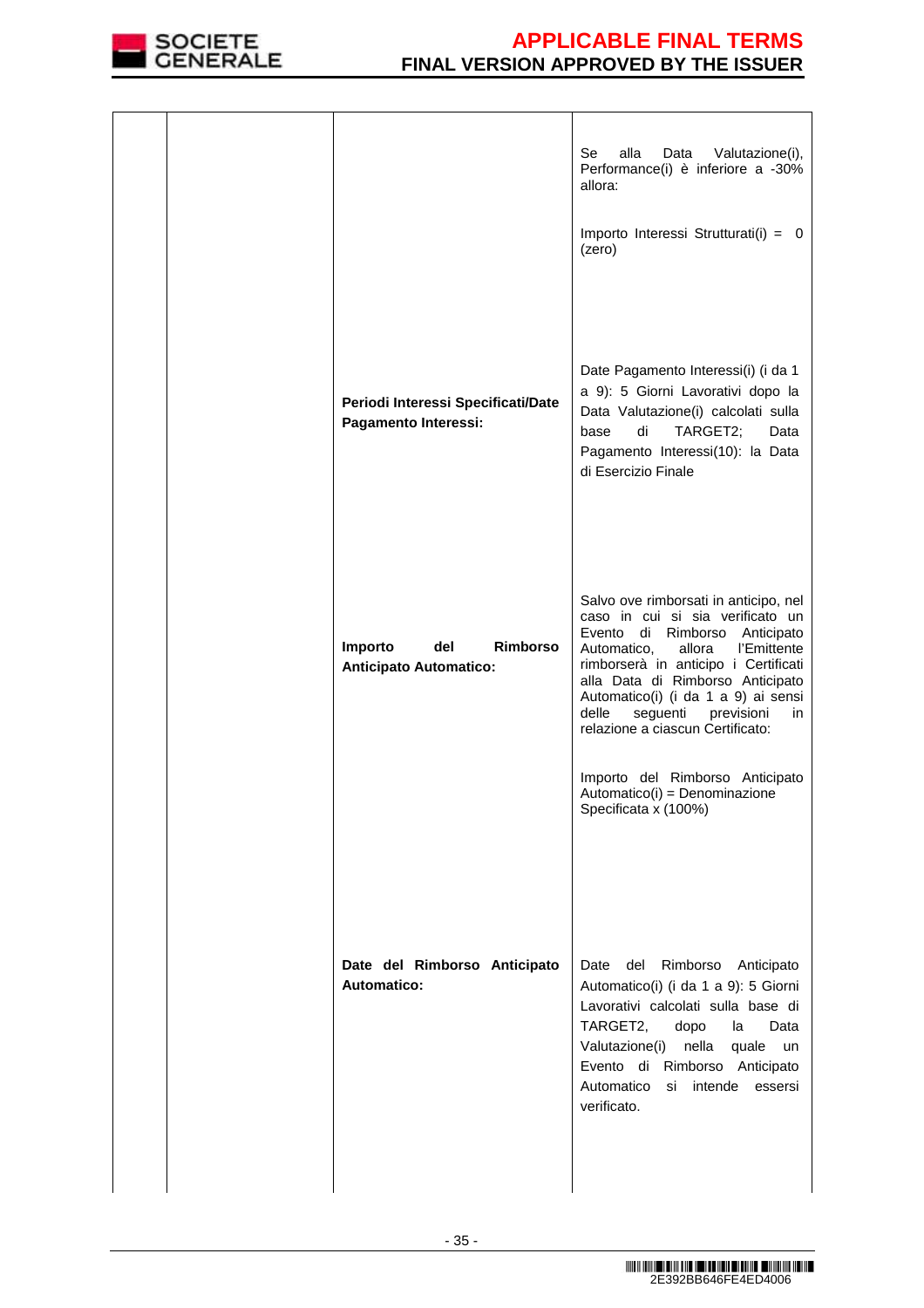

|  | Evento di Rimborso Anticipato<br>Automatico:             | Si intende essersi verificato, come<br>stabilito dall'Agente per il Calcolo,<br>se in una Data di Valutazione(i) (i<br>da 1 a 9), Performance(i) è<br>superiore o pari a 0%.             |
|--|----------------------------------------------------------|------------------------------------------------------------------------------------------------------------------------------------------------------------------------------------------|
|  | Importo di Esercizio Finale:                             | Salvo ove rimborsati in anticipo,<br>l'Emittente rimborserà i Certificati<br>alla Data di Esercizio Finale, ai<br>sensi delle seguenti previsioni in<br>relazione a ciascun Certificato: |
|  |                                                          | Scenario 1:                                                                                                                                                                              |
|  |                                                          | Se alla Data Valutazione(10),<br>Performance(10) è superiore o pari<br>a -30% allora:                                                                                                    |
|  |                                                          | Importo di Esercizio Finale =<br>Denominazione<br>Specificata<br>x<br>$[100\%]$                                                                                                          |
|  |                                                          | <b>Scenario 2:</b>                                                                                                                                                                       |
|  |                                                          | alla Data Valutazione(10),<br>Se<br>Performance(10) è inferiore<br>$a -$<br>30% allora:                                                                                                  |
|  |                                                          | Importo di Esercizio Finale =<br>Denominazione<br>Specificata<br>x<br>$(100\% + Performance(10))$                                                                                        |
|  | Definizioni<br>relative<br>alla(e)<br>data(e):           |                                                                                                                                                                                          |
|  | Data di Valutazione(0):<br>(GG/MM/AAAA)                  | 16/06/2017                                                                                                                                                                               |
|  | Data di Valutazione(i):<br>(i da 1 a 10)<br>(GG/MM/AAAA) | 18/12/2017;<br>18/06/2018;<br>17/12/2018;<br>17/06/2019;<br>16/12/2019;<br>16/06/2020;<br>16/12/2020;<br>16/06/2021;<br>16/12/2021;<br>16/06/2022                                        |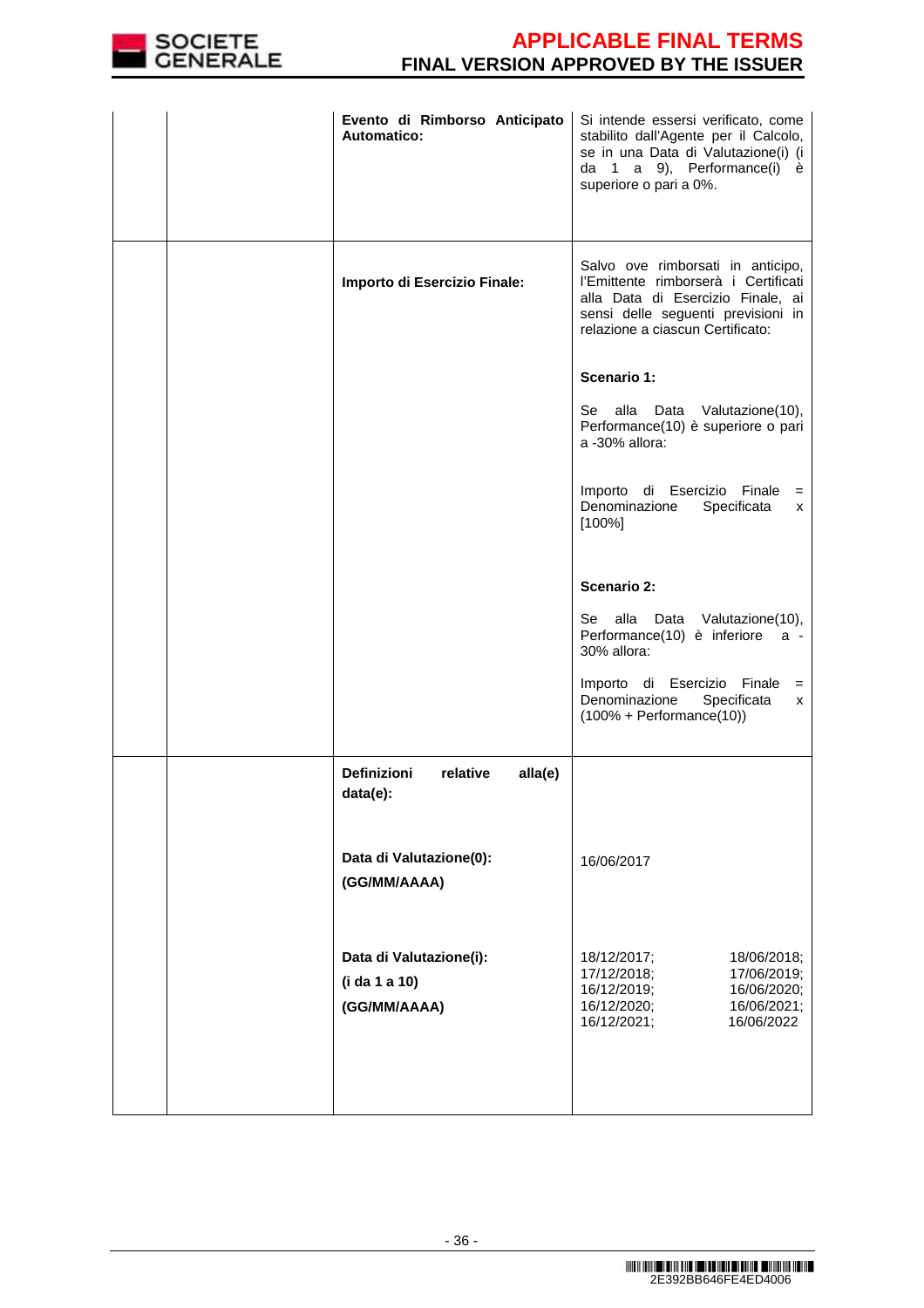

|      |                                                                                                          | Definizioni relative al Prodotto:                                                                                                                                                                                                                                                                                                     |                            |  | Applicabile,<br>nel<br>previsioni dei Termini e Condizioni<br>Aggiuntivi relativi alle Formule.                                                                                      | rispetto<br>delle          |
|------|----------------------------------------------------------------------------------------------------------|---------------------------------------------------------------------------------------------------------------------------------------------------------------------------------------------------------------------------------------------------------------------------------------------------------------------------------------|----------------------------|--|--------------------------------------------------------------------------------------------------------------------------------------------------------------------------------------|----------------------------|
|      |                                                                                                          | SommaCedolePagate(i-1)<br>(i da 2 a 10)                                                                                                                                                                                                                                                                                               |                            |  | Indica la SommaCedolePagate(i-2)<br>+ Importo Interessi Strutturati(i-1)<br>Con:<br>SommaCedolePagate $(0) = 0$ (zero)                                                               |                            |
|      |                                                                                                          | Performance(i)<br>(i da 1 a 10)                                                                                                                                                                                                                                                                                                       |                            |  | Indica $(S(i)/S(0)) - 100\%$ , come<br>definito alla Condizione 4.1 dei<br>Termini e Condizioni Aggiuntivi<br>relativi alle Formule.                                                 |                            |
|      |                                                                                                          | S(i)<br>(i da 0 a 10)                                                                                                                                                                                                                                                                                                                 |                            |  | Indica<br>rispetto<br>Valutazione(i) il Prezzo di Chiusura<br>del Sottostante, come definito alla<br>Condizione 4.0 dei Termini e<br>Condizioni Aggiuntivi relativi alle<br>Formule. | alla<br>Data               |
|      |                                                                                                          |                                                                                                                                                                                                                                                                                                                                       |                            |  |                                                                                                                                                                                      |                            |
| C.19 | Prezzo di rifermento<br>finale del sottostante                                                           | Si rimanda all'Elemento C.18 che precede.<br>Prezzo finale di riferimento: il valore dello(gli) strumento(i) sottostante(i)<br>alla(e) relativa(e) data(e) di rilevamento per il rimborso, subordinatamente al<br>verificarsi di determinati eventi straordinari e rettifiche che interessino tale(i)<br>strumento(i) sottostante(i). |                            |  |                                                                                                                                                                                      |                            |
| C.20 | Tipo di sottostante e<br>informazioni su dove<br>reperire le informazioni<br>sul sottostante             | Il tipo di sottostante è: azione.<br>Informazioni relative al sottostante sono disponibili sui seguenti siti web o<br>pagine elettroniche.                                                                                                                                                                                            |                            |  |                                                                                                                                                                                      |                            |
|      |                                                                                                          | Società                                                                                                                                                                                                                                                                                                                               | <b>Ticker</b><br>Bloomberg |  | Mercato Regolamentato                                                                                                                                                                | <b>Sito Internet</b>       |
|      |                                                                                                          | Intesa Sanpaolo SpA                                                                                                                                                                                                                                                                                                                   | <b>ISP IM</b>              |  | BORSA ITALIANA S.P.A.                                                                                                                                                                | www.intesasanpaol<br>o.com |
|      |                                                                                                          |                                                                                                                                                                                                                                                                                                                                       |                            |  |                                                                                                                                                                                      |                            |
|      | <b>Sezione D - Rischi</b>                                                                                |                                                                                                                                                                                                                                                                                                                                       |                            |  |                                                                                                                                                                                      |                            |
| D.2  | Principali informazioni<br>relative ai principali<br>rischi specifici<br>dell'emittente e del<br>garante | Un investimento nei Certificati comporta dei rischi che devono essere<br>valutati prima di qualsiasi decisione di investimento.                                                                                                                                                                                                       |                            |  |                                                                                                                                                                                      |                            |
|      |                                                                                                          | In particolare, il Gruppo è esposto ai rischi intrinseci della propria attività                                                                                                                                                                                                                                                       |                            |  |                                                                                                                                                                                      |                            |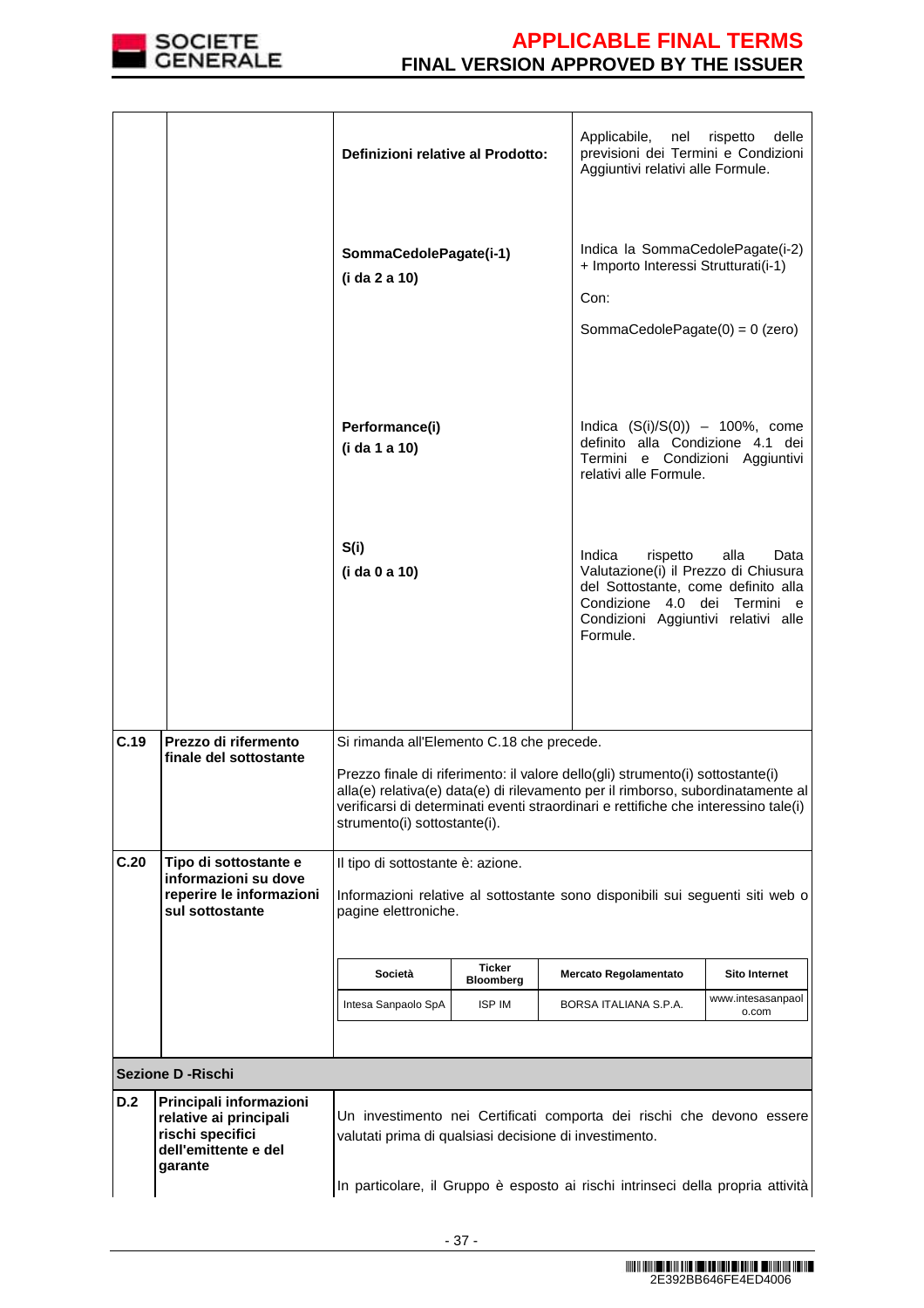

|  | principale, inclusi:                                                                                                                                                                                                                                         |
|--|--------------------------------------------------------------------------------------------------------------------------------------------------------------------------------------------------------------------------------------------------------------|
|  | Rischi di credito                                                                                                                                                                                                                                            |
|  | Il Gruppo è esposto al rischio di controparte ed al rischio di concentrazione.                                                                                                                                                                               |
|  | Le strategie di copertura del Gruppo non possono prevenire tutti i rischi di<br>perdite.                                                                                                                                                                     |
|  | I risultati operativi e la situazione finanziaria del Gruppo potrebbero essere<br>sottoposti ad effetti pregiudizievoli da un aumento significativo di nuovi<br>accantonamenti o da accantonamenti inadeguati per perdite su crediti.                        |
|  | Rischi di mercato<br>$\overline{\phantom{a}}$                                                                                                                                                                                                                |
|  | L'economia globale e i mercati finanziari continuano a mostrare elevati livelli<br>di incertezza, che possono significativamente e negativamente influenzare<br>l'attività del Gruppo, la situazione finanziaria e i risultati dell'attività<br>operativa.   |
|  | I risultati del Gruppo possono essere influenzati da esposizioni a mercati<br>regionali.                                                                                                                                                                     |
|  | Il Gruppo opera in settori altamente competitivi, anche nel suo mercato<br>domestico.                                                                                                                                                                        |
|  | Il declino protratto dei mercati finanziari può rendere più difficile la vendita di<br>beni e potrebbe portare a perdite significative.                                                                                                                      |
|  | La volatilità dei mercati finanziari può causare al Gruppo perdite significative<br>relativamente alle sue attività commerciali e di investimento.                                                                                                           |
|  | La solidità finanziaria e la condotta di altri istituti finanziari e operatori di<br>mercato potrebbero influire negativamente sul Gruppo.                                                                                                                   |
|  | Il Gruppo può generare minori proventi da intermediazione e da altre attività<br>remunerate a commissione nei periodi di flessione del mercato.                                                                                                              |
|  | Rischi operativi                                                                                                                                                                                                                                             |
|  | Il sistema di gestione del rischio del Gruppo potrebbe non essere efficace e<br>può esporre il Gruppo a rischi non identificati o imprevisti, che potrebbero<br>portare a perdite significative.                                                             |
|  | Cadute operative, chiusure o vincoli di capacità operativa che interessano le<br>istituzioni con le quali il Gruppo intrattiene relazioni commerciali, o il guasto<br>o la violazione dei sistemi informatici del Gruppo, potrebbero tradursi in<br>perdite. |
|  | Il Gruppo si affida ad ipotesi e stime che, se non corrette, potrebbero avere<br>un impatto significativo sul bilancio.                                                                                                                                      |
|  | La capacità del Gruppo di attrarre e trattenere personale qualificato è<br>fondamentale per il successo della sua attività, il contrario può<br>materialmente influire negativamente sui risultati del Gruppo.                                               |
|  | Se il Gruppo effettua un'acquisizione può non essere in grado di gestire il<br>processo di integrazione in un modo economicamente efficace o ottenere i<br>benefici attesi.                                                                                  |
|  | Rischio strutturale di interesse e di cambio                                                                                                                                                                                                                 |
|  | Le variazioni dei tassi di interesse possono influenzare negativamente                                                                                                                                                                                       |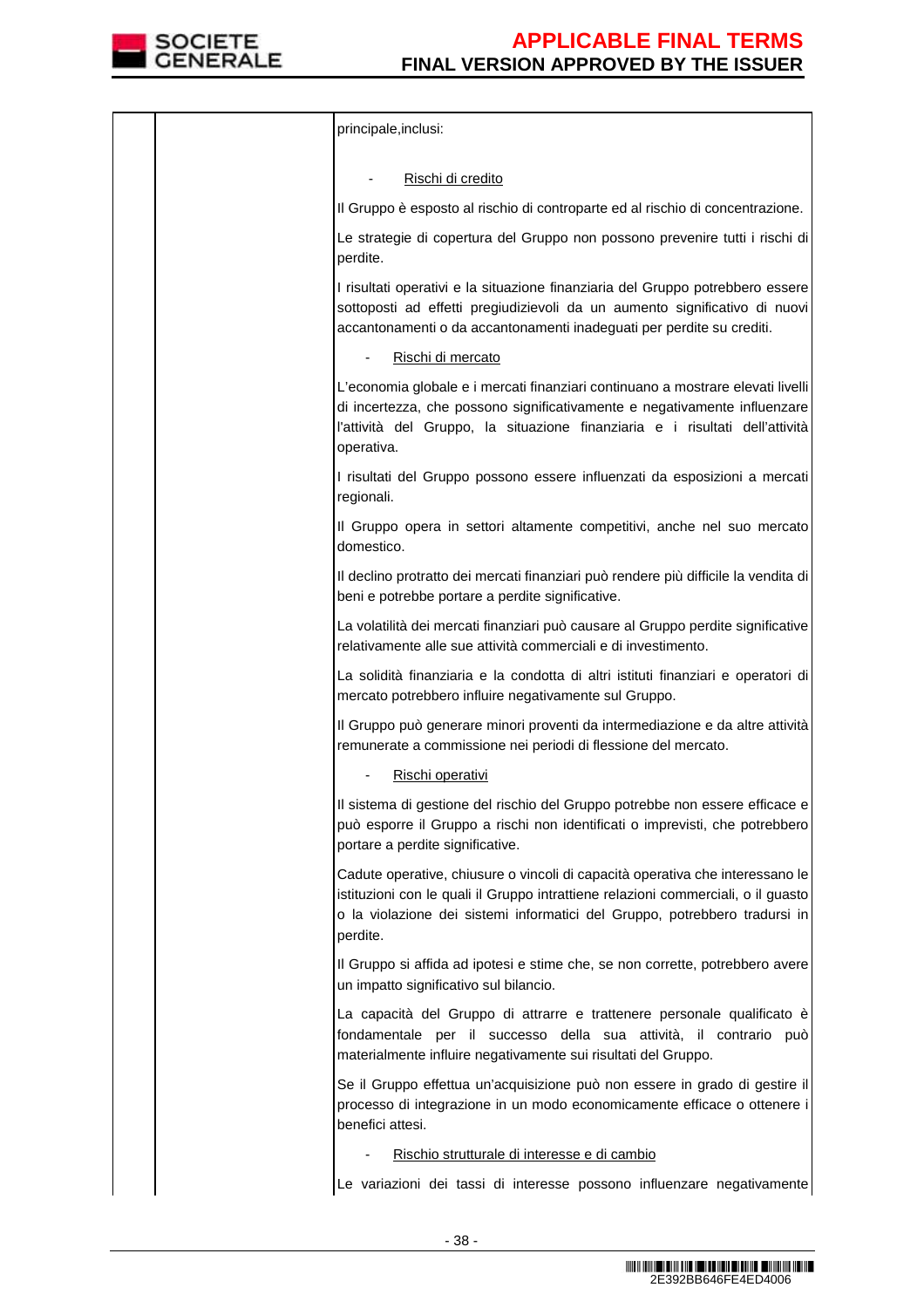

|     |                                                                                                                                                                                                                             | l'attività bancaria e di asset management del Gruppo.                                                                                                                                                                                                                                                                                                                                                                                                                                                                                                                                                                                                                                                                                                                                                                                                                                                                                            |
|-----|-----------------------------------------------------------------------------------------------------------------------------------------------------------------------------------------------------------------------------|--------------------------------------------------------------------------------------------------------------------------------------------------------------------------------------------------------------------------------------------------------------------------------------------------------------------------------------------------------------------------------------------------------------------------------------------------------------------------------------------------------------------------------------------------------------------------------------------------------------------------------------------------------------------------------------------------------------------------------------------------------------------------------------------------------------------------------------------------------------------------------------------------------------------------------------------------|
|     |                                                                                                                                                                                                                             | Le fluttuazioni dei tassi di cambio potrebbero influire negativamente sui<br>risultati operativi del Gruppo.                                                                                                                                                                                                                                                                                                                                                                                                                                                                                                                                                                                                                                                                                                                                                                                                                                     |
|     |                                                                                                                                                                                                                             | Rischio liquidità                                                                                                                                                                                                                                                                                                                                                                                                                                                                                                                                                                                                                                                                                                                                                                                                                                                                                                                                |
|     |                                                                                                                                                                                                                             | Il Gruppo dipende dall'accesso ai finanziamenti e da altre fonti di liquidità,<br>che possono essere limitate per motivi indipendenti dalla sua volontà.                                                                                                                                                                                                                                                                                                                                                                                                                                                                                                                                                                                                                                                                                                                                                                                         |
|     |                                                                                                                                                                                                                             | Una ridotta liquidità sui mercati finanziari può rendere più difficoltosa la<br>vendita di attività e potrebbe generare perdite significative.                                                                                                                                                                                                                                                                                                                                                                                                                                                                                                                                                                                                                                                                                                                                                                                                   |
|     |                                                                                                                                                                                                                             | Rischi di non-compliance, legali, regolamentari e reputazionali                                                                                                                                                                                                                                                                                                                                                                                                                                                                                                                                                                                                                                                                                                                                                                                                                                                                                  |
|     |                                                                                                                                                                                                                             | I danni reputazionali potrebbero danneggiare la posizione competitiva del<br>Gruppo.                                                                                                                                                                                                                                                                                                                                                                                                                                                                                                                                                                                                                                                                                                                                                                                                                                                             |
|     |                                                                                                                                                                                                                             | Il Gruppo è esposto a rischi legali che potrebbero influire negativamente<br>sulla sua situazione finanziaria e sul risultato delle operazioni.                                                                                                                                                                                                                                                                                                                                                                                                                                                                                                                                                                                                                                                                                                                                                                                                  |
|     |                                                                                                                                                                                                                             | Il Gruppo è soggetto a un ampio quadro di vigilanza e regolamentazione in<br>ciascuno dei paesi in cui opera ed i cambiamenti di questi regimi potrebbero<br>avere un effetto significativo sulle attività del Gruppo.                                                                                                                                                                                                                                                                                                                                                                                                                                                                                                                                                                                                                                                                                                                           |
|     |                                                                                                                                                                                                                             | Una serie di misure eccezionali adottate dai governi, dalle banche centrali e<br>dalle autorità di regolamentazione potrebbero essere modificate o concluse,<br>certe misure a livello europeo stanno incontrando<br>rischi di<br>implementazione.                                                                                                                                                                                                                                                                                                                                                                                                                                                                                                                                                                                                                                                                                               |
|     |                                                                                                                                                                                                                             | Altri rischi                                                                                                                                                                                                                                                                                                                                                                                                                                                                                                                                                                                                                                                                                                                                                                                                                                                                                                                                     |
|     |                                                                                                                                                                                                                             | Il Gruppo può incorrere in perdite a seguito di eventi imprevisti o catastrofici,<br>tra cui l'emergere di una pandemia, attacchi terroristici o disastri naturali.                                                                                                                                                                                                                                                                                                                                                                                                                                                                                                                                                                                                                                                                                                                                                                              |
|     |                                                                                                                                                                                                                             | Poiché l'Emittente è parte del Gruppo, anch'esso è soggetto ai medesimi<br>fattori di rischio.                                                                                                                                                                                                                                                                                                                                                                                                                                                                                                                                                                                                                                                                                                                                                                                                                                                   |
| D.6 | Principali informazioni<br>relative ai principali<br>rischi specifici dei titoli e<br>avvertenze in merito ai<br>rischi di perdita del<br>valore di tutto o parte del<br>proprio investimento da<br>parte degli investitori | I Certificati possono prevedere un rimborso anticipato automatico al<br>verificarsi di un evento specifico. Conseguentemente, questo potrebbe<br>impedire ai Titolari dei Certificati di beneficiare della performance dello<br>strumento sottostante nell'arco dell'intero periodo inizialmente previsto.                                                                                                                                                                                                                                                                                                                                                                                                                                                                                                                                                                                                                                       |
|     |                                                                                                                                                                                                                             | I termini e le condizioni dei Certificati possono prevedere disposizioni ai<br>sensi delle quali il verificarsi di determinate turbative di mercato potrebbe<br>comportare ritardi nel regolamento dei Certificati ovvero determinate<br>modifiche. Inoltre, nel caso di eventi che interessino gli strumenti sottostanti,<br>i termini e le condizioni dei Certificati consentono all'Emittente di sostituire<br>gli strumenti sottostanti con strumenti sottostanti nuovi, cessare<br>l'esposizione alle attività sottostanti e applicare un tasso di riferimento ai<br>proventi così ottenuti fino alla data di scadenza dei Certificati, prorogare la<br>data di scadenza dei Certificati, rimborsare anticipatamente i Certificati sulla<br>base del relativo valore di mercato, o detrarre da qualunque importo dovuto<br>il maggiore costo di copertura, e in ciascun caso senza il preventivo<br>consenso dei Portatori dei Certificati. |
|     |                                                                                                                                                                                                                             | I pagamenti (sia in relazione al capitale sia agli interessi, e sia a scadenza<br>che ad altre date) relativi ai Certificati sono calcolati con riferimento a uno o<br>più sottostanti, il rendimento dei Certificati si basa sulle variazioni del valore<br>del sottostante, il quale può oscillare. Si richiama l'attenzione dei futuri<br>investitori sul fatto che i Certificati potrebbero essere volatili e che gli<br>investitori potrebbero non percepire alcun interesse e perdere tutto il o una                                                                                                                                                                                                                                                                                                                                                                                                                                       |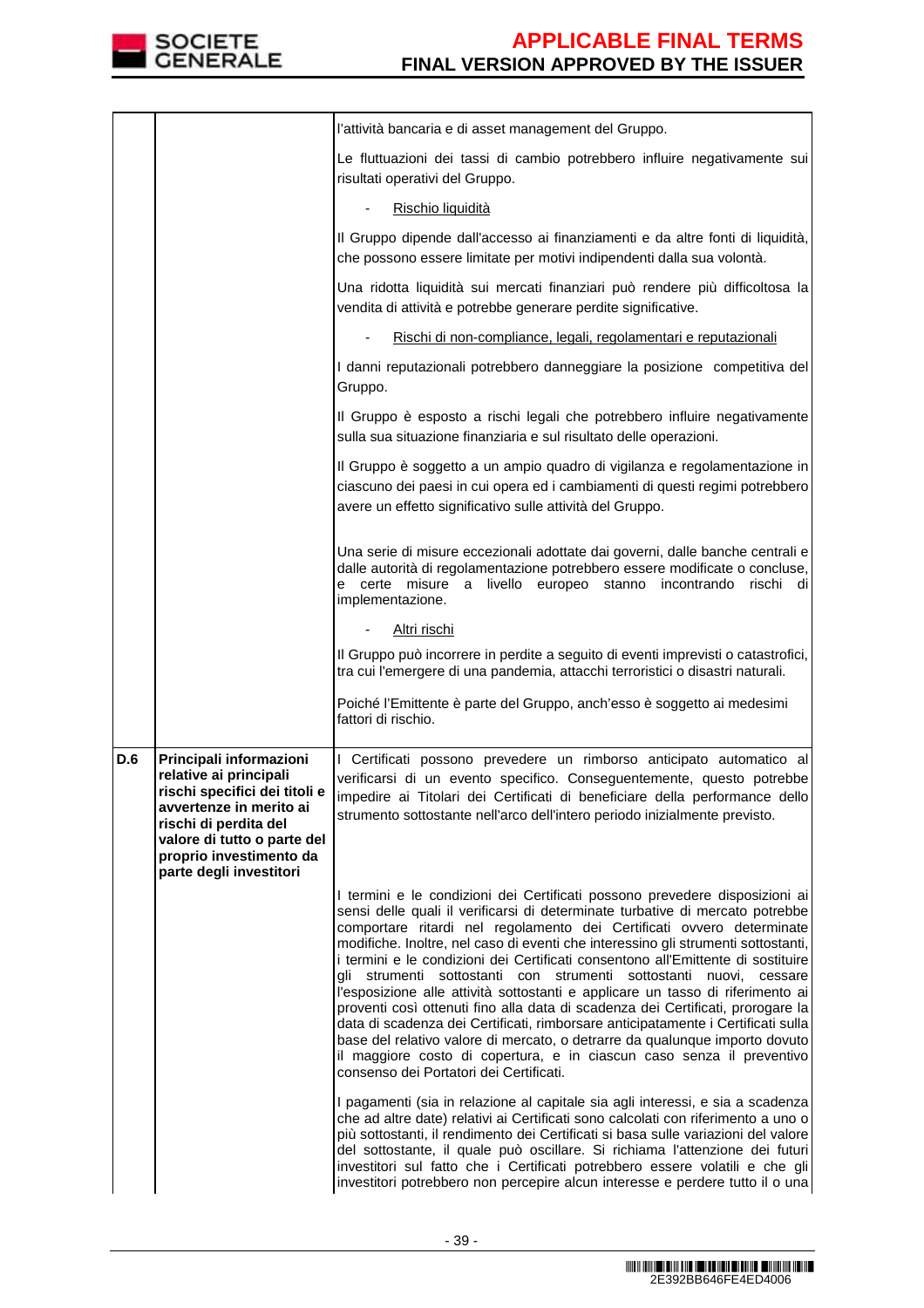|     |                                                      | parte sostanziale del capitale.                                                                                                                                                                                                                                                                                                                                                                                                                                                                                                                                             |
|-----|------------------------------------------------------|-----------------------------------------------------------------------------------------------------------------------------------------------------------------------------------------------------------------------------------------------------------------------------------------------------------------------------------------------------------------------------------------------------------------------------------------------------------------------------------------------------------------------------------------------------------------------------|
|     |                                                      | La Garanzia costituisce un'obbligazione contrattuale generale e non<br>garantita del Garante e di nessun altro soggetto. Qualsiasi pagamento<br>inerente ai Certificati è correlato altresì all'affidabilità creditizia del Garante.                                                                                                                                                                                                                                                                                                                                        |
|     |                                                      | Si richiama l'attenzione di coloro che desiderano investire nei Certificati che<br>beneficiano della Garanzia sul fatto che, in caso di mancato pagamento da<br>parte di un Emittente, gli importi cui hanno diritto i Portatori dei Certificati si<br>limiteranno agli importi ottenuti tramite un'apposita azione da promuoversi<br>ai sensi della Garanzia e in conformità ai relativi termini, ed essi non<br>avranno alcun diritto di istituire alcun procedimento, di natura giudiziaria o<br>altrimenti, né di avanzare alcuna pretesa nei confronti dell'Emittente. |
|     |                                                      | La Garanzia è una mera garanzia di pagamento e non una garanzia relativa<br>alla performance dell'Emittente rilevante né ad alcuno degli altri obblighi<br>dello stesso ai sensi dei Certificati, che beneficiano della Garanzia.                                                                                                                                                                                                                                                                                                                                           |
|     |                                                      | Société Générale opererà in qualità di emittente ai sensi del Programma, di<br>Garante dei Certificati emessi dall'Emittente e di fornitore di strumenti di<br>copertura per l'Emittente. Di conseguenza, gli investitori saranno esposti<br>non solo al rischio di credito del Garante, ma anche ai rischi operativi<br>derivanti dalla mancanza di indipendenza del Garante con riguardo<br>all'assunzione dei propri doveri e obblighi in qualità di Garante e fornitore di<br>strumenti di copertura.                                                                   |
|     |                                                      | I potenziali conflitti di interesse e i rischi operativi derivanti da tale<br>mancanza di indipendenza dovrebbero in parte essere mitigati dal fatto che<br>all'interno del Garante, l'implementazione della Garanzia e la fornitura di<br>strumenti di copertura compete a divisioni differenti, ognuna gestita come<br>unità operativa distinta, segregata da barriere informative (i cosiddetti<br>Chinese Walls) e gestita da team diversi.                                                                                                                             |
|     |                                                      | L'Emittente e il Garante, e qualunque delle rispettive controllate e/o affiliate,<br>in relazione alle altre rispettive attività commerciali, potrebbero essere in<br>possesso di, o acquisire, informazioni rilevanti in merito alle attività<br>sottostanti. Tali attività e informazioni potrebbero comportare conseguenze<br>negative per i Portatori dei Certificati.                                                                                                                                                                                                  |
|     |                                                      | L'Emittente e il Garante e qualunque delle rispettive controllate e/o affiliate<br>potrebbero operare in altre vesti in relazione ai Certificati, ad esempio in<br>qualità di market maker, agente per il calcolo o agente. Pertanto,<br>potrebbero verificarsi potenziali conflitti di interesse.                                                                                                                                                                                                                                                                          |
|     |                                                      | In relazione all'offerta dei Certificati, l'Emittente e il Garante e/o le rispettive<br>affiliate potrebbero stipulate una o più operazioni di copertura con riguardo<br>a una o più attività di riferimento o relativi derivati, suscettibili di incidere sul<br>prezzo di mercato, sulla liquidità o sul valore dei Certificati.                                                                                                                                                                                                                                          |
|     |                                                      | Nel corso della vita dei Certificati, il valore di mercato degli stessi potrebbe<br>risultare inferiore al capitale investito. Inoltre, in caso di insolvenza da parte<br>dell'Emittente e/o del Garante potrebbe verificarsi la perdita totale del<br>capitale investito.                                                                                                                                                                                                                                                                                                  |
|     |                                                      | Si richiama l'attenzione degli investitori sul fatto che potrebbero<br>incorrere nella perdita totale o parziale del proprio investimento.                                                                                                                                                                                                                                                                                                                                                                                                                                  |
|     | Sezione E - Offerta                                  |                                                                                                                                                                                                                                                                                                                                                                                                                                                                                                                                                                             |
|     | E.2.b Motivi dell'offerta e<br>utilizzo dei proventi | I proventi netti di ciascuna emissione di Certificati saranno utilizzati ai fini<br>del finanziamento generico del Gruppo Société Générale, ivi compreso ai<br>fini del perseguimento del profitto.                                                                                                                                                                                                                                                                                                                                                                         |
| E.3 | Descrizione dei termini e<br>delle condizioni        | Giurisdizione(i) dell'offerta pubblica: Italia                                                                                                                                                                                                                                                                                                                                                                                                                                                                                                                              |
|     | dell'offerta                                         | Periodo di Offerta: dal 11/05/2017 al 14/06/2017, salvo in caso di chiusura<br>anticipata.                                                                                                                                                                                                                                                                                                                                                                                                                                                                                  |